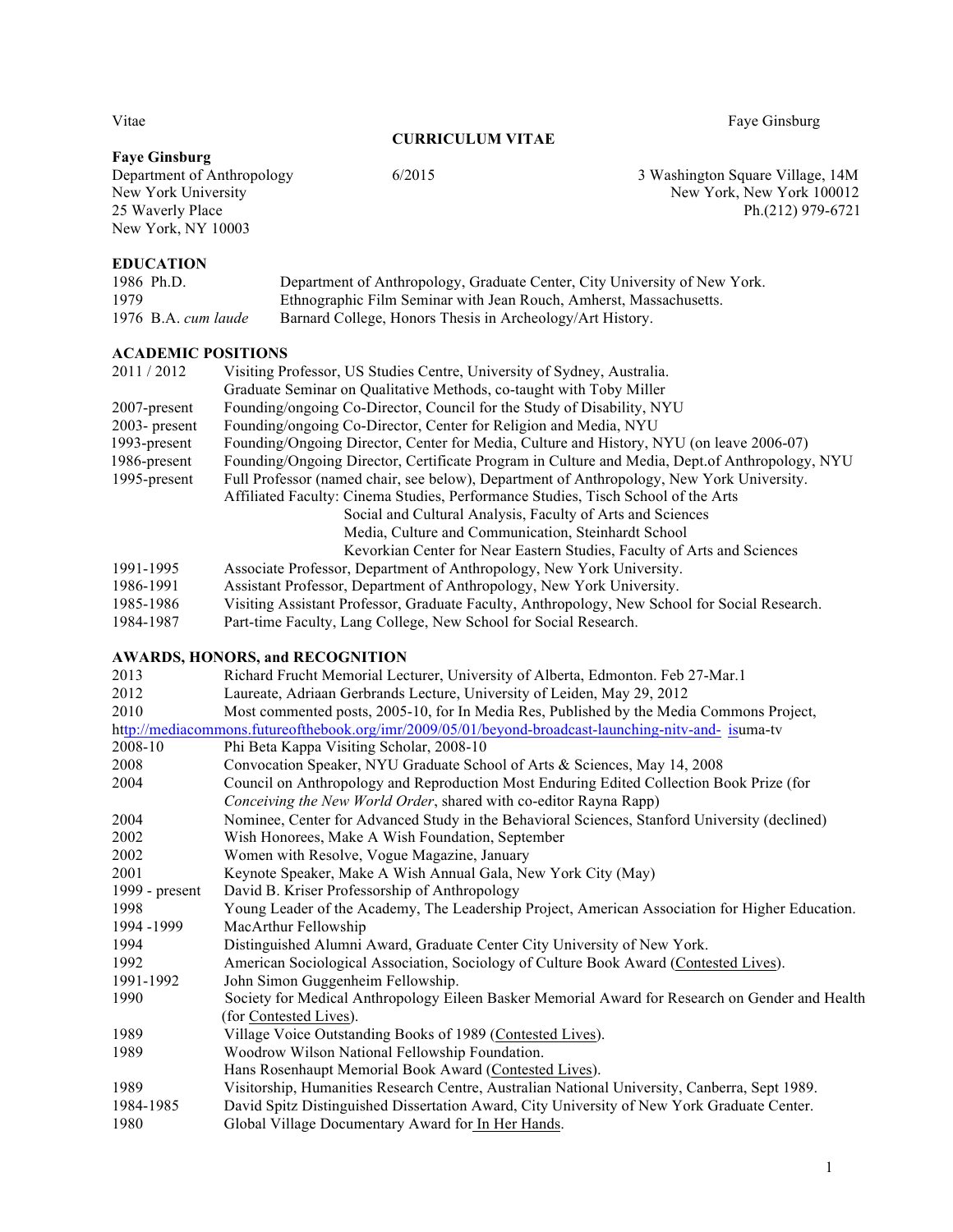**FELLOWSHIPS and GRANTS** 2014-15 NEH Collaborative Grant, *Disability, Personhood and the New Normal.* (with Rayna Rapp) \$100,000 2014-15 Humanities Initiative, NYU Senior Faculty Fellow 2013 Video nas Aldeias: 25 years, Grant from Humanities Initiative. \$10,000. 2013 Rouch after Rouch: Reframing a Legacy, Grants from Alliance Francaise, Humanities Initiative Total \$20,000 2011-13 Luce Foundation, \$300,00 (co PI w/ Angela Zito), Digital Religion: Knowledge and Practice in a Transforming International World; conferences, research, Center for Religion & Media 2009-10 Luce Foundation, \$25,000 (co PI w/ Angela Zito) for Conference on Religion, CRM 2007–10 Council for the Study of Disability, NYU, \$30,000 for three years to develop scholarship and awareness of disability on NYU campus (Co-Director of Project) 2007 Spencer Foundation, \$40,000 for Study of Cultural Innovators and Learning Disabilities, with Rayna Rapp 2007 Institute For Human Development And Contextual Change, \$10,000 (for study of Cultural Innovators and Learning Disabilities, with Rayna Rapp) 2007 Asia Cultural Council, for Signs of Crisis conference, Center for Religion and Media \$9,000 2005 – 07 Renewal of Center of Excellence grant, Center for Religion & Media, Pew Charitable Trusts, \$1.5 million (with Angela Zito) 2004 – 05 Grant for First Nations/First Features Exhibition, w/ MOMA and National Museum of the American Indian, \$50,000 (to three institutions), The Ford Foundation 2002 – 05 Grant to inaugurate Center of Excellence, Center for Religion & Media, Pew Charitable Trusts, \$1.55 million (Angela Zito, co-Director) 2002 The Impact of New Media on Health Activism, NYU Center for Teaching Excellence, Faculty-Graduate Student Mentoring in Technology and Teaching \$4500 2001-02 New Media: A Conference and A Virtual Case Book. Rockefeller Foundation. \$85,000 2001 Tibetan Buddhist Dispatches: Reporting from the Roof of the World, (Conference, Ford Foundation, \$33,000) 2000-02 Eye & Thou, Conference: Jewish Autobiography and Film, Righteous Persons Foundation, \$25,000 2000-01 New Media and Social Action (International Workshop) Rockefeller Foundation, \$20,000 1999-01 Public Media in a Transnational Era, Ford Foundation (\$100,000) (International Conference) 1999 - 2000 French Cultural Services, for conference with filmmaker Jean Rouch (\$5,000) 1998 A Digital Multi-Media Lab, Curriculum Development Challenge Fund, NYU (\$8,500). 1998 Equipment and Program Grant, Bill Haney (\$15,000) Culture and Media Program. 1993-1997 Rockefeller Foundation Humanities Fellowship for Center for Media, Culture and History (\$250,000). 1993-1996 United Nations Environmental Program Media Fellowships for The Center for Media, Culture, and History (\$75,000.) 1993 Research Challenge Fund Grant (The Salvation Army in America). 1992-1993 New York Council for the Humanities Major Grant (The Salvation Army in America). 1991-1992 John Simon Guggenheim Fellowship. 1991-1992 Presidential Fellowship (New York University). 1990-1991 Wenner-Gren Foundation Conference Grant (Politics of Reproduction). 1989-1990 Contributing Scholar, "The Fundamentalism Project", The American Academy of Arts and Sciences (funded by MacArthur Foundation). 1988-1989 Research Challenge Grant, NYU, Fieldwork on Indigenous Media. 1986-1987 Curriculum Development Grant, NYU, Conference on Film Archives. 1985-1986 Curriculum Development Grant, NYU, for Ethnographic Film Program. 1983-1984 American Association of University Women American Fellowship. 1983 Sigma Xi Research Award. 1982-1983 Charlotte Newcombe Fellow in Ethics and Values. 1981 AAAS, Mass Media Fellowship. 1981 Ford Foundation Travel and Research Grant (Thailand). 1979-1980 Graduate Fellowship in Anthropology, City University of New York. 1978-1979 National Endowment for the Humanities Youthgrant.

1978 Memorial Foundation for Jewish Culture Research Grant.

#### **FIELD, FIlM and ARCHIVAL RESEARCH**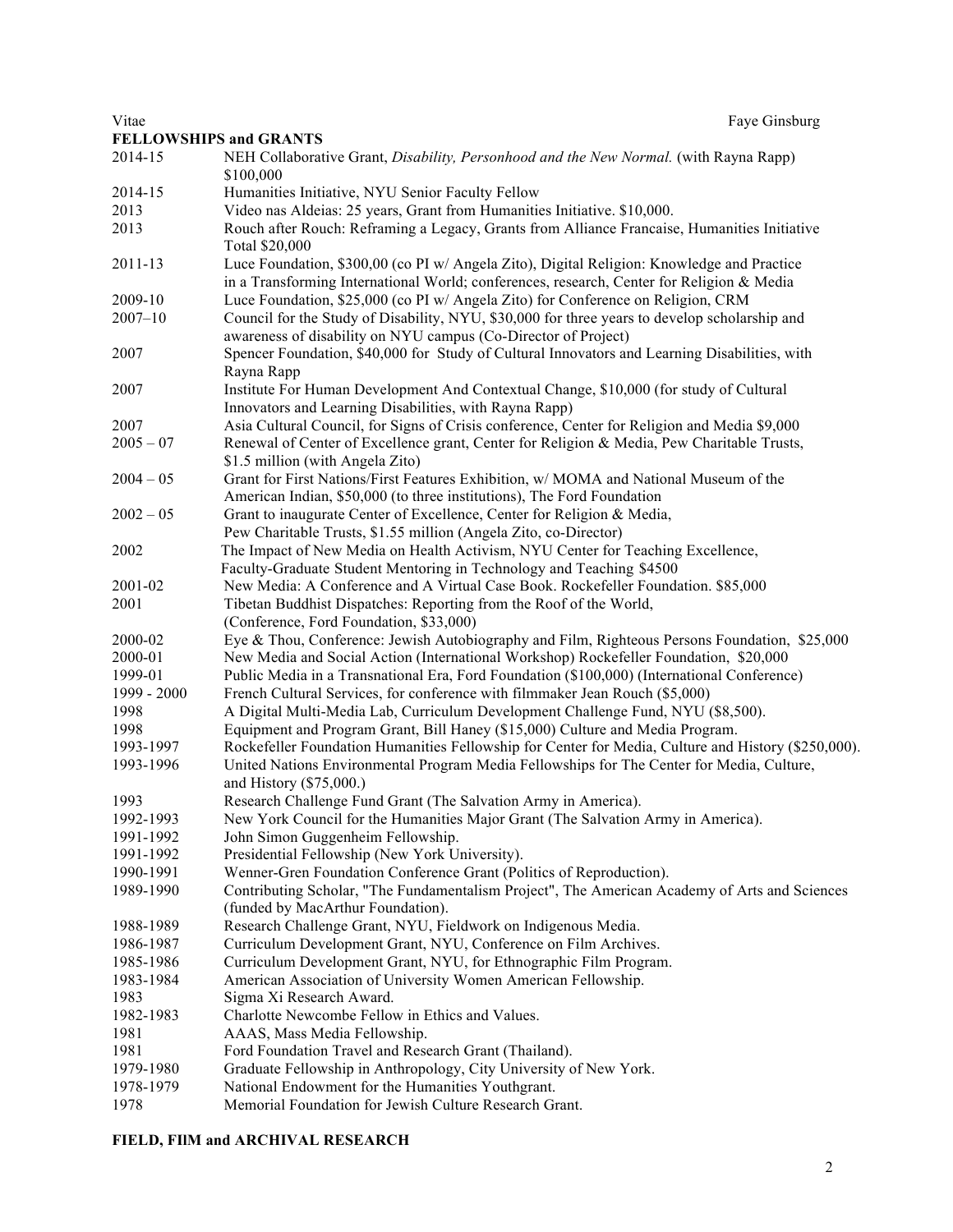| Vitae                        | Faye Ginsburg                                                                                           |
|------------------------------|---------------------------------------------------------------------------------------------------------|
| 2014-15                      | Ongoing disability research with Reelabilities Film Festival, Museum Access Consortium, RespectAbility, |
|                              | The Jewish Inclusion Project, etc.                                                                      |
| 2013                         | Sami Film Camp, Tromsø, Norway, May 2013                                                                |
| 2011-2012                    | Interviews/archival research Screen Australia, Indigenous Unit ABC, various producers/ indigenous       |
| filmmakers, Sydney Australia |                                                                                                         |
| 2010                         | Interviews/archival research, Screen Australia, Sydney; Australian Center for the Moving Image,         |
|                              | Melbourne.                                                                                              |
| 2009                         | Interviews with Indigenous Australian directors, Warwick Thornton and Beck Cole, September, NYC         |
| 2008                         | Vídeo Amazônia Indígena, NMAI, May 6-11                                                                 |
| 2008                         | Alanis Obomsawin, MoMA, May 14-26                                                                       |
| 2007-present                 | New York City: Fieldwork and Interviews for "Cultural Innovators and Learning Disabilities"             |
| 2007                         | Sydney, Australia - Australian Film Commission, Indigenous Branch; Blackfella Films; NITV               |
| 2005                         | Sundance Film Festival, Native Forum, January                                                           |
| 2001                         | Field research, Aboriginal Media, Sydney, Canberra, Alice Springs, Brisbane, June- July                 |
| 1997                         | Field Research, Aboriginal Media, Sydney, Canberra, Darwin, Alice Springs. June-July                    |
| 1995                         | Field Research, Fargo, N.D. August.                                                                     |
| 1994                         | Archival Research, Aboriginal Media, Sydney & Canberra, September.                                      |
| 1994                         | Archival & Field Research, Fargo, N. Dakota, August.                                                    |
| 1992                         | Aboriginal media: Sydney, Canberra, Northern Territory Australia (Spring).                              |
| 1991                         | Centro de Trabalho Indigenista, São Paulo, Brazil (Fall).                                               |
| 1988/1989                    | Aboriginal Media, Australia (Summer 1988, Fall 1989).                                                   |
| 1986                         | Film Archives, Granada Television, United Kingdom (summer).                                             |
| 1982-1983                    | Ethnographic Research, Fargo, North Dakota (12 months).                                                 |
| 1981                         | Field Research (for documentary) in Hmong refugee camps in north Thailand                               |
| 1980-1981                    | Ethnographic Research, Community Groups in South Bronx.                                                 |
| 1978-1980                    | Ethnographic Research, The Resurgence of Mikve in the Syrian Jewish Community, Brooklyn.                |

## **FILM EXHIBITIONS and CURATION (outside NYU)**

| 2014 | Curator/organizer with Rick Guidotti, Positive Exposure photography show, in partnership with       |
|------|-----------------------------------------------------------------------------------------------------|
|      | the Dysautonomia Foundation. The Medical Science Building Gallery, NYU Langone Medical              |
|      | Center. May 14 - June 17. Raised \$5,000 for mounting the show.                                     |
| 2014 | Curator/organizer with Jennifer Deger and Miyarrka Media of Gapuwiyak Calling, a multi-media        |
|      | installation of phone made media produced by Yolngu residents of Gapuwiyak, Arnhem Land,            |
|      | Australia, exhibited in the Grand Hall, the American Museum of Natural History, October 2014.       |
|      | Raised 4 airfares for Indigenous filmmakers from Australia from the Consul General of Australia.    |
| 2009 | Curator, Film Program, New Indigenous Cinema from Australia: A day of Screenings with Beck Cole and |
|      | Warwick Thornton, National Museum of the American Indian: September 12                              |
| 2005 | Co-Curator, First Nations First Features: A Showcase of World Indigenous Film and Media, May 12-    |
|      | 23, 2005. Exhibited at MoMA, NYC; and National Museum of the American Indian, Washignton D.C.       |
|      | Co-curated with Sally Berger (MoMA); Elizabeth Weatherford (NMAI), Pegi Vail (independent)          |
|      |                                                                                                     |

### **PUBLICATIONS**

| <b>BOOKS</b>      |                                                                                                    |
|-------------------|----------------------------------------------------------------------------------------------------|
| In progress       | Disability, Personhood, and the "New Normal" in 21 <sup>st</sup> Century America. With Rayna Rapp  |
| in progress       | Mediating Culture: Indigenous Identity in a Digital Age, under contract with Duke University Press |
| 2002              | Media Worlds: Anthropology on New Terrain (Co-editor with Lila Abu-Lughod, Brian Larkin;           |
|                   | California). Berkeley: University of California Press                                              |
| 2002              | 9/11 and After, A Virtual Case Book. http://www.nyu.edu/fas/projects/vcb/case 911, co-editor with  |
|                   | Barbara Abrash                                                                                     |
| 1999              | net. library edition of Contested Lives                                                            |
| 1998, $2^{nd}$ ed | Contested Lives: The Abortion Debate in An American Community. $2nd$ edition with a new afterword  |
| 1995              | Conceiving the New World Order: The Global Politics of Reproduction (Co-editor with Rayna Rapp)    |
|                   | Berkeley: University of California.                                                                |
| 1990              | Uncertain Terms: Negotiating Gender in American Culture. (Co-editor) Boston: Beacon Press.         |
| 1989              | Contested Lives: The Abortion Debate in An American Community. Berkeley: University of California  |
|                   | Press. (Recipient of 4 awards, see p.1).                                                           |
|                   |                                                                                                    |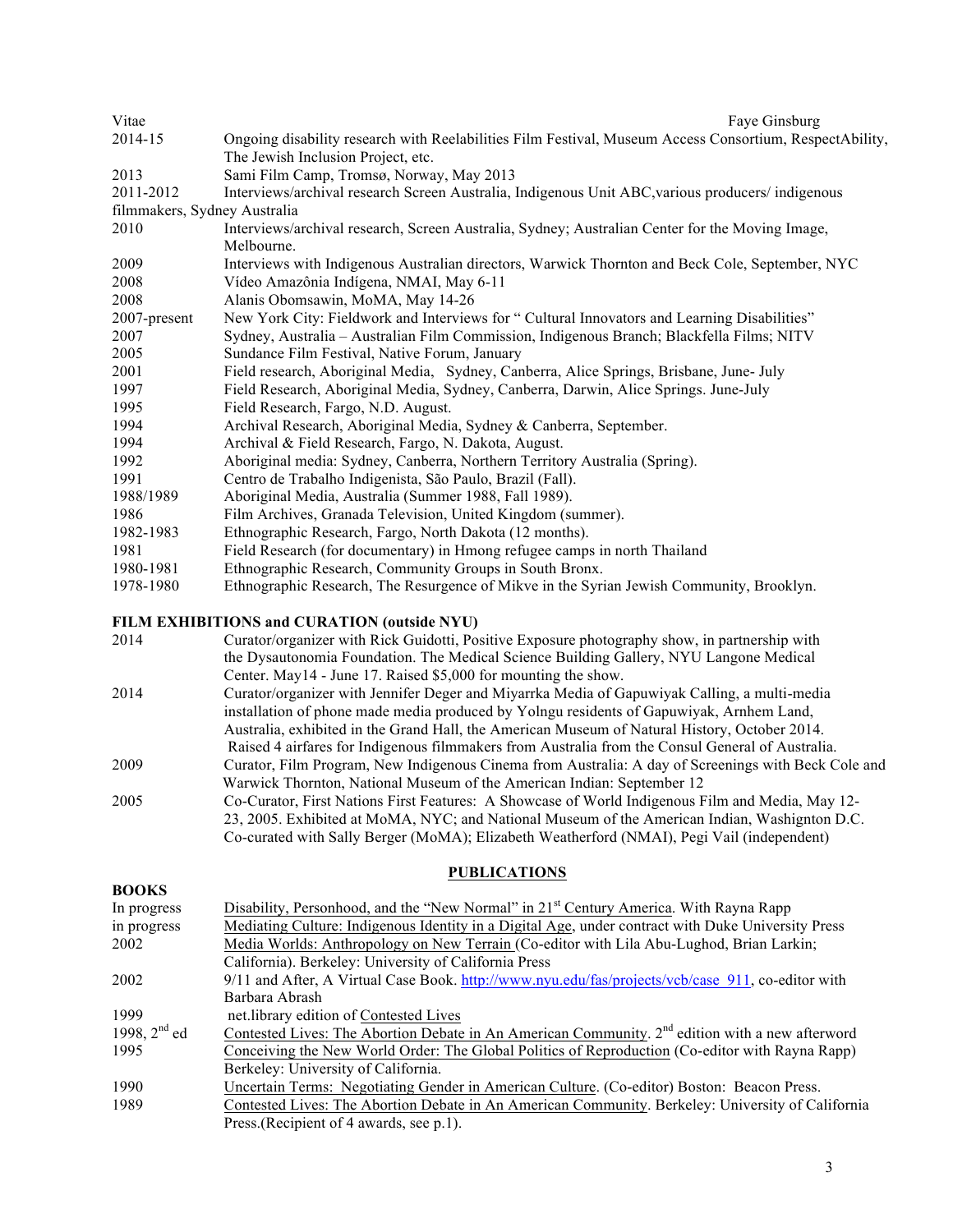| Vitae           | Faye Ginsburg                                                                                                                                            |
|-----------------|----------------------------------------------------------------------------------------------------------------------------------------------------------|
| <b>THESES</b>   |                                                                                                                                                          |
| 1986            | Reconstructing Gender in America: Self-Definition and Social Action Among Grassroots Abortion                                                            |
|                 | Activists. Ph.D. Thesis, City University of New York.                                                                                                    |
| 1980            | Purity, Power and Pollution: The Revival of Menstrual Rituals in A Jewish Community. M.A. Thesis,                                                        |
|                 | City University of New York                                                                                                                              |
| <b>ARTICLES</b> |                                                                                                                                                          |
| In progress     | Beyond the Burden: Global Collaborations, Local Stories and Televisual Sovereignty. For In the                                                           |
|                 | Balance: Indigeneity, Performance and Globalization, Helen Gilbert, Dani Phillipson, and                                                                 |
|                 | Michelle Raheja, eds. Under consideration for Routledge.                                                                                                 |
| In progress     | "Televisual Sovereignty" in Contemporary Australian Indigenous Media: A History of Cultural Futures.                                                     |
|                 | for Voice and Matter: Contemporary Challenges in Communication for Development.                                                                          |
|                 | Thomas Tufte and Oscar Hemer, eds.                                                                                                                       |
| Forthcoming     | "Family". For Keywords in Disability Studies. Rachel Adams, Brian Reiss, David Serlin, eds.                                                              |
|                 | NY: NYU Press (with Rayna Rapp)                                                                                                                          |
| Forthcoming     | "Not Dead Yet": Changing Disability Imaginaries in the 21 <sup>st</sup> Century. For An Anthropology of                                                  |
|                 | Living and Dying in the Contemporary World. Veena Das and Clara Han, eds., (with Rayna                                                                   |
|                 | Rapp)                                                                                                                                                    |
| 2015            | Fieldwork on the Spectrum. The Ethnographic Case, For CommonPlaces. Somatosphere and the                                                                 |
|                 | AAA working group for Science, Technology and Medicine (STM). Guest Editor: Emily Yates-                                                                 |
|                 | Doerr. Launched July 2015. With Rayna Rapp                                                                                                               |
| 2015            | Making Disability Count: Demography, Futurity, and the Making of Disability Publics.                                                                     |
|                 | Inhabitable Worlds Series. Emily Cohen and Michele Friedner, eds. Somatosphere: Science,                                                                 |
|                 | Medicine, Anthropology. Launched May 11, 2015. http://somatosphere.net/2015/05/making-                                                                   |
|                 | disability-count-demography-futurity-and-the-making-of-disability-publics.html                                                                           |
|                 | (w/ Rayna Rapp)                                                                                                                                          |
| 2015            | Screening Disabilities: Visual Fields, Public Culture, and the Atypical Mind in the 21st Century.                                                        |
|                 | for Civil Disabilities, Nancy Hirschmann ed (with Rayna Rapp). Pp. 187-193                                                                               |
| 2015            | Archival Exposure: Disability, Documentary and the Making of Counter-Narratives                                                                          |
|                 | Documenting the World: photographic media and the scientific record. Gregg Mitman and Kelly                                                              |
|                 | Wilder, eds, Univerity of Chicago, pp.140-161                                                                                                            |
| 2014            | Chronicles of the Ephemeral: Some Thoughts on "Delhi at Eleven"                                                                                          |
|                 | For the The Asia Pacific Journal of Anthropology, 15:5 455-57                                                                                            |
| 2013            | Entangled Ethnography: Imagining A Future for Young Adults with Learning Disabilities.(with                                                              |
|                 | Rayna Rapp. In Social Science and Medicine. Special Issue on Ethnography of Health for Social                                                            |
|                 | Change. H. Hansen, S. Holmes, and D. Lindemann, eds. Vol. 99, December                                                                                   |
| 2013            | Australia's Indigenous New Wave: Future Imaginaries In Recent Aboriginal Feature Films.                                                                  |
|                 | Fonds voor Etnologie Gerbrands Lecture. Gerbrands Lecture Series, #2                                                                                     |
|                 | http://www.fel-leiden.nl/wp-content/uploads/Gerbrandslecture-2-Faye-Ginsburg1.pdf                                                                        |
| 2013            | Disability Worlds. Annual Review of Anthropology. Vol. 42. (with Rayna Rapp)                                                                             |
| 2012            | Radio Fields: An Afterword. In Radio Fields, Lucas Bessire and Daniel Fisher, eds. NYU Press, Pp                                                         |
|                 | 268-278                                                                                                                                                  |
| 2012            | Disability in the Digital Age, for Digital Anthropology Heather Horst /D. Miller, eds. Berg. Pp.                                                         |
|                 | 101-126                                                                                                                                                  |
| 2012            | Indigenous Counter-Publics: A Foreshortened History,                                                                                                     |
|                 | Sensible Politics: The Visual Culture of Nongovernmental Activism Yates McKee and Meg McLagan,                                                           |
|                 | eds. Zone Books. Pp. 87-108                                                                                                                              |
| 2012            | Canary in the Gemeinschaft, for Deus in Machina: Exploring Religion & Technology, Jeremy Stolow, ed.                                                     |
|                 | Fordham University Press. Pp. 159-181                                                                                                                    |
| 2012            | Anthropology and the Study of Disability Worlds, with Rayna Rapp. Medical Anthropology at                                                                |
|                 | the Intersections. Marcia Inhorn and Emily Wentzell, eds. Duke University Press. Pp 163-181                                                              |
| 2012            | Rethinking the Digital Age, Republished in Visual Culture Reader, Nick Mirzoeff, ed.                                                                     |
| 2012            | The Canary in the Gemeinschaft? Disability, Film, and the Jewish Question. In Film and Risk,                                                             |
| 2011            | Mette Hjort, ed. Wayne Stae University Press. Pp. 115-142<br>The Paradox of Recognition: Recognition Struggles over Children with Learning Disabilities. |
|                 | With Rayna Rapp (1 <sup>st</sup> author). For Contesting Recognition: Contemporary Cultural and                                                          |
|                 | Institutional Disputes Janice McLaughlin, ed. Palgrave: 166-186                                                                                          |
|                 |                                                                                                                                                          |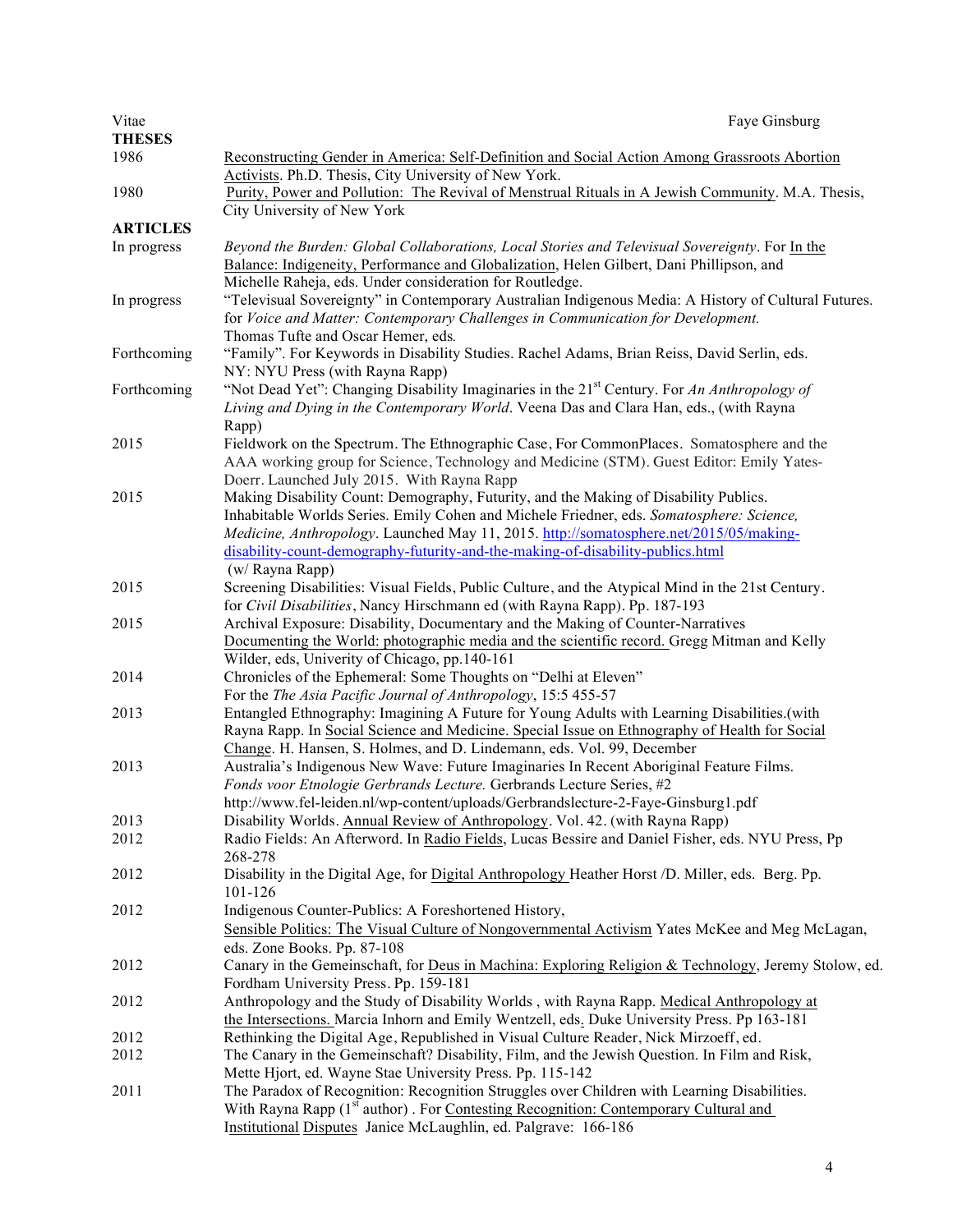| Vitae   |      | Faye Ginsburg                                                                                          |
|---------|------|--------------------------------------------------------------------------------------------------------|
| 2011    |      | The Difference that Disability Makes: Reproductive Justice Through a Wider Lens. With                  |
|         |      | Rayna Rapp. For Special Issue: Critical Conceptions: Technology, Justice, and the Global               |
|         |      | Reproduction                                                                                           |
|         |      | Market. Rebecca Young and Gisela Fosado, guest editors Scholar and the Feminist Online                 |
| 2011    |      | Native Intelligence: for Made to be Seen: A History of Visual Anthropology, eds. Jay Ruby, M.          |
|         |      | Banks, University of Chicago Press: 234-255                                                            |
|         |      |                                                                                                        |
| 2011    |      | Reverberations: Disability and the New Kinship Imaginary. With Rayna Rapp                              |
|         |      | Anthropological Quarterly: 379 - 410                                                                   |
| 2010    |      | The Human Nature of Disability. With Rayna Rapp. Vital Topics Column. American                         |
|         |      | Anthropologist, December 2010, Volume 112                                                              |
| 2010    |      | The Social Distribution of Moxie: The Legacy of Christine Sleeter. Disability Studies Quarterly.       |
|         |      | Special Issue on Learning Disabilities, David J. Connor, Beth A. Ferri, eds., Vol. 30 (2)              |
|         |      | http://www.dsq-sds.org/article/view/1239/1284                                                          |
| 2010    |      | Samson and Delilah: From Central Australia to Cannes Anthropology Now Vol. 2(1): 72-76                 |
| 2010    |      | Peripheral Visions: Blak Screens and Cultural Citizenship, Cinema at the Periphery, eds. Dina          |
|         |      | Iordanova, David Martin-Jones, Belen Vidal, Wayne State University Press: 84-103                       |
| 2009    |      | Beyond Broadcast: Launching NITV on Isuma TV, In Media Res, online journal, May 4.                     |
|         |      | http://mediacommons.futureofthebook.org/imr/2009/05/01/beyond-broadcast-launching-nitv-                |
|         | and- | isuma-tv                                                                                               |
|         |      |                                                                                                        |
| 2009    |      | In the Shadow of the Double Helix, Bridges: A Jewish Feminist Journal, Spring 2009                     |
| 2009    |      | "My media studies: Remote ideas" Television and New Media Studies, Vol, 10 (1)Toby Miller              |
|         |      | ed                                                                                                     |
| 2008    |      | Breaking the Law with Two Laws: Reflections in a Paradigm Shift, for Two Laws Dossier, For             |
|         |      | Studies in Documentary Film Vol. 2(2) (Intellect Press). Helen Grace and Deane Williams. Eds           |
|         |      | :160 $-174$                                                                                            |
| 2008    |      | The Oka Crisis: The Power of a Woman with A Movie Camera. In Alanis Obamsawin: 270                     |
| Years   |      | of Resistance. Montreal: National Film Board of Canada, pp. 18-32. (with Audra Simpson)                |
| 2008    |      | Rethinking the Digital Age, In Global Indigenous Media, Pam Wilson, Michelle Stewart, eds.             |
|         |      | <b>Atlanta: Duke University Press</b>                                                                  |
| 2008    |      | Rethinking the Digital Age, The Media and Social Theory, edited volume, Jason Toybee &                 |
|         |      | Desmond Hesmondalgh, NY: Routledge, 127-144                                                            |
|         |      | translated into French for a special issue of L'Homme                                                  |
|         |      |                                                                                                        |
| 2008    |      | Mass Media, Anthropology, and Ethnography. In The Sage Handbook of Film Studies.James                  |
|         |      | Donald ed., SAGE: London, pp. 216-225                                                                  |
| 2007    |      | Enlarging Reproduction/ Screening Disability (2007). In Reproductive Disruptions: Gender,              |
|         |      | Technology, and Biopolitics in the New Millennium Marcia Inhorn, Ed. Berghahn Books,                   |
|         |      | London (with Rayna Rapp)                                                                               |
| 2007    |      | Found in Translation, In Media Res, http://mediacommons.futureofthebook.org/videos/, launched          |
|         |      | 3/27/2007                                                                                              |
| 2006    |      | A History of Indigenous Futures (with Fred Myers). Special Issue of Aboriginal Histories. Vol.         |
|         |      | $30: 95 - 110$                                                                                         |
| 2006    |      | Ethnography and American Studies. Cultural Anthropology. Aug 2006, Vol. 21, No. 3: 487-495.            |
| 2006    |      | Rethinking Documentary in the Digital Age. Cinema Journal 46, No. 1, Fall 2006:                        |
| 2006    |      | A History of Aboriginal Futures (with Fred Myers) Special Issue in honor of Terry Turner,              |
|         |      | Critique of Anthropology $26(1)$ : 27 – 46                                                             |
| 2006    |      | Indigenous Television. With Lorna Roth. In Studying TV: An Introduction , Glen Creeber, ed.            |
|         |      | London: British Film Institute: 146-152                                                                |
|         |      |                                                                                                        |
| 2005    |      | Black Screens and Cultural Citizenship. Special Issue, Visual Anthropology Review: 80-97               |
| 2005    |      | Rethinking the Voice of God in Indigenous Australia: Secrecy, Exposure, and the Efficacy of Media. In  |
|         |      | Religion, Media, and the Public Sphere, Birgit Myer and Annelies Moors, Eds. Indiana University Press: |
| 2005    |      | Media Anthropology : An Introduction. Media Anthropology, Eric Rothenbuhler and Mahai                  |
|         |      | Coman, eds. Sage: 17-25                                                                                |
| 2005    |      | Dans le Bain Avec Rouch. American Anthropologist Vol. 107 (1) March 2005: 109-112                      |
| 2005    |      | Ciné-Trance: A Tribute to Jean Rouch (1917-2004), Co-Editor with Jeff Himpele, Special                 |
| Section |      | for American Anthropologist, VOI. 107 (1) March 2005                                                   |
| 2005    |      | The latest in reality TV? Māori Television stakes a claim on the world stage                           |
|         |      | w/ April Strickland In Flow: A Critical Forum on Television & Media Culture. June 2005                 |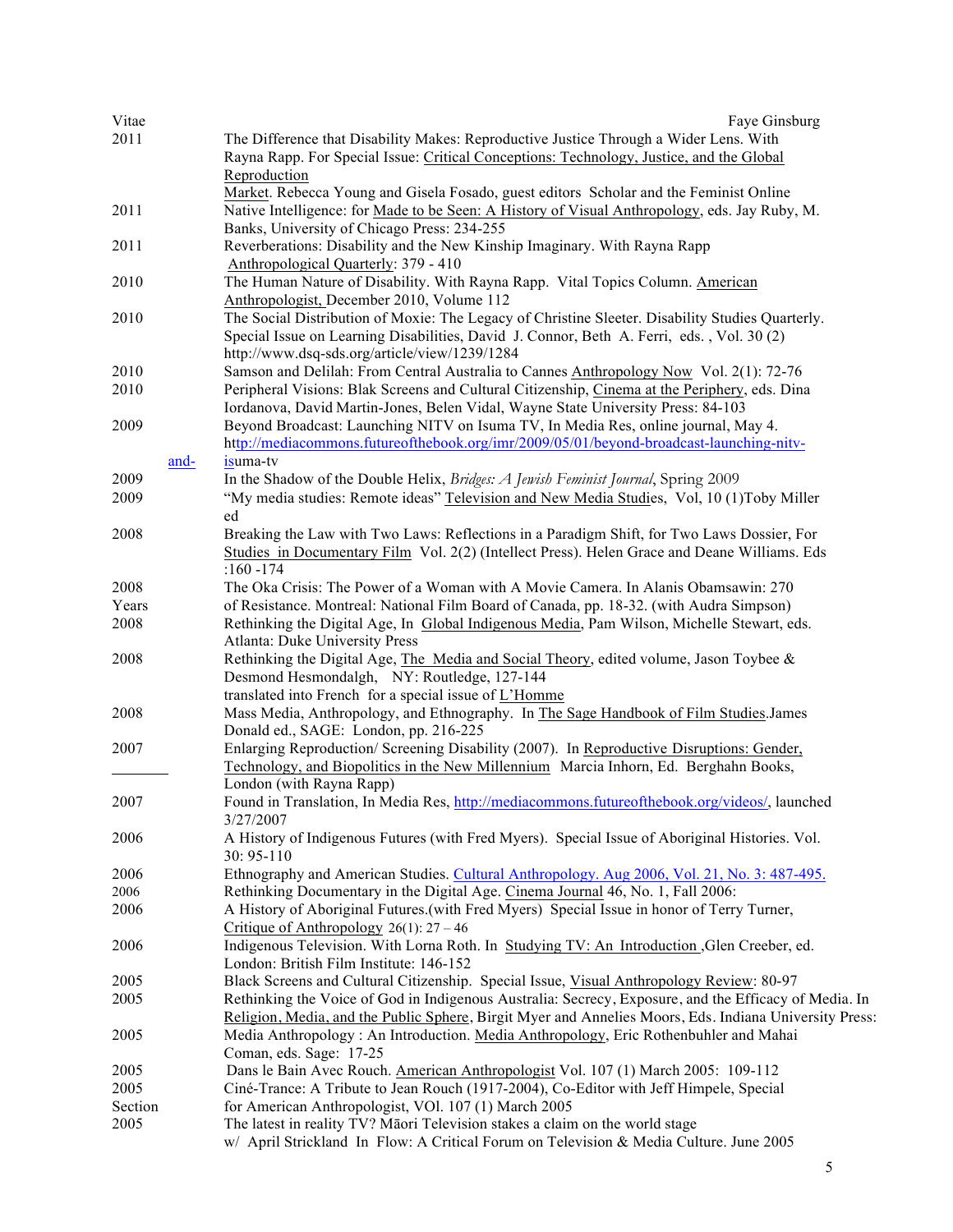| Vitae    | Faye Ginsburg                                                                                                                                                      |
|----------|--------------------------------------------------------------------------------------------------------------------------------------------------------------------|
|          | http://jot.communication.utexas.edu/flow/                                                                                                                          |
| 2005     | Move over Marshall McLuhan! Live from the Arctic! In Flow: A Critical Forum on Television                                                                          |
| &        | Media Culture. http://jot.communication.utexas.edu/flow/                                                                                                           |
| 2005     | The Unwired Side of the Digital Divide. In Flow: A Critical Forum on Television and Media                                                                          |
|          | Culture. March 18, 2005 http://jot.communication.utexas.edu/flow/                                                                                                  |
| 2005     | Rethinking the Digital Age. In. Flow: A Critical Forum on Television and Media Culture.                                                                            |
| January  | 21, 2005, http://jot.communication.utexas.edu/flow/                                                                                                                |
| 2004     | 10,000 Years of Media Flow. In Flow: A Critical Forum on Television and Media Culture.                                                                             |
|          | Nov 19. Vol 1(4) http://jot.communication.utexas.edu/flow/                                                                                                         |
| 2004     | Steps to the Future: AIDS and Media Activism in South Africa. (with Barbara Abrash)                                                                                |
|          | Visual Anthropology Review 19: 1-2                                                                                                                                 |
| 2004     | Preface, Local Actions: Cultural Activism, Power and Public Life, Melissa Checker and                                                                              |
|          | Maggie Fishman. Eds., Columbia University Press                                                                                                                    |
| 2004     | Atanarjuat Off-Screen: From "Media Reservations" to the World Stage, American                                                                                      |
|          | Anthropologist, 105, 4: December: 827-831                                                                                                                          |
| 2004     | Producing Culture: Shifting Representations of Social Theory in the Films of Tim Asch. In Essays on Tim                                                            |
|          | Asch. Doug Lewis, ed.: 149-162, London: Routledge                                                                                                                  |
| 2003     | Indigenous Media: Negotiating Control Over Images in Image Ethics in the Digital Age                                                                               |
|          | Larry Gross, Jonathon Katz, and Jay Ruby, editors: 295 – 312, Minneapolis: University of Minnesota                                                                 |
| 2003     | Smoke Signals and Screen Memories. In Multiculturalism, Postcoloniality and Transnational Media, Ella                                                              |
|          | Shohat and Bob Stam, eds. Rutgers University Press, 77 - 98                                                                                                        |
| 2002     | First Peoples Television. with Lorna Roth In Television Studies Toby Miller, ed. London: The British                                                               |
|          | Film Institute.                                                                                                                                                    |
| 2002     | Fieldwork at the Movies: Anthropology and Media. In Exotic No More: Anthropology on the Front<br>Lines, Jeremy MacClancy, ed., Univ. of Chicago Press. Pp. 359-376 |
| 2002     | Introduction: The Social Practice of Media. In Media Worlds: Anthropology on New Terrain (California)                                                              |
|          | Screen Memories: Resignifying the Traditional in Indigenous Media. In Media Worlds: Anthropology on                                                                |
|          | New Terrain (ibid) Ginsburg, Abu-Lughod, Larkin, eds.) California                                                                                                  |
| 2002     | Standing at the Crossroads of Genetic Testing: New Eugenics, Disability Consciousness,                                                                             |
|          | Women's Work. (w/ Rayna Rapp) GeneWatch: A Bulletin of the Council for Responsible Genetics 15(1)                                                                  |
| 2001     | Gedachtnis und Bilschirm: "Tradition" in indigenen Medien. In Die Adresse des Mediums, Stefan                                                                      |
|          | Andriopoulos, Gabriele Schabacher, Eckhard Schumacher. (Cologne: Dumont)                                                                                           |
| 2001     | The After-Life of Documentary: The Impact of You Are on Indian Land. Wide Angle 21 (2), special issue                                                              |
|          | in honor of George Stoney, editors, Barbara Abrash, Cara Mertes, Lynn Jackson: 60 -59                                                                              |
| 2006     | Republished as: Habiliter le handicap: reec rire la parente imaginer une autre                                                                                     |
|          | citoyennete"Fabrication de l'humain" V2. Tumultes #26, Mai. P. 57-74                                                                                               |
| $[2004]$ | Republished in: Going Public: Feminism and the Shifting Boundaries of the Private Sphere                                                                           |
|          | Joan Scott and Debra Keates, eds. Urbana: University of Illinois Press]                                                                                            |
| 2001     | Enabling Disability: Renarrating Kinship, Reimagining Citizenship. with Rayna Rapp. For                                                                            |
|          | Public Culture 13.3 special issue on Disability Criticism.                                                                                                         |
| 2001     | Messages From Down Under: Blak Screens/Blak Sounds. Docviews, Vol. 1, Issue 2, June                                                                                |
|          | Docs-in-progess.com (on-line journal)                                                                                                                              |
| 2000     | Resources of Hope: Learning from the Local in a Transnational Era, for Indigenous Cultures in an                                                                   |
|          | Interconnected World, Claire Smith and Graeme Ward, eds. Allen & Unwin.                                                                                            |
| 1999     | Video Kinship: A Arcas dos Zo'e and Eu Ja Fui Seu Irmao Cadernos de Antropologia Imagem                                                                            |
| 1999     | Shooting Back: From Ethnographic Film to the Ethnography of Media. In A Companion to Film Theory.                                                                  |
|          | Toby Miller and Bob Stam, eds., (Blackwell)                                                                                                                        |
| 1999     | Fetal Reflections: Confessions of Two Feminist Anthropologists as Mutual Informants. With Rayna Rapp                                                               |
|          | In The Fetal Subjects: Feminist Postions. Lynn Morgan and Meredith Michaels, eds. (Pennsylvania)                                                                   |
| 1998     | Institutionalizing the Unruly: Charting a Future for Visual Anthropology. Ethnos 63:2 (173-196).                                                                   |
| 1998     | Rescuing the Nation: Operation Rescue and the Rise of Anti-Abortion Militance. In Fifty Years'                                                                     |
|          | War: A Half Century of Abortion Politics, 1950-2000, Rickie Solinger, ed. California                                                                               |
| 1997     | "From Little Things, Big Things Grow": Indigenous Media and Cultural Activism. In Between Resistance                                                               |
|          | and Revolution, Dick Fox and Orin Starn, eds. Rutgers University Press.                                                                                            |
| 1996     | (With Toby Miller) Certifying Culture and Media: Anthropology Meets Cinema Studies. In Media                                                                       |
|          | International Australia, No, 82/November.                                                                                                                          |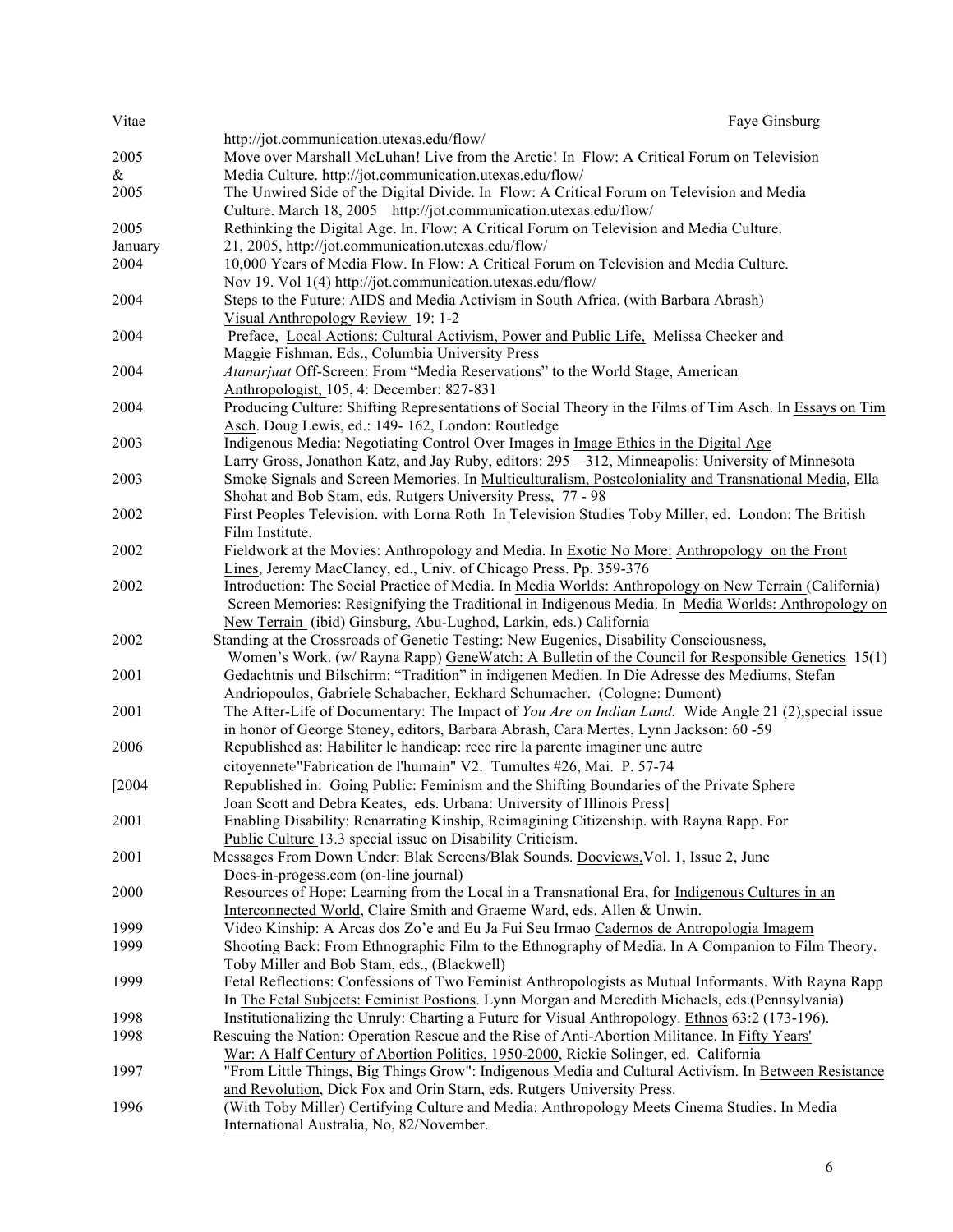| Vitae  | Faye Ginsburg                                                                                                                                                                                                                                                |
|--------|--------------------------------------------------------------------------------------------------------------------------------------------------------------------------------------------------------------------------------------------------------------|
| 1996   | The Anthropology of Abortion Activism. In The Chronicle of Higher Education, Point of View (A48)                                                                                                                                                             |
| 1995   | $1/26/96$ .<br>Total Immersion. In Wide Angle Vol. 17, 1-4, 1996 (Special triple issue on The History of the Flaherty                                                                                                                                        |
|        | Film Seminar), pp.                                                                                                                                                                                                                                           |
| 1995   | The Parallax Effect: The Impact of Aboriginal Media on Ethnographic Film, Visual Anthropology<br>Review, Volume 11, No. 2, pp.                                                                                                                               |
| [1999] | Reprinted in Visible Evidence. Michael Renov and Jane Gaines, eds. Minneapolis: University of<br>Minnesota.                                                                                                                                                  |
| 1995   | Introduction: Conceiving the New World Order. In Conceiving the New World Order: The Global Politics<br>of Reproduction, Faye Ginsburg and Rayna Rapp, eds. (Berkeley: University of California Press).                                                      |
| 1995   | Mediating Culture: Indigenous Media, Ethnographic Film, and the<br>Production of Identity pp. 256-290. In Fields of Vision: Essays in Film Studies, Visual Anthropology and                                                                                  |
| 1995   | Photography, Leslie Deveraux and Roger Hillman, eds., University of California Press.<br>Production Values: Indigenous Media and the Rhetoric of Self-Determination. In The Rhetoric of Self-<br>Making. D. Battaglia, ed. University of California Press.   |
| 1995   | Introduction: Conceiving the New World Order (with Rayna Rapp) In Conceiving the New World Order:<br>The Global Politics of Reproduction F. Ginsburg and R. Rapp, editors; Univ. of California Press.                                                        |
| 1994   | Some thoughts on Culture & Media. Visual Anthropology Review. Spring 10 (1)                                                                                                                                                                                  |
| 1994   | Culture and Media: A (Mild) Polemic. Anthropology Today.10 (2): 5 - 15.                                                                                                                                                                                      |
| 1993   | Embedded Aesthetics: Creating A Discursive Space for Indigenous Media Cultural Anthropology 9 (2)                                                                                                                                                            |
| [2002] | reprinted in Planet TV: A Global Television Reader Lisa Parks and Shanti Kumar, eds. New York:                                                                                                                                                               |
| [2003] | reprinted in Critical Cultural Policy Studies: A Reader, Justin Lewis and Toby Miller, eds.                                                                                                                                                                  |
|        | Oxford: Blackwell, 88-99                                                                                                                                                                                                                                     |
| 1993   | Station Identification: The Aboriginal Programs Unit of the Australian Broadcasting Corporation. In<br>Visual Anthropology Review 9(2). 92-98                                                                                                                |
| 1993   | "The Case of Mistaken Identity: The Politics of Ethnographic Representation: in When They Read What<br>We Write: The Politics of Ethnography, C. Brettell, ed. Westport: Greenwood/Bergin Garvey.                                                            |
| [1996] | Reprinted in Qualitative Sociology, R. Herz, ed.                                                                                                                                                                                                             |
| 1993   | "Aboriginal Media and the Australian Imaginary," in Public Culture, 5(2) Special issue on television. L.<br>Abu-Lughod, ed.                                                                                                                                  |
| 1993   | "Saving America's Soul: Operation Rescue's Crusade Against Abortion" in Fundamentalism and the State:<br>Remaking Polities, Economies, and Militance, S. Appleby and M. Marty, eds. University of Chicago<br>Press (Vol. Three, The Fundamentalism Project). |
| 1992   | "Le role irremplacable de la television: Panorama des programmes at des styles chez les Anglo-Saxons, au<br>Japon et en Belgique" in CinemAction, no. 64, Special issue: "Demain, le cinema ethnographique?" 78-89.                                          |
| 1992   | "Television and the Mediation of Culture: Issues in British Ethnographic Film," Guest editor and<br>introduction, Visual Anthropology Review, Spring, 8(1), 97-102.                                                                                          |
| 1992   | "Quand les Indigenes sont nos voisins," L'Homme, 32(1), 129-142, Special issue, "Anthropologie du                                                                                                                                                            |
|        | proche."                                                                                                                                                                                                                                                     |
| 1991   | "The Politics of Reproduction" (with Rayna Rapp) The Annual Review of Anthropology.                                                                                                                                                                          |
| 1991   | "Gender Politics and the Contradictions of Nurturance: Moral Authority and Constraints to Action for<br>Female Abortion Activists*" Social Research, Fall.                                                                                                   |
| 1991   | "Indigenous Media: Faustian Contract or Global Village?" Cultural Anthropology, Vol. 6,1, pp. 92-112.                                                                                                                                                        |
| [1994] | Reprinted in Rereading Cultural Anthropology. G. Marcus, ed.                                                                                                                                                                                                 |
| 1990   | "Introduction". and                                                                                                                                                                                                                                          |
| 1990   | "The 'Word-Made' Flesh: The Disembodiment of Gender in the Abortion Debate" both in Uncertain                                                                                                                                                                |
|        | Terms: Negotiating Gender in American Culture. F. Ginsburg, A. Tsing, editors, Boston: Beacon Press.                                                                                                                                                         |
| [1997] | Reprinted in Situated Lives: Gender & Culture in Everyday Life. L. Lamphere, H. Ragoné, P. Zavella,<br>eds. Routledge.                                                                                                                                       |
| 1990   | "La Representation de la fonction maternelle dans les mouvements feministes americains." Actes de la<br>Recherche en Sciences Sociales, Special issue, Masculin/feminin, #84, September 1990, pp. 49-56.                                                     |
| 1989   | "Dissonance and Harmony: The Symbolic Function of Abortion in Activists' Life Stories" in Interpreting<br>Women's Lives: Feminist Theory and Personal Narrative. edited by the Personal Narratives Group,<br>Bloomington: Indiana University Press.          |
| 1988   | "Ethnographies on the Airwaves: The Presentation of Anthropology on American, British, and Japanese<br>Television" in Senri Ethnological Studies: Special Issue on Ethnographic Film. National Museum of<br>Ethnology, Osaka.                                |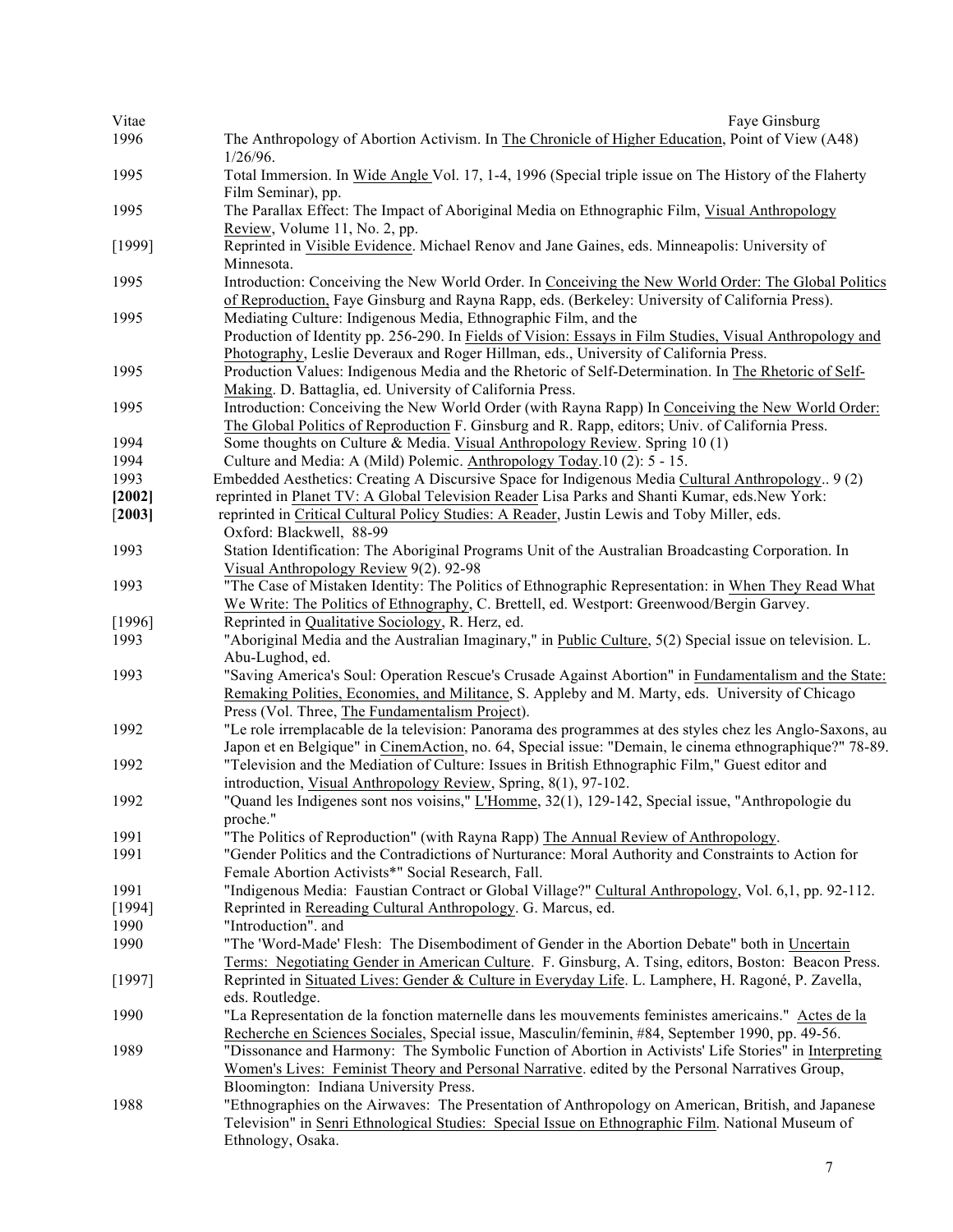| Vitae  | Fave Ginsburg                                                                                           |
|--------|---------------------------------------------------------------------------------------------------------|
| [1995] | Reprinted in Principles of Visual Anthropology, P. Hockings, Second ed.                                 |
|        | The Parallax Effect: Jewish Ethnographic Film," in Jewish Folklore and Ethnology Review, Special Issue  |
|        | on Jewish Photoethnography, Volume 10, No. 1, 1988.                                                     |
| 1987   | "Procreation Stories: Reproduction, Nurturance and Generation in Life Stories of Abortion Activists" in |
|        | American Ethnologist, November 1987.                                                                    |
| [1995] | Reprinted in Gender in Cross-Cultural Perspective C. Sargent and C. Brettell, eds. (Prentice-Hall).     |
| 1987   | "When the Subject is Women: Ritual Revival In A Syrian Community" in Journal of American Folklore,      |
|        | Special Anniversary Issue on Feminism and Folklore, No. 389, October-December 1987.                     |
| 1987   | "Local Knowledge in the Global Village" in Society for Visual Anthropology Newsletter, Spring 1987.     |
| 1984   | "Body Politics: The Defense of Sexual Restriction by Anti-Abortion Activists" in Pleasure and Danger:   |
|        | Exploring Female Sexuality. Carole Vance, ed. New York: Routledge & Kegan Paul.                         |

#### **REVIEWS/ ENCYCLOPEDIA ENTRIES**

| 2015 | Review of Calling the Shots: Aboriginal Photographies, (2014), Jane Lydon, ed. Aboriginal                                                              |
|------|--------------------------------------------------------------------------------------------------------------------------------------------------------|
|      | <b>Studies Press. For Australian Historical Studies.</b>                                                                                               |
| 2001 | $D_{\text{univ}}$ of $D_{\text{out}}$ To satisfy $D_{\text{out}}$ is the American Community (2002). $D_{\text{out}}$ $D_{\text{out}}$ $D_{\text{out}}$ |

| 2004 | Review of Better Together: Restoring the American Community (2003), Robert D. Putnam, |
|------|---------------------------------------------------------------------------------------|
|      | Lewis Feldstein, Don Cohen, Simon and Schuster, 318 pp. for The Responsive Community  |
| 2004 | "Rayna Rapp" for the Biographical Dictionary of Anthropology, Vered Amit, ed.         |

- 2003 Review of 'The Indigenous Public Sphere: The Reporting and Reception of Indigenous Issues in the Australian Media, 1994-97' by John Hartley and Alan McKee for The International Journal of Cultural Studies
- 1996 Two Kinds of Truth (Film Review Essay on the ethno-fiction of Jean Rouch. American Anthropologist Vol. 98 (4).
- 1992 Review of Life Itself: Abortion in the American Mind by R. Rosenblatt, The Boston Globe Review, March 15, 1992.
- 1991 Review of Educated in Romance: Women, Achievement and College Culture, D. Holland and M. Eisenhart, American Anthropologist
- 1991 "What Do Women Want?: Feminist Anthropology Confronts Clitoridectomy" in Medical Anthropological Quarterly 5(1), pp. 17-19.
- 1988 "In Her Own Time" by Lynne Littman with Barbara Myerhoff, American Ethnologist, 90 (1) March.

1985 "Jewish Communities on Film," American Anthropologist, 87 (3) September.

#### **MEDIA**

- 2008 Indigenous Media" . In conversation with Vilsoni Hereniko, Keala Kelly, and Typ. Tawika Tengan on Olelo Community Television, and Olelonet December 5, 2008
- 2004 NPR Interview with Judith Kampner, on The Tracker, January
- 2003 NPR Interview, The Next Big Thing with Dean Olsher (on abortion research), NPR, April 23
- 2003 NPR Hour interview on the state of ethnographic film, Odyssey, Gretchen Helfrich, host (WBEZ, Chicago, 2/21
- 2002 Hour interview on Media Worlds: Anthropology on New Terrain, for NPR, Worldview (WBEZ, Chicago) 11/ 21

#### **KEYNOTE and NAMED LECTURES**

- 2014 Keynote (w/Rayna Rapp). *Disability, Personhood and the New Normal* for conference on Illness Narratives, Networked Subjects, and Intimate Publics. Dept. of Media, Culture and Communication, NYU. Nov. 14 2014 *Cripping the Infrastructure: Disability, Media, and the "New Normal"* Colloquium Series on Being, Presence and Ontology Princeton University, Department of Anthropology 2014 Keynote, *Televisual Sovereignty in Indigenous Australia.* Sept 17-20 for Voice and Matter: Conference. Roskilde University (Denmark); Malmö University (Sweden); Orecomm
- 2014 Keynote Event: *A Woman, A Camera, and 270 Years of Resistance* with Alanis Obomsawin and Audra Simpson, for *Encuentro 2014: Choreographing Social Movements in the Americas*, Montreal, Canada, June 26
- 2014 Keynote Speaker, *Cripping the Camera: F\*\*k Inner Beauty*. American Ethnological Society Meetings. Boston, MA. April 10-12.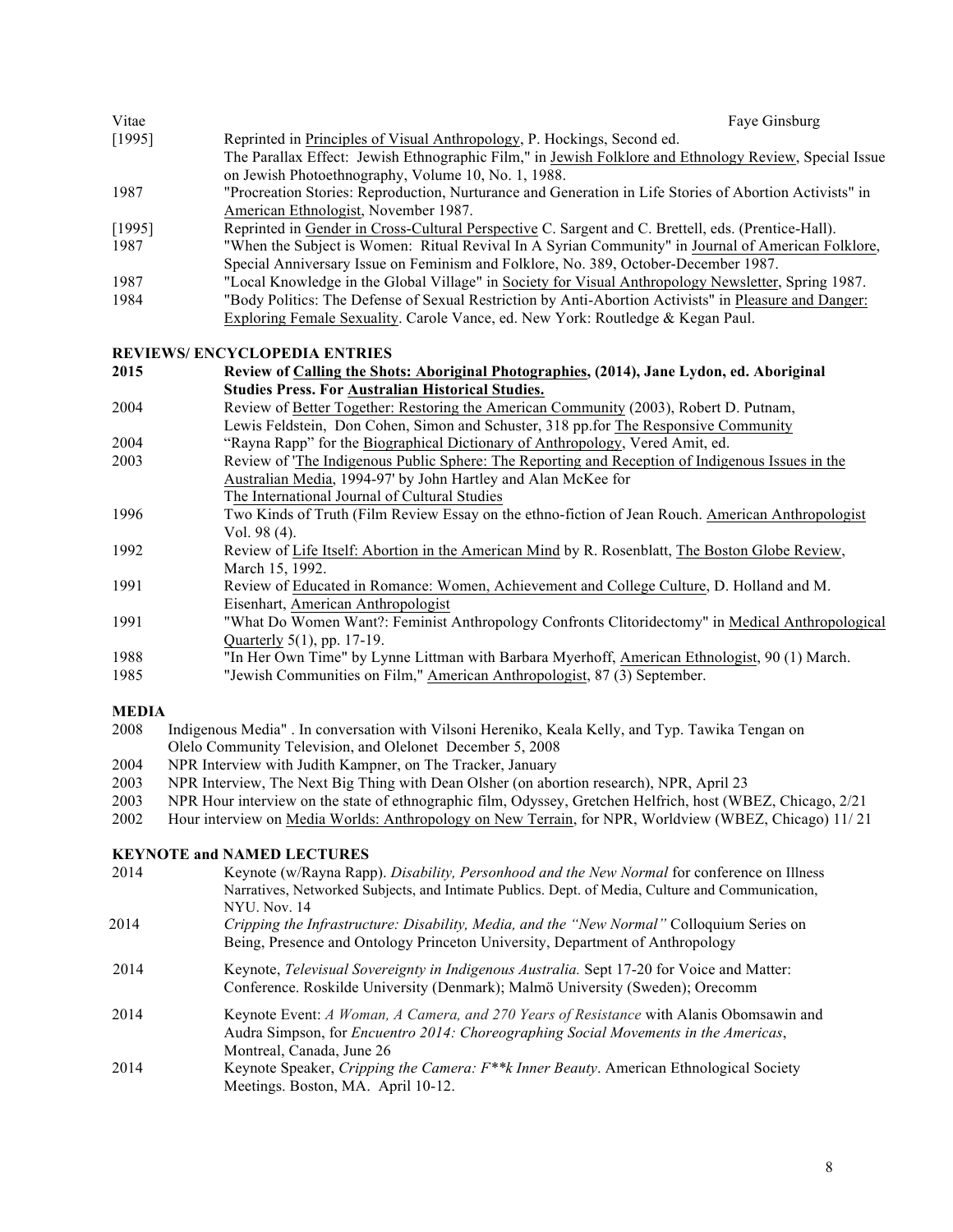| Vitae | Faye Ginsburg                                                                                                                                                |
|-------|--------------------------------------------------------------------------------------------------------------------------------------------------------------|
| 2014  | Keynote Speaker. Screening Disabilities. (w/Rayna Rapp) Colloque : Handicap(S) Et Perte                                                                      |
|       | D'autonomie : Paris, Ministère des Affaires Sociales, April 1-2, Maison des Sciences sociales du                                                             |
|       | Handicap                                                                                                                                                     |
| 2013  | Keynote Speaker. Beyond the Burden: Global Collaborations, Local Stories and Televisual                                                                      |
|       | Sovereignty. For In the Balance: Indigeneity, Performance and Globalization. University of                                                                   |
|       | London, Oct 23-27.                                                                                                                                           |
| 2013  | Keynote Speaker, Norwegian Anthropological Association Meetings, Univ of Tromsø, May 3-5                                                                     |
| 2013  | Keynote Speaker, Screening Disabilities, Visual Anthropology Conference, Temple University                                                                   |
| 2013  | Richard Frucht Memorial Lecturer, University of Alberta, Edmonton, $2/27 - 3/1$ ,                                                                            |
|       | Rethinking the Human Imaginary on and off Screen                                                                                                             |
| 2012  | Gerbrands Lecture, <i>Indigenous New Wave</i> . University of Leiden, Museum Volkenkunde, Leiden,                                                            |
|       | Netherlands                                                                                                                                                  |
| 2011  | Distinguished Lecture, Centre for the Study of the United States, University of Toronto,                                                                     |
|       | Screening Disabilities, March 10                                                                                                                             |
| 2010  | Keynote, U-Matic to Youtube: Three Decades of Indigenous Community Filmmaking, Monash University                                                             |
|       | and the ACMI Centre, Melbourne Australia, June 8-9, 2010                                                                                                     |
| 2010  | Keynote Speaker, CASCA Annual Meetings, Montreal, Native Intelligence June 1-3, 2010                                                                         |
| 2010  | Distinguished Lecture (PBK), A Short History of Indigenous Media, Univ. of Oklahoma, 3/11-12                                                                 |
| 2009  | Joan Carlisle Irving Distinguished Lecture, Canary in the Gemeinschaft, Univ of British Columbia, 10/12                                                      |
| 2009  | Distinguished Lecture, Rethinking the Digital Age, Randolph College, Lynchburg Virginia, 3/22                                                                |
| 2008  | Distinguished Lecture, Indigenous Media in a Digital Age, University of Hawaii, Manoa, 10/23                                                                 |
| 2008  | Distinguished Lecture, Native Intelligence, Carleton College, Northfield, Minnesota, 9/26                                                                    |
| 2008  | Plenary Speaker, Anthropology and Disability Studies, Society for Disability Studies, Annual Meeting.                                                        |
|       | Baruch College, New York City, June 19                                                                                                                       |
| 2008  | Keynote Speaker, The Educated Eye: Photographic Evidence in Scientific Observation, Max Planck                                                               |
| 2007  | Institute for the History of Science, Conference, February 21-24, Berlin<br>Keynote, Nordic Visual Studies Association, Hasselby/Stockholm, Sweden, 10/25-27 |
| 2007  | Keynote, Indigenous Movements and Intellectuals in the Americas Conference, Tufts, 4/20                                                                      |
| 2007  | Keynote Speaker, Our Media 6, Sydney Australia, (sponsors: UTS/ UNSW), 4/12 (4/9-13/2007)                                                                    |
| 2007  | Hale Lecture, Science and Technology Studies, Rennsalear Polytechnic Institute, 2/21/07                                                                      |
| 2007  | Visiting Scholar, Pembroke Center for Teaching & Research on Women, Brown University, 2/28-29                                                                |
| 2006  | Keynote Speaker, Making Sense in the City, University of Gent, Belgium, December 12-20                                                                       |
| 2006  | Distinguished Lecture, Dept. of Communication and Culture, Indiana University, October 6                                                                     |
| 2006  | Keynote Speaker, Blak Screens, Viscult, University of Joensuu, Finland, 9/27 - 10-1                                                                          |
| 2006  | Media, Change, and Social Theory Conference, Plenary Speaker, Oxford, St. Hughs, 9/4-9                                                                       |
| 2005  | In Her Own Time: The final field work of Barbara. Harold Lee Distinguished Lecture Series,                                                                   |
|       | Casden Center for Jewish Life, National Foundation For Jewish Culture, 350 Years of Jewish                                                                   |
|       | Life USC, Sept. 12, 2005Rethinking the Digital Age. Scholars Program in Culture and                                                                          |
|       | Communication, Annenberg School of Communication, February 22, 2005                                                                                          |
| 2004  | Cornell University, Annual Speaker chosen by graduate students, December                                                                                     |
| 2004  | Great Issues Lecturer, "Media Worlds" Dickey Center, Dartmouth College, May 20                                                                               |
| 2003  | Rethinking Visual Anthropology in the 21 <sup>st</sup> Century Distinguished Lecture Series, Universitat Bern,                                               |
|       | Institut fur Ethnologie, Dec 19                                                                                                                              |
| 2003  | First Nations, First Features. Distinguished Lecture, University of Neuchatel, Institut d'Ethnologie,                                                        |
|       | Switzerland, December 16                                                                                                                                     |
| 2001  | Distinguished Lecture, Irving Lecture Series, University of British Columbia                                                                                 |
| 2001  | The Social Practice of Media, New Directions in Anthropology Lecture Series, Holyoke College, March                                                          |
| 1998  | Darryl Forde Memorial Lecture, Department of Anthropology, University College, London.                                                                       |
| 1994  | Keynote Speaker, Australian Anthropology Assoc., Meetings, Sydney, Sept.                                                                                     |
| 1993  | Sir Dennis Forman Lecture, Granada Centre for Visual Anthropology, University of Manchester,                                                                 |
|       | Manchester, England.                                                                                                                                         |
|       |                                                                                                                                                              |

# **INVITED LECTURES**<br>2015 *Cripping the 1*

- *Cripping the Infrastructure: Disability, Media, and the "New Normal"* UCLA Department of Anthropology series on Culture/Power/Social Change. May 14.
- 2014 AAA, *The Indigenous Uncanny: Accounting For Ghosts In Recent Indigenous Experimental Art* for Hyper Realism And Other Indigenous Forms Of 'Faking It With The Truth', org. Jennifer Biddle, Dec 5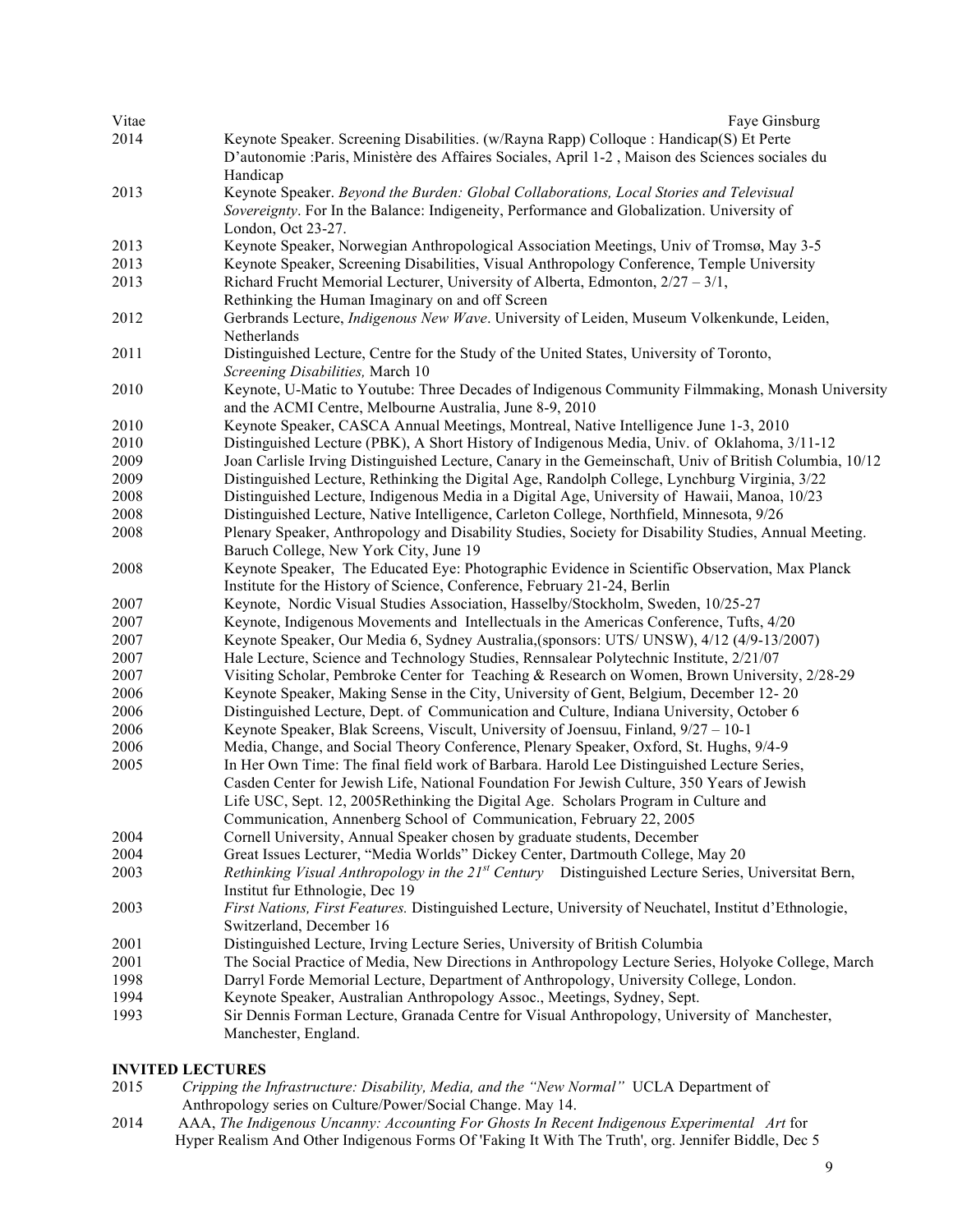- Genes, Ethics and Children (w/ Rayna Rapp), Heyman Center for the Humanities, Columbia, Nov.
- Screening Disabilities (w/ Rayna Rapp. Colin Powell School for Civic and Global Leadership Distinguished Lecture Series. CCNY. At the University Club of NY. April 7
- Disability in the Digital Age, COFA UNSW, Sydney, Australia July 20
- Visualizing Disability, Beeld voor Beeld Film Festival, May 31, Amsterdam, Netherlands
- Disability in the Digital Age: Technology, Humanity, Activism. Digital Humanities Colloq, NYU
- Culture and Media at 25 Years, Annenberg School of Communications, March 15.
- Screening Disability in the Digital Age, Cinema Studies, NYU, February 15, 2012
- University of New South Wales, College of Fine Arts, Sydney, Australia
- UC Santa Cruz, Film/ Digital Media + History of Art &Visual Culture, *Screening Disabilities* 5/16
- Wellesley College, Departments of Anthropology and Film Studies, *Screening Disabilities,* April 15
- Disability and Visual Citizenship. (with Rayna Rapp) for Civil Disabilities: Theory, Citizenship and the Body, Conference. Philadelphia Area Center for the Study of Science. March 31
- AAA, Screening Disabilities (with Rayna Rapp), Executive Session for Carol Breckinridge, December
- US Studies Centre, University of Sydney, Disabilities and the New Kinship Imaginary, June 6,
- Luce Foundation Religion and International Affairs Convening, SSRC, May 19-20
- University of Chicago, US Locations Workshop, "Reverberations" May 7, 2010
- The Traffic in Policy: Religion, Sexuality and the State, Discussant for panel on Reproductive Policy, The Hemispheric Institute, NYU, April 30
- Max Planck, Berlin, Conference, Documenting the World, January 7-9
- AAA, New Directions in the Anthropology of Media, SCA Lunchtime workshop (with Brian Larkin)
- AAA, Native Intelligence, for Visions of Culture: Historical Perspective on Visual Anthropology Invited Panel, SVA, Dec 4
- AAA, Boundaries of Expressive Media, Roundtable, Dec. 4
- Presenter, Open Video Conference, Human Rights, Indigenous Media and Ethics in Video: Dilemmas, Challenges and Opportunities, NYU, June 19, 2009
- Interlocutor, opening night, Kim Longinotto retrospective, Museum of Modern Art, May 7, 2009
- Native Intelligence, Interdisciplinary Seminar, Cooper Union, NYC, March 9
- Reverberations: Disability across the Life Course (with Rayna Rapp), The Scholar and the Feminist XXXIV, The Politics of Reproduction: New Technologies of Life, Barnard College, 2/28. 2008
- Film and Disability Panel, Society for Disability Studies, Annual Meeting, June 19
- Moderator, "Film as a Catalyst for Social Change: Judaism and the Environment", The Bildner Center for the Study of Jewish Life, Rutgers University, April 7
- Rethinking the Digital Age, Harvard University, Anthropology Department, March 3, 2008
- 2007 Cultural Innovation & Learning Disability (with Rayna Rapp), Council on Race, Gender and Social Justice NYU, 12/3/07
- AAA Meetings, Washington DC, Rethinking the Digital Age, for Panel on "Fantasies of im/mediation"Unraveling Media and Desire in the Contemporary World", December
- AAA Meetings, 20 Years of the Basker Prize: Gender, Feminism, Health and the Future", December
- "Indigenous Media and Cosmopolitanism", Cosmopolitanism and Globalization, Humanities Institute at Stony Brook,  $20^{th}$  Anniversary Conference, State Univ. of NY at Stonybrook, Oct.  $10 - 13$ .
- "First Nations/First Stations", Taiwan International Ethnographic and Film Festival and International Forum on Indigenous Voices, Taipei, Sept. 28- Oct 2
- "Screening Disability", Transformative Agency:Therapeutic Metaphor, NYU Humanities Colloq, April
- Canary in the Gemeinschaft, for Deus in Machina: Exploring Religion & Technology, McMaster University, Hamilton, Ontario, 1/19-21
- Limmud, NY, *In Gods Image: You, Me And Everyone We Know*, on questions of inclusion, activism and filmmaking for the disabled in the Jewish community,Presenter and Panelist, Catskill, NY, 1/ 13-14
- AAA Meetings, San Diego, Dangerous Bodies: Hysteric Nation-states and Rational Reproduction in a Biomedical Age, Discussant. (Society for Medical Anthropology), November
- AAA Meetings, San Diego, Discussing Friction (In honor of Anna Tsing), Discussant, (Society for Cultural Anthropology) November
- AAA Meetings. Ethical Anthropology: Past, Present, and Future, Discussant (Committee on Ethics), November
- Teaching Tomorrow's Documentary Storytellers, Center for Social Media, American University, 9/18
- Cinema at the Periphery. Plenary Speaker. University of St. Andrews, Scotland, June 15-18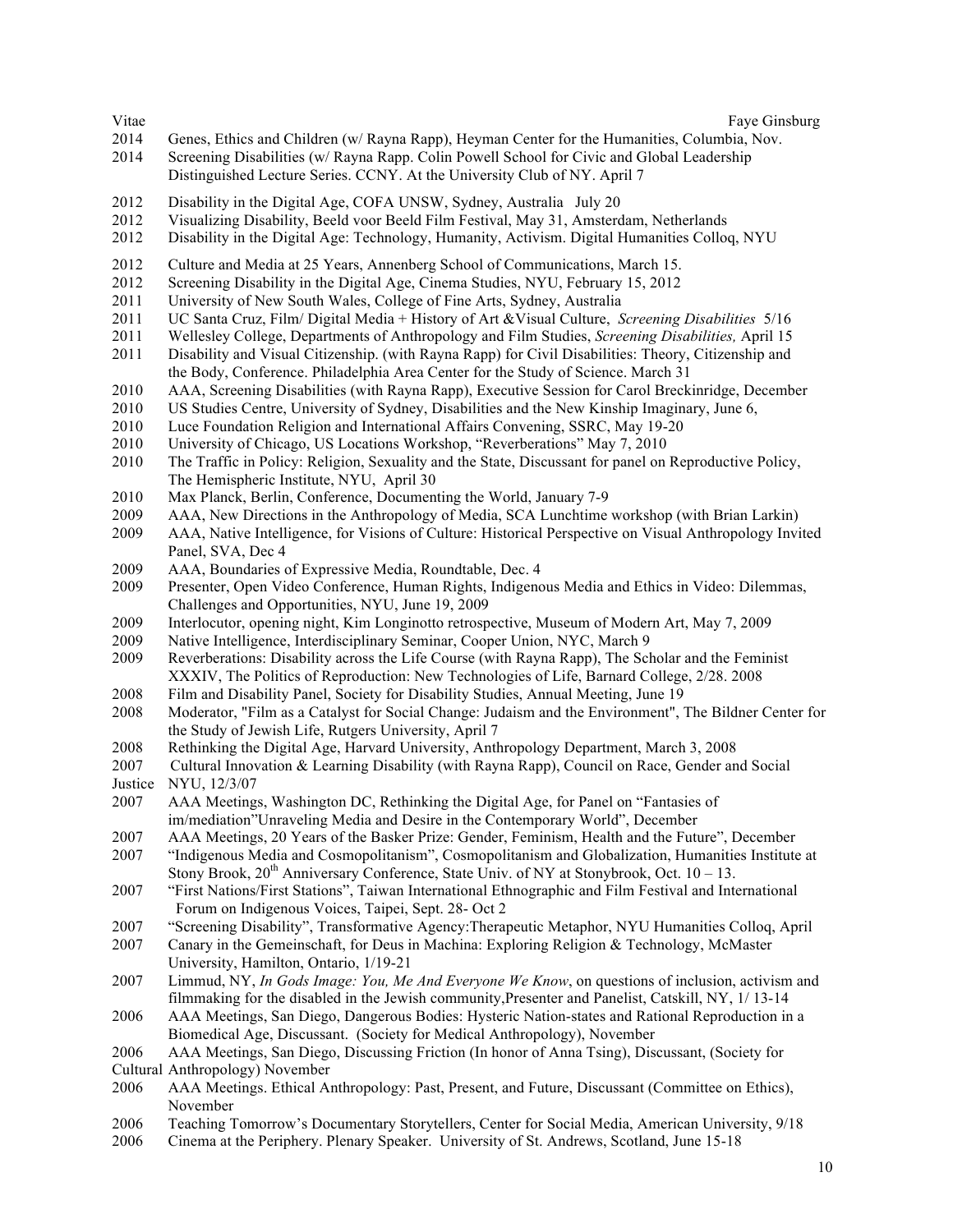| Faye Ginsburg                                                                                                                                                          |                                                                                                                                                                                                                                                                                                                                                                                                                                                                                                                                                                                                                                                                                                                                                                                                                                                                                                                                                                                                                                                                                                                                                                                                                                                                                                                                                                                                                                                                                                                                                                                                                                                                                                                                                                                                                                                                                                                                                                                                                                                                                                                                                                                                                                                                                                                                                                                                                                                                                                                                                                                                                                                                                                                                                                                                                                                                                                                                                                                                                                                                                                                                                                                                                                                                                                                                                                                                                                                                                                                             |
|------------------------------------------------------------------------------------------------------------------------------------------------------------------------|-----------------------------------------------------------------------------------------------------------------------------------------------------------------------------------------------------------------------------------------------------------------------------------------------------------------------------------------------------------------------------------------------------------------------------------------------------------------------------------------------------------------------------------------------------------------------------------------------------------------------------------------------------------------------------------------------------------------------------------------------------------------------------------------------------------------------------------------------------------------------------------------------------------------------------------------------------------------------------------------------------------------------------------------------------------------------------------------------------------------------------------------------------------------------------------------------------------------------------------------------------------------------------------------------------------------------------------------------------------------------------------------------------------------------------------------------------------------------------------------------------------------------------------------------------------------------------------------------------------------------------------------------------------------------------------------------------------------------------------------------------------------------------------------------------------------------------------------------------------------------------------------------------------------------------------------------------------------------------------------------------------------------------------------------------------------------------------------------------------------------------------------------------------------------------------------------------------------------------------------------------------------------------------------------------------------------------------------------------------------------------------------------------------------------------------------------------------------------------------------------------------------------------------------------------------------------------------------------------------------------------------------------------------------------------------------------------------------------------------------------------------------------------------------------------------------------------------------------------------------------------------------------------------------------------------------------------------------------------------------------------------------------------------------------------------------------------------------------------------------------------------------------------------------------------------------------------------------------------------------------------------------------------------------------------------------------------------------------------------------------------------------------------------------------------------------------------------------------------------------------------------------------------|
| Plenary Speaker, Society for Anthropology of North America Annual Conference, CUNY, April 21-23                                                                        |                                                                                                                                                                                                                                                                                                                                                                                                                                                                                                                                                                                                                                                                                                                                                                                                                                                                                                                                                                                                                                                                                                                                                                                                                                                                                                                                                                                                                                                                                                                                                                                                                                                                                                                                                                                                                                                                                                                                                                                                                                                                                                                                                                                                                                                                                                                                                                                                                                                                                                                                                                                                                                                                                                                                                                                                                                                                                                                                                                                                                                                                                                                                                                                                                                                                                                                                                                                                                                                                                                                             |
| Plenary Speaker, Extreme Documentary Conference, Williams College and Mass MoCA, April 7-9, 2006                                                                       |                                                                                                                                                                                                                                                                                                                                                                                                                                                                                                                                                                                                                                                                                                                                                                                                                                                                                                                                                                                                                                                                                                                                                                                                                                                                                                                                                                                                                                                                                                                                                                                                                                                                                                                                                                                                                                                                                                                                                                                                                                                                                                                                                                                                                                                                                                                                                                                                                                                                                                                                                                                                                                                                                                                                                                                                                                                                                                                                                                                                                                                                                                                                                                                                                                                                                                                                                                                                                                                                                                                             |
| Plenary Speaker, International Conference on Ethnographic Cinema and Visual Anthropology, Comite                                                                       |                                                                                                                                                                                                                                                                                                                                                                                                                                                                                                                                                                                                                                                                                                                                                                                                                                                                                                                                                                                                                                                                                                                                                                                                                                                                                                                                                                                                                                                                                                                                                                                                                                                                                                                                                                                                                                                                                                                                                                                                                                                                                                                                                                                                                                                                                                                                                                                                                                                                                                                                                                                                                                                                                                                                                                                                                                                                                                                                                                                                                                                                                                                                                                                                                                                                                                                                                                                                                                                                                                                             |
| Film Ethnographique, Musee de l'Homme, Paris, March 25-27                                                                                                              |                                                                                                                                                                                                                                                                                                                                                                                                                                                                                                                                                                                                                                                                                                                                                                                                                                                                                                                                                                                                                                                                                                                                                                                                                                                                                                                                                                                                                                                                                                                                                                                                                                                                                                                                                                                                                                                                                                                                                                                                                                                                                                                                                                                                                                                                                                                                                                                                                                                                                                                                                                                                                                                                                                                                                                                                                                                                                                                                                                                                                                                                                                                                                                                                                                                                                                                                                                                                                                                                                                                             |
| New York Academy of Sciences, commentator for Sydel Silverman, on Hortense Powdermaker,                                                                                |                                                                                                                                                                                                                                                                                                                                                                                                                                                                                                                                                                                                                                                                                                                                                                                                                                                                                                                                                                                                                                                                                                                                                                                                                                                                                                                                                                                                                                                                                                                                                                                                                                                                                                                                                                                                                                                                                                                                                                                                                                                                                                                                                                                                                                                                                                                                                                                                                                                                                                                                                                                                                                                                                                                                                                                                                                                                                                                                                                                                                                                                                                                                                                                                                                                                                                                                                                                                                                                                                                                             |
| December 12                                                                                                                                                            |                                                                                                                                                                                                                                                                                                                                                                                                                                                                                                                                                                                                                                                                                                                                                                                                                                                                                                                                                                                                                                                                                                                                                                                                                                                                                                                                                                                                                                                                                                                                                                                                                                                                                                                                                                                                                                                                                                                                                                                                                                                                                                                                                                                                                                                                                                                                                                                                                                                                                                                                                                                                                                                                                                                                                                                                                                                                                                                                                                                                                                                                                                                                                                                                                                                                                                                                                                                                                                                                                                                             |
| AAA Meetings. Rethinking American Culture. Culture At Large Session with George Lipsitz<br>Discussant, Invited Panel, Religion meets Science, SCA/AES                  |                                                                                                                                                                                                                                                                                                                                                                                                                                                                                                                                                                                                                                                                                                                                                                                                                                                                                                                                                                                                                                                                                                                                                                                                                                                                                                                                                                                                                                                                                                                                                                                                                                                                                                                                                                                                                                                                                                                                                                                                                                                                                                                                                                                                                                                                                                                                                                                                                                                                                                                                                                                                                                                                                                                                                                                                                                                                                                                                                                                                                                                                                                                                                                                                                                                                                                                                                                                                                                                                                                                             |
|                                                                                                                                                                        |                                                                                                                                                                                                                                                                                                                                                                                                                                                                                                                                                                                                                                                                                                                                                                                                                                                                                                                                                                                                                                                                                                                                                                                                                                                                                                                                                                                                                                                                                                                                                                                                                                                                                                                                                                                                                                                                                                                                                                                                                                                                                                                                                                                                                                                                                                                                                                                                                                                                                                                                                                                                                                                                                                                                                                                                                                                                                                                                                                                                                                                                                                                                                                                                                                                                                                                                                                                                                                                                                                                             |
| Keynote, First Nations/First Features, for Conference on Anthropology & Cinema: May 5-6. University of<br><b>Sussex</b>                                                |                                                                                                                                                                                                                                                                                                                                                                                                                                                                                                                                                                                                                                                                                                                                                                                                                                                                                                                                                                                                                                                                                                                                                                                                                                                                                                                                                                                                                                                                                                                                                                                                                                                                                                                                                                                                                                                                                                                                                                                                                                                                                                                                                                                                                                                                                                                                                                                                                                                                                                                                                                                                                                                                                                                                                                                                                                                                                                                                                                                                                                                                                                                                                                                                                                                                                                                                                                                                                                                                                                                             |
|                                                                                                                                                                        |                                                                                                                                                                                                                                                                                                                                                                                                                                                                                                                                                                                                                                                                                                                                                                                                                                                                                                                                                                                                                                                                                                                                                                                                                                                                                                                                                                                                                                                                                                                                                                                                                                                                                                                                                                                                                                                                                                                                                                                                                                                                                                                                                                                                                                                                                                                                                                                                                                                                                                                                                                                                                                                                                                                                                                                                                                                                                                                                                                                                                                                                                                                                                                                                                                                                                                                                                                                                                                                                                                                             |
|                                                                                                                                                                        |                                                                                                                                                                                                                                                                                                                                                                                                                                                                                                                                                                                                                                                                                                                                                                                                                                                                                                                                                                                                                                                                                                                                                                                                                                                                                                                                                                                                                                                                                                                                                                                                                                                                                                                                                                                                                                                                                                                                                                                                                                                                                                                                                                                                                                                                                                                                                                                                                                                                                                                                                                                                                                                                                                                                                                                                                                                                                                                                                                                                                                                                                                                                                                                                                                                                                                                                                                                                                                                                                                                             |
|                                                                                                                                                                        |                                                                                                                                                                                                                                                                                                                                                                                                                                                                                                                                                                                                                                                                                                                                                                                                                                                                                                                                                                                                                                                                                                                                                                                                                                                                                                                                                                                                                                                                                                                                                                                                                                                                                                                                                                                                                                                                                                                                                                                                                                                                                                                                                                                                                                                                                                                                                                                                                                                                                                                                                                                                                                                                                                                                                                                                                                                                                                                                                                                                                                                                                                                                                                                                                                                                                                                                                                                                                                                                                                                             |
|                                                                                                                                                                        |                                                                                                                                                                                                                                                                                                                                                                                                                                                                                                                                                                                                                                                                                                                                                                                                                                                                                                                                                                                                                                                                                                                                                                                                                                                                                                                                                                                                                                                                                                                                                                                                                                                                                                                                                                                                                                                                                                                                                                                                                                                                                                                                                                                                                                                                                                                                                                                                                                                                                                                                                                                                                                                                                                                                                                                                                                                                                                                                                                                                                                                                                                                                                                                                                                                                                                                                                                                                                                                                                                                             |
|                                                                                                                                                                        |                                                                                                                                                                                                                                                                                                                                                                                                                                                                                                                                                                                                                                                                                                                                                                                                                                                                                                                                                                                                                                                                                                                                                                                                                                                                                                                                                                                                                                                                                                                                                                                                                                                                                                                                                                                                                                                                                                                                                                                                                                                                                                                                                                                                                                                                                                                                                                                                                                                                                                                                                                                                                                                                                                                                                                                                                                                                                                                                                                                                                                                                                                                                                                                                                                                                                                                                                                                                                                                                                                                             |
|                                                                                                                                                                        |                                                                                                                                                                                                                                                                                                                                                                                                                                                                                                                                                                                                                                                                                                                                                                                                                                                                                                                                                                                                                                                                                                                                                                                                                                                                                                                                                                                                                                                                                                                                                                                                                                                                                                                                                                                                                                                                                                                                                                                                                                                                                                                                                                                                                                                                                                                                                                                                                                                                                                                                                                                                                                                                                                                                                                                                                                                                                                                                                                                                                                                                                                                                                                                                                                                                                                                                                                                                                                                                                                                             |
|                                                                                                                                                                        |                                                                                                                                                                                                                                                                                                                                                                                                                                                                                                                                                                                                                                                                                                                                                                                                                                                                                                                                                                                                                                                                                                                                                                                                                                                                                                                                                                                                                                                                                                                                                                                                                                                                                                                                                                                                                                                                                                                                                                                                                                                                                                                                                                                                                                                                                                                                                                                                                                                                                                                                                                                                                                                                                                                                                                                                                                                                                                                                                                                                                                                                                                                                                                                                                                                                                                                                                                                                                                                                                                                             |
|                                                                                                                                                                        |                                                                                                                                                                                                                                                                                                                                                                                                                                                                                                                                                                                                                                                                                                                                                                                                                                                                                                                                                                                                                                                                                                                                                                                                                                                                                                                                                                                                                                                                                                                                                                                                                                                                                                                                                                                                                                                                                                                                                                                                                                                                                                                                                                                                                                                                                                                                                                                                                                                                                                                                                                                                                                                                                                                                                                                                                                                                                                                                                                                                                                                                                                                                                                                                                                                                                                                                                                                                                                                                                                                             |
|                                                                                                                                                                        |                                                                                                                                                                                                                                                                                                                                                                                                                                                                                                                                                                                                                                                                                                                                                                                                                                                                                                                                                                                                                                                                                                                                                                                                                                                                                                                                                                                                                                                                                                                                                                                                                                                                                                                                                                                                                                                                                                                                                                                                                                                                                                                                                                                                                                                                                                                                                                                                                                                                                                                                                                                                                                                                                                                                                                                                                                                                                                                                                                                                                                                                                                                                                                                                                                                                                                                                                                                                                                                                                                                             |
|                                                                                                                                                                        |                                                                                                                                                                                                                                                                                                                                                                                                                                                                                                                                                                                                                                                                                                                                                                                                                                                                                                                                                                                                                                                                                                                                                                                                                                                                                                                                                                                                                                                                                                                                                                                                                                                                                                                                                                                                                                                                                                                                                                                                                                                                                                                                                                                                                                                                                                                                                                                                                                                                                                                                                                                                                                                                                                                                                                                                                                                                                                                                                                                                                                                                                                                                                                                                                                                                                                                                                                                                                                                                                                                             |
|                                                                                                                                                                        |                                                                                                                                                                                                                                                                                                                                                                                                                                                                                                                                                                                                                                                                                                                                                                                                                                                                                                                                                                                                                                                                                                                                                                                                                                                                                                                                                                                                                                                                                                                                                                                                                                                                                                                                                                                                                                                                                                                                                                                                                                                                                                                                                                                                                                                                                                                                                                                                                                                                                                                                                                                                                                                                                                                                                                                                                                                                                                                                                                                                                                                                                                                                                                                                                                                                                                                                                                                                                                                                                                                             |
|                                                                                                                                                                        |                                                                                                                                                                                                                                                                                                                                                                                                                                                                                                                                                                                                                                                                                                                                                                                                                                                                                                                                                                                                                                                                                                                                                                                                                                                                                                                                                                                                                                                                                                                                                                                                                                                                                                                                                                                                                                                                                                                                                                                                                                                                                                                                                                                                                                                                                                                                                                                                                                                                                                                                                                                                                                                                                                                                                                                                                                                                                                                                                                                                                                                                                                                                                                                                                                                                                                                                                                                                                                                                                                                             |
|                                                                                                                                                                        |                                                                                                                                                                                                                                                                                                                                                                                                                                                                                                                                                                                                                                                                                                                                                                                                                                                                                                                                                                                                                                                                                                                                                                                                                                                                                                                                                                                                                                                                                                                                                                                                                                                                                                                                                                                                                                                                                                                                                                                                                                                                                                                                                                                                                                                                                                                                                                                                                                                                                                                                                                                                                                                                                                                                                                                                                                                                                                                                                                                                                                                                                                                                                                                                                                                                                                                                                                                                                                                                                                                             |
|                                                                                                                                                                        |                                                                                                                                                                                                                                                                                                                                                                                                                                                                                                                                                                                                                                                                                                                                                                                                                                                                                                                                                                                                                                                                                                                                                                                                                                                                                                                                                                                                                                                                                                                                                                                                                                                                                                                                                                                                                                                                                                                                                                                                                                                                                                                                                                                                                                                                                                                                                                                                                                                                                                                                                                                                                                                                                                                                                                                                                                                                                                                                                                                                                                                                                                                                                                                                                                                                                                                                                                                                                                                                                                                             |
|                                                                                                                                                                        |                                                                                                                                                                                                                                                                                                                                                                                                                                                                                                                                                                                                                                                                                                                                                                                                                                                                                                                                                                                                                                                                                                                                                                                                                                                                                                                                                                                                                                                                                                                                                                                                                                                                                                                                                                                                                                                                                                                                                                                                                                                                                                                                                                                                                                                                                                                                                                                                                                                                                                                                                                                                                                                                                                                                                                                                                                                                                                                                                                                                                                                                                                                                                                                                                                                                                                                                                                                                                                                                                                                             |
|                                                                                                                                                                        |                                                                                                                                                                                                                                                                                                                                                                                                                                                                                                                                                                                                                                                                                                                                                                                                                                                                                                                                                                                                                                                                                                                                                                                                                                                                                                                                                                                                                                                                                                                                                                                                                                                                                                                                                                                                                                                                                                                                                                                                                                                                                                                                                                                                                                                                                                                                                                                                                                                                                                                                                                                                                                                                                                                                                                                                                                                                                                                                                                                                                                                                                                                                                                                                                                                                                                                                                                                                                                                                                                                             |
|                                                                                                                                                                        |                                                                                                                                                                                                                                                                                                                                                                                                                                                                                                                                                                                                                                                                                                                                                                                                                                                                                                                                                                                                                                                                                                                                                                                                                                                                                                                                                                                                                                                                                                                                                                                                                                                                                                                                                                                                                                                                                                                                                                                                                                                                                                                                                                                                                                                                                                                                                                                                                                                                                                                                                                                                                                                                                                                                                                                                                                                                                                                                                                                                                                                                                                                                                                                                                                                                                                                                                                                                                                                                                                                             |
|                                                                                                                                                                        |                                                                                                                                                                                                                                                                                                                                                                                                                                                                                                                                                                                                                                                                                                                                                                                                                                                                                                                                                                                                                                                                                                                                                                                                                                                                                                                                                                                                                                                                                                                                                                                                                                                                                                                                                                                                                                                                                                                                                                                                                                                                                                                                                                                                                                                                                                                                                                                                                                                                                                                                                                                                                                                                                                                                                                                                                                                                                                                                                                                                                                                                                                                                                                                                                                                                                                                                                                                                                                                                                                                             |
|                                                                                                                                                                        |                                                                                                                                                                                                                                                                                                                                                                                                                                                                                                                                                                                                                                                                                                                                                                                                                                                                                                                                                                                                                                                                                                                                                                                                                                                                                                                                                                                                                                                                                                                                                                                                                                                                                                                                                                                                                                                                                                                                                                                                                                                                                                                                                                                                                                                                                                                                                                                                                                                                                                                                                                                                                                                                                                                                                                                                                                                                                                                                                                                                                                                                                                                                                                                                                                                                                                                                                                                                                                                                                                                             |
|                                                                                                                                                                        |                                                                                                                                                                                                                                                                                                                                                                                                                                                                                                                                                                                                                                                                                                                                                                                                                                                                                                                                                                                                                                                                                                                                                                                                                                                                                                                                                                                                                                                                                                                                                                                                                                                                                                                                                                                                                                                                                                                                                                                                                                                                                                                                                                                                                                                                                                                                                                                                                                                                                                                                                                                                                                                                                                                                                                                                                                                                                                                                                                                                                                                                                                                                                                                                                                                                                                                                                                                                                                                                                                                             |
|                                                                                                                                                                        |                                                                                                                                                                                                                                                                                                                                                                                                                                                                                                                                                                                                                                                                                                                                                                                                                                                                                                                                                                                                                                                                                                                                                                                                                                                                                                                                                                                                                                                                                                                                                                                                                                                                                                                                                                                                                                                                                                                                                                                                                                                                                                                                                                                                                                                                                                                                                                                                                                                                                                                                                                                                                                                                                                                                                                                                                                                                                                                                                                                                                                                                                                                                                                                                                                                                                                                                                                                                                                                                                                                             |
|                                                                                                                                                                        |                                                                                                                                                                                                                                                                                                                                                                                                                                                                                                                                                                                                                                                                                                                                                                                                                                                                                                                                                                                                                                                                                                                                                                                                                                                                                                                                                                                                                                                                                                                                                                                                                                                                                                                                                                                                                                                                                                                                                                                                                                                                                                                                                                                                                                                                                                                                                                                                                                                                                                                                                                                                                                                                                                                                                                                                                                                                                                                                                                                                                                                                                                                                                                                                                                                                                                                                                                                                                                                                                                                             |
|                                                                                                                                                                        |                                                                                                                                                                                                                                                                                                                                                                                                                                                                                                                                                                                                                                                                                                                                                                                                                                                                                                                                                                                                                                                                                                                                                                                                                                                                                                                                                                                                                                                                                                                                                                                                                                                                                                                                                                                                                                                                                                                                                                                                                                                                                                                                                                                                                                                                                                                                                                                                                                                                                                                                                                                                                                                                                                                                                                                                                                                                                                                                                                                                                                                                                                                                                                                                                                                                                                                                                                                                                                                                                                                             |
|                                                                                                                                                                        |                                                                                                                                                                                                                                                                                                                                                                                                                                                                                                                                                                                                                                                                                                                                                                                                                                                                                                                                                                                                                                                                                                                                                                                                                                                                                                                                                                                                                                                                                                                                                                                                                                                                                                                                                                                                                                                                                                                                                                                                                                                                                                                                                                                                                                                                                                                                                                                                                                                                                                                                                                                                                                                                                                                                                                                                                                                                                                                                                                                                                                                                                                                                                                                                                                                                                                                                                                                                                                                                                                                             |
|                                                                                                                                                                        |                                                                                                                                                                                                                                                                                                                                                                                                                                                                                                                                                                                                                                                                                                                                                                                                                                                                                                                                                                                                                                                                                                                                                                                                                                                                                                                                                                                                                                                                                                                                                                                                                                                                                                                                                                                                                                                                                                                                                                                                                                                                                                                                                                                                                                                                                                                                                                                                                                                                                                                                                                                                                                                                                                                                                                                                                                                                                                                                                                                                                                                                                                                                                                                                                                                                                                                                                                                                                                                                                                                             |
|                                                                                                                                                                        | Colun                                                                                                                                                                                                                                                                                                                                                                                                                                                                                                                                                                                                                                                                                                                                                                                                                                                                                                                                                                                                                                                                                                                                                                                                                                                                                                                                                                                                                                                                                                                                                                                                                                                                                                                                                                                                                                                                                                                                                                                                                                                                                                                                                                                                                                                                                                                                                                                                                                                                                                                                                                                                                                                                                                                                                                                                                                                                                                                                                                                                                                                                                                                                                                                                                                                                                                                                                                                                                                                                                                                       |
|                                                                                                                                                                        |                                                                                                                                                                                                                                                                                                                                                                                                                                                                                                                                                                                                                                                                                                                                                                                                                                                                                                                                                                                                                                                                                                                                                                                                                                                                                                                                                                                                                                                                                                                                                                                                                                                                                                                                                                                                                                                                                                                                                                                                                                                                                                                                                                                                                                                                                                                                                                                                                                                                                                                                                                                                                                                                                                                                                                                                                                                                                                                                                                                                                                                                                                                                                                                                                                                                                                                                                                                                                                                                                                                             |
|                                                                                                                                                                        |                                                                                                                                                                                                                                                                                                                                                                                                                                                                                                                                                                                                                                                                                                                                                                                                                                                                                                                                                                                                                                                                                                                                                                                                                                                                                                                                                                                                                                                                                                                                                                                                                                                                                                                                                                                                                                                                                                                                                                                                                                                                                                                                                                                                                                                                                                                                                                                                                                                                                                                                                                                                                                                                                                                                                                                                                                                                                                                                                                                                                                                                                                                                                                                                                                                                                                                                                                                                                                                                                                                             |
|                                                                                                                                                                        |                                                                                                                                                                                                                                                                                                                                                                                                                                                                                                                                                                                                                                                                                                                                                                                                                                                                                                                                                                                                                                                                                                                                                                                                                                                                                                                                                                                                                                                                                                                                                                                                                                                                                                                                                                                                                                                                                                                                                                                                                                                                                                                                                                                                                                                                                                                                                                                                                                                                                                                                                                                                                                                                                                                                                                                                                                                                                                                                                                                                                                                                                                                                                                                                                                                                                                                                                                                                                                                                                                                             |
|                                                                                                                                                                        |                                                                                                                                                                                                                                                                                                                                                                                                                                                                                                                                                                                                                                                                                                                                                                                                                                                                                                                                                                                                                                                                                                                                                                                                                                                                                                                                                                                                                                                                                                                                                                                                                                                                                                                                                                                                                                                                                                                                                                                                                                                                                                                                                                                                                                                                                                                                                                                                                                                                                                                                                                                                                                                                                                                                                                                                                                                                                                                                                                                                                                                                                                                                                                                                                                                                                                                                                                                                                                                                                                                             |
|                                                                                                                                                                        |                                                                                                                                                                                                                                                                                                                                                                                                                                                                                                                                                                                                                                                                                                                                                                                                                                                                                                                                                                                                                                                                                                                                                                                                                                                                                                                                                                                                                                                                                                                                                                                                                                                                                                                                                                                                                                                                                                                                                                                                                                                                                                                                                                                                                                                                                                                                                                                                                                                                                                                                                                                                                                                                                                                                                                                                                                                                                                                                                                                                                                                                                                                                                                                                                                                                                                                                                                                                                                                                                                                             |
|                                                                                                                                                                        |                                                                                                                                                                                                                                                                                                                                                                                                                                                                                                                                                                                                                                                                                                                                                                                                                                                                                                                                                                                                                                                                                                                                                                                                                                                                                                                                                                                                                                                                                                                                                                                                                                                                                                                                                                                                                                                                                                                                                                                                                                                                                                                                                                                                                                                                                                                                                                                                                                                                                                                                                                                                                                                                                                                                                                                                                                                                                                                                                                                                                                                                                                                                                                                                                                                                                                                                                                                                                                                                                                                             |
|                                                                                                                                                                        |                                                                                                                                                                                                                                                                                                                                                                                                                                                                                                                                                                                                                                                                                                                                                                                                                                                                                                                                                                                                                                                                                                                                                                                                                                                                                                                                                                                                                                                                                                                                                                                                                                                                                                                                                                                                                                                                                                                                                                                                                                                                                                                                                                                                                                                                                                                                                                                                                                                                                                                                                                                                                                                                                                                                                                                                                                                                                                                                                                                                                                                                                                                                                                                                                                                                                                                                                                                                                                                                                                                             |
|                                                                                                                                                                        |                                                                                                                                                                                                                                                                                                                                                                                                                                                                                                                                                                                                                                                                                                                                                                                                                                                                                                                                                                                                                                                                                                                                                                                                                                                                                                                                                                                                                                                                                                                                                                                                                                                                                                                                                                                                                                                                                                                                                                                                                                                                                                                                                                                                                                                                                                                                                                                                                                                                                                                                                                                                                                                                                                                                                                                                                                                                                                                                                                                                                                                                                                                                                                                                                                                                                                                                                                                                                                                                                                                             |
|                                                                                                                                                                        |                                                                                                                                                                                                                                                                                                                                                                                                                                                                                                                                                                                                                                                                                                                                                                                                                                                                                                                                                                                                                                                                                                                                                                                                                                                                                                                                                                                                                                                                                                                                                                                                                                                                                                                                                                                                                                                                                                                                                                                                                                                                                                                                                                                                                                                                                                                                                                                                                                                                                                                                                                                                                                                                                                                                                                                                                                                                                                                                                                                                                                                                                                                                                                                                                                                                                                                                                                                                                                                                                                                             |
|                                                                                                                                                                        |                                                                                                                                                                                                                                                                                                                                                                                                                                                                                                                                                                                                                                                                                                                                                                                                                                                                                                                                                                                                                                                                                                                                                                                                                                                                                                                                                                                                                                                                                                                                                                                                                                                                                                                                                                                                                                                                                                                                                                                                                                                                                                                                                                                                                                                                                                                                                                                                                                                                                                                                                                                                                                                                                                                                                                                                                                                                                                                                                                                                                                                                                                                                                                                                                                                                                                                                                                                                                                                                                                                             |
|                                                                                                                                                                        |                                                                                                                                                                                                                                                                                                                                                                                                                                                                                                                                                                                                                                                                                                                                                                                                                                                                                                                                                                                                                                                                                                                                                                                                                                                                                                                                                                                                                                                                                                                                                                                                                                                                                                                                                                                                                                                                                                                                                                                                                                                                                                                                                                                                                                                                                                                                                                                                                                                                                                                                                                                                                                                                                                                                                                                                                                                                                                                                                                                                                                                                                                                                                                                                                                                                                                                                                                                                                                                                                                                             |
|                                                                                                                                                                        |                                                                                                                                                                                                                                                                                                                                                                                                                                                                                                                                                                                                                                                                                                                                                                                                                                                                                                                                                                                                                                                                                                                                                                                                                                                                                                                                                                                                                                                                                                                                                                                                                                                                                                                                                                                                                                                                                                                                                                                                                                                                                                                                                                                                                                                                                                                                                                                                                                                                                                                                                                                                                                                                                                                                                                                                                                                                                                                                                                                                                                                                                                                                                                                                                                                                                                                                                                                                                                                                                                                             |
|                                                                                                                                                                        |                                                                                                                                                                                                                                                                                                                                                                                                                                                                                                                                                                                                                                                                                                                                                                                                                                                                                                                                                                                                                                                                                                                                                                                                                                                                                                                                                                                                                                                                                                                                                                                                                                                                                                                                                                                                                                                                                                                                                                                                                                                                                                                                                                                                                                                                                                                                                                                                                                                                                                                                                                                                                                                                                                                                                                                                                                                                                                                                                                                                                                                                                                                                                                                                                                                                                                                                                                                                                                                                                                                             |
| "Relocating Reproduction, Generating Culture" (with Rayna Rapp) Paper read by proxy (ill, could not attend)                                                            |                                                                                                                                                                                                                                                                                                                                                                                                                                                                                                                                                                                                                                                                                                                                                                                                                                                                                                                                                                                                                                                                                                                                                                                                                                                                                                                                                                                                                                                                                                                                                                                                                                                                                                                                                                                                                                                                                                                                                                                                                                                                                                                                                                                                                                                                                                                                                                                                                                                                                                                                                                                                                                                                                                                                                                                                                                                                                                                                                                                                                                                                                                                                                                                                                                                                                                                                                                                                                                                                                                                             |
| University of Hamburg,(Universitaet Hamburg Institut fuer Ethnologie) Lecture Series on Media and                                                                      |                                                                                                                                                                                                                                                                                                                                                                                                                                                                                                                                                                                                                                                                                                                                                                                                                                                                                                                                                                                                                                                                                                                                                                                                                                                                                                                                                                                                                                                                                                                                                                                                                                                                                                                                                                                                                                                                                                                                                                                                                                                                                                                                                                                                                                                                                                                                                                                                                                                                                                                                                                                                                                                                                                                                                                                                                                                                                                                                                                                                                                                                                                                                                                                                                                                                                                                                                                                                                                                                                                                             |
| Anthropology: "Fieldwork at the Movies: Anthropology and Media", September                                                                                             |                                                                                                                                                                                                                                                                                                                                                                                                                                                                                                                                                                                                                                                                                                                                                                                                                                                                                                                                                                                                                                                                                                                                                                                                                                                                                                                                                                                                                                                                                                                                                                                                                                                                                                                                                                                                                                                                                                                                                                                                                                                                                                                                                                                                                                                                                                                                                                                                                                                                                                                                                                                                                                                                                                                                                                                                                                                                                                                                                                                                                                                                                                                                                                                                                                                                                                                                                                                                                                                                                                                             |
| University of Iowa, Center for International Programs and Department of Anthropology, Series on Postcolonial                                                           |                                                                                                                                                                                                                                                                                                                                                                                                                                                                                                                                                                                                                                                                                                                                                                                                                                                                                                                                                                                                                                                                                                                                                                                                                                                                                                                                                                                                                                                                                                                                                                                                                                                                                                                                                                                                                                                                                                                                                                                                                                                                                                                                                                                                                                                                                                                                                                                                                                                                                                                                                                                                                                                                                                                                                                                                                                                                                                                                                                                                                                                                                                                                                                                                                                                                                                                                                                                                                                                                                                                             |
| Studies: "Starting Fire With Gunpowder: Media, Culture, and Indigenous Identities" April                                                                               |                                                                                                                                                                                                                                                                                                                                                                                                                                                                                                                                                                                                                                                                                                                                                                                                                                                                                                                                                                                                                                                                                                                                                                                                                                                                                                                                                                                                                                                                                                                                                                                                                                                                                                                                                                                                                                                                                                                                                                                                                                                                                                                                                                                                                                                                                                                                                                                                                                                                                                                                                                                                                                                                                                                                                                                                                                                                                                                                                                                                                                                                                                                                                                                                                                                                                                                                                                                                                                                                                                                             |
| American Museum of Natural History "Microbes in the Movies" Programming, Screening and Lecture Series                                                                  |                                                                                                                                                                                                                                                                                                                                                                                                                                                                                                                                                                                                                                                                                                                                                                                                                                                                                                                                                                                                                                                                                                                                                                                                                                                                                                                                                                                                                                                                                                                                                                                                                                                                                                                                                                                                                                                                                                                                                                                                                                                                                                                                                                                                                                                                                                                                                                                                                                                                                                                                                                                                                                                                                                                                                                                                                                                                                                                                                                                                                                                                                                                                                                                                                                                                                                                                                                                                                                                                                                                             |
| "Native Communities Face Epidemics :AIDS in Indigenous Australia" March                                                                                                |                                                                                                                                                                                                                                                                                                                                                                                                                                                                                                                                                                                                                                                                                                                                                                                                                                                                                                                                                                                                                                                                                                                                                                                                                                                                                                                                                                                                                                                                                                                                                                                                                                                                                                                                                                                                                                                                                                                                                                                                                                                                                                                                                                                                                                                                                                                                                                                                                                                                                                                                                                                                                                                                                                                                                                                                                                                                                                                                                                                                                                                                                                                                                                                                                                                                                                                                                                                                                                                                                                                             |
| "Complaints of a Dutiful Daughter and 'The Jewish Question'," Eye and Thou, Conference in Jewish<br>Autobiography in Film, University of Southern California, October. |                                                                                                                                                                                                                                                                                                                                                                                                                                                                                                                                                                                                                                                                                                                                                                                                                                                                                                                                                                                                                                                                                                                                                                                                                                                                                                                                                                                                                                                                                                                                                                                                                                                                                                                                                                                                                                                                                                                                                                                                                                                                                                                                                                                                                                                                                                                                                                                                                                                                                                                                                                                                                                                                                                                                                                                                                                                                                                                                                                                                                                                                                                                                                                                                                                                                                                                                                                                                                                                                                                                             |
|                                                                                                                                                                        | Discussant, The Anthropology Of Visual Communication Now: In Honor Of Jay Ruby, Invited Panel SVA<br>Discussant, Media Panels, Indonesia in Transition, KNAW, Amsterdam, Aug. 25-27<br>"Transformation in Aboriginal Media". Seminar, After Images: Media, Politics and the Work of<br>Imagination in Southern Asia, Radcliffe Institute of Advanced Study, June 4-5<br>First Nations, First Features, Dept. of Anthropology Vassar College February 19<br>"Celluloid and the Cosmological" Conference on Global Mobility, Media and Minority Culture, Stanford<br>Humanities Center, October $23 - 26$<br>Discussant, Lifting the Lid: Disability FIIm Festival, British Film Institute, June 5 - 8<br>Panelist, Symposium on the future of the American Ethnologist, AE S Meetings, April, Providence<br>Conference Discussant Terms of Address: The Politics and Pedagogy of Film and Video. University of<br>Toronto, March 7-8<br>Facing Disability as an Un/Imaginable Cultural Event (with Rayna Rapp). For panel on The Un/Imaginable<br>Futures of Biogenetic Relatedness. AAA Meetings.<br>9/11 and After. A Virtual Case Book. Rethinking the Visual Conference, University of Colorado, Boulder, 9/13 - 14<br>Media Worlds: Anthropology on New Terrain. New York Academy of Sciences, April 29<br>Beyond Ethics: Anthropological Moralities on the Boundaries of the Public and the Professional. March 1–8,<br>Wenner-Gren Conference, Baja, Mexico<br>Rethinking the Voice of God. Media, Religion, and the Public Sphere, University of Amsterdam, $12/5 - 9$<br>Enabling Disability: Rewriting Kinship, Reimagining Citizenship. Panel on Rewriting Disability: Agency,<br>Silences, Social landscapes (AAA Meetings, Washington D.C.)<br>Indigenous Cultural Activism and the Academy, University of Technology at Sydney, Australia June 4<br>Studying Media Worlds, Department of Anthropology, Macquarie, Australia June 1. 2001<br>Rethinking Indigenous Public Spheres Queensland University of Technology, Brisbane, Australia May 31,<br>Screen Memories, Lecture Series on Performance, Wesleyan Center for the Humanities, May<br>Now Watch this Very Carefully! The Ironies of Mead's Visual Anthropology, Barnard College, April<br>Rethinking Kinship, Reimagining Disability. Conference: What Does it Mean to be Human?, Temple University<br>Resignifying the Traditional in Indigenous Media, Joan Carlisle Irving Lecture Series, University of British<br>Enabling Disability, Rewriting Kinship. Harvard Social Medicine Department, February<br>Indigenous Media and Historical Memory, Harvard Anthropology, December<br>Expressions of Feminism Panel. Reunion 2000 Conference: Barnard College. June 2.<br>Critical Limits of Embodiment: A Conference on Disability Criticism, Conference sponsored by Public Culture<br>and the Franke Humanities Center, University of Chicago, May 11-12<br>Temple University, Image Ethics in the Digital Age, "The Erasure of the Local in Globalization Theory:<br>The Case of Indigenous Media." March<br>University of California, Santa Barbara, "The Social Practice of Media", Colloquium on Social Analysis, February<br>University of Cologne, Germany, Center for Culture and Communication Inaugural Conference: "Addressing<br>Media", Keynote " Screen Memories: Resignifying the Traditional in Indigenous Media" December<br>Wenner Gren International Conference on Anthropology At the End of the Century, Baja, California. |

#### 11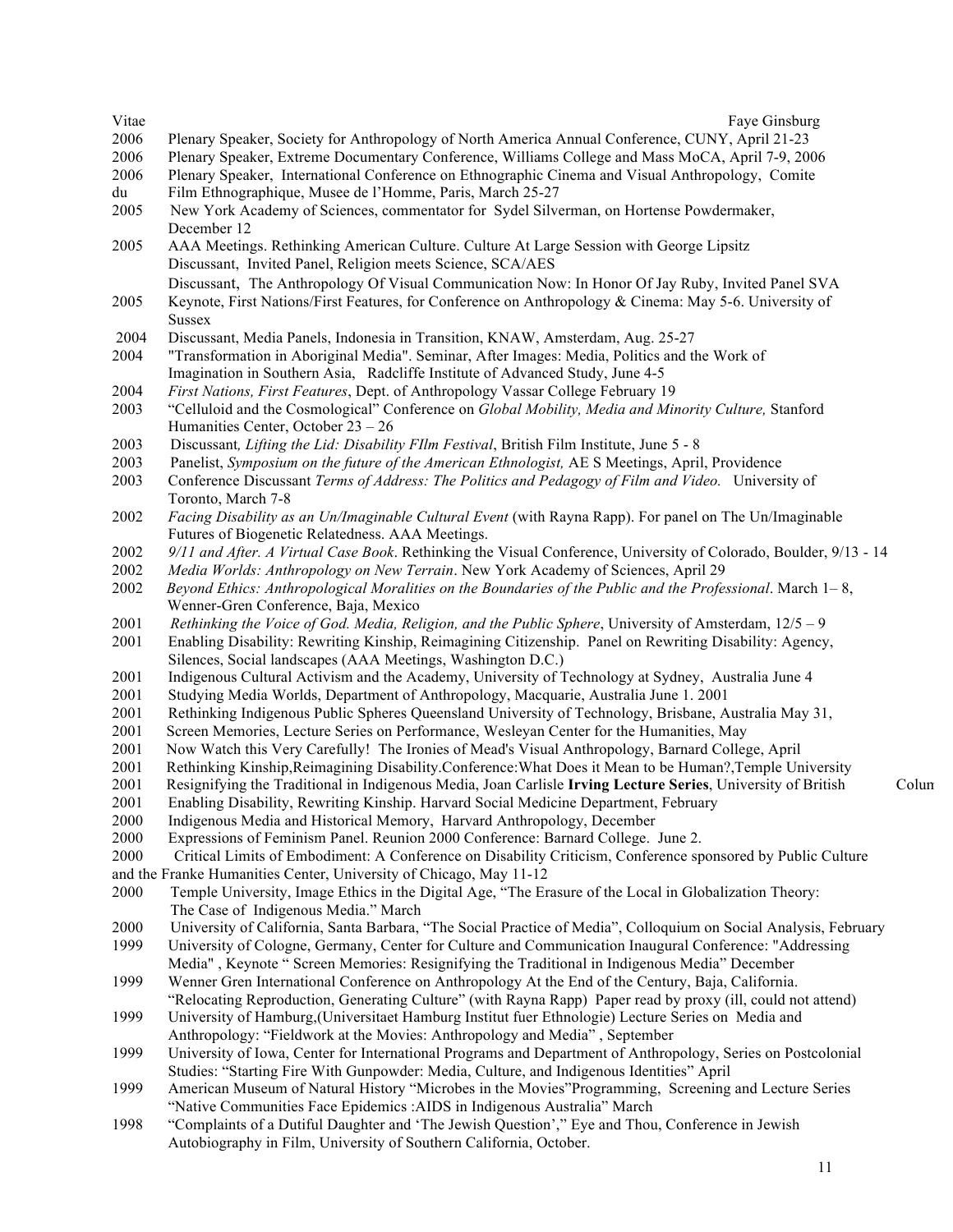Vitae Faye Ginsburg Faye Ginsburg Faye Ginsburg Faye Ginsburg Faye Ginsburg Faye Ginsburg Faye Ginsburg Faye Ginsburg Faye Ginsburg Faye Ginsburg Faye Ginsburg Faye Ginsburg Faye Ginsburg Faye Ginsburg Faye Ginsburg Faye G

- 1998 Fieldwork at the Movies. Keynote, Conference on "Culture's Mediated Representations," University of Chicago, October 1998.
- 1998 "Starting Fire with Gunpowder" Forde Memorial Lecture. University College, London. March 1998.
- 1998 Workshop in Visual Anthropology. University College, London. March 1998.
- 1998 Keywords. Rockefeller Foundation Conference, May 1998.
- 1997 "Indigenous Media in an Age of Electronic Reproduction" Center for Literary and Cultural Studies, Harvard University, December.
- 1997 Up Close and Personal: Finding Common Ground in the Abortion Debate. Women's Studies. Harvard University, December.
- 1997 "Learning from the Local" American Photography Institute, NYU, July.
- 1997 "Resources of Hope: Learning from the Local" for International Conference on Indigenous Cultures in an Interconnected World, Museum of the Northern Territory, Darwin, Australia, 1997.
- 1997 "The Art and Impact of Documentary Film" National Video Resources and The Film Society of Lincoln Center, March.
- 1996 "First Nations Media and National Imaginaries" The Humanities Institute, SUNY Stonybrook, October.
- 1996 "Rethinking the Global Village: The Case of Indigenous Media". Universite de Montreal, Departments of Comparative Literature and Anthropology, October.
- 1996 Keynote Speaker, October, An Anthropologist Among Abortion Activists. Concordia University, Montreal. Annual Public Lecture, Department of Sociology and Anthropology.
- 1996 Mediating Culture: Aboriginal Media and the Social Transformation of Identity. Communication and Empowerment: Use of Media & Information Technologies in Developing Countries. Sponsored by the Program in Development Communication, The Annenberg Center for Communication, University of Southern California, Los Angeles, CA.
- 1996 Rethinking Visual Anthropology for the Fin-de-Siecle.O Ensino da Antropologia Visual, Congres XX Reuniao Brasileira de Antropologia. Salvador, Bahia, Brazil. (by proxy).
- 1996 Can Common Ground Change the Face of Abortion Activism?. Reach for Common Ground National Conference, University of Wisconsin, Madison, May-June.
- 1996 Cultural Activism, Worldly Intervention, and Indigenous Media. Invited Session, (SVA), Beyond Representation: Visual Anthropology and the Fourth World. AAA November.
- 1995 Producing Culture: Shifting Representations of Social Theory in the Films of Tim Asch AAA meetings, Invited Society for Visual Anthropology session on The Legacy of Tim Asch (November).
- 1995 Body Politics: The Changing Face of Abortion Activism. Keynote Speaker, North Dakota State University. Fargo, North Dakota, September.
- 1995 Not Necessarily Ethnographic Film: Charting a Future for Culture and Media. School of American Research Seminar, Visual Anthropology at the Crossroads, (Jay Ruby and Paul Stoller, organizers) May, Santa Fe, New Mexico.
- 1994 Erasing the White Guys. At the Politics of Research. Center for the Critical Analysis of Contemporary Culture, Rutgers University (October).
- 1994 Indigenous Media and Cultural Activism. Conference on Dissent and Direct Action in the Late Twentieth Century, sponsored by the Harry Frank Guggenheim Foundation. Dick Fox and Orin Starn, organizers. June, Quito, Ecuador.
- 1994 Understanding Media Revisited. Plenary Speaker, Australian Anthropological Association Meetings, Sydney, September.
- 1994 Mediating Culture Distinguished Alumni Lecture, Department of Anthropology, Graduate Center, CUNY, April.
- 1994 Studying Ethics and Values in the 1990s. Woodrow Wilson National Fellowship Foundation Board of Trustees, NYC, February.
- 1993 Indigenous Media in the Late 20th Century, Center for 20th Century Studies, Univ. of Milwaukee, December.
- 1993 Annual Sir Dennis Forman Lecture, Granada Centre for Visual. Anthropology University of Manchester, Manchester, England (11/8/93.
- 1993 "Embedded Aesthetics" Invited Session on Indigenous Aesthetics (SVA/AES), American Anthropological Association Mtgs., November.
- 1993 Keynote Speaker, New Directions in the Study of Religion and Gender, Center for the Study of American Religion, Princeton University, October.
- 1993 "The Parallax Effect: The Impact of Aboriginal Media on Ethnographic Film" Invited Session on Indigenous Media, Visible Evidence Conference, Duke University, September.
- 1993 "Mediating Culture through Indigenous Media," Society for Cultural Anthropology Meetings, on "Doubly Inflected Objects," Washington, DC, May 14-16.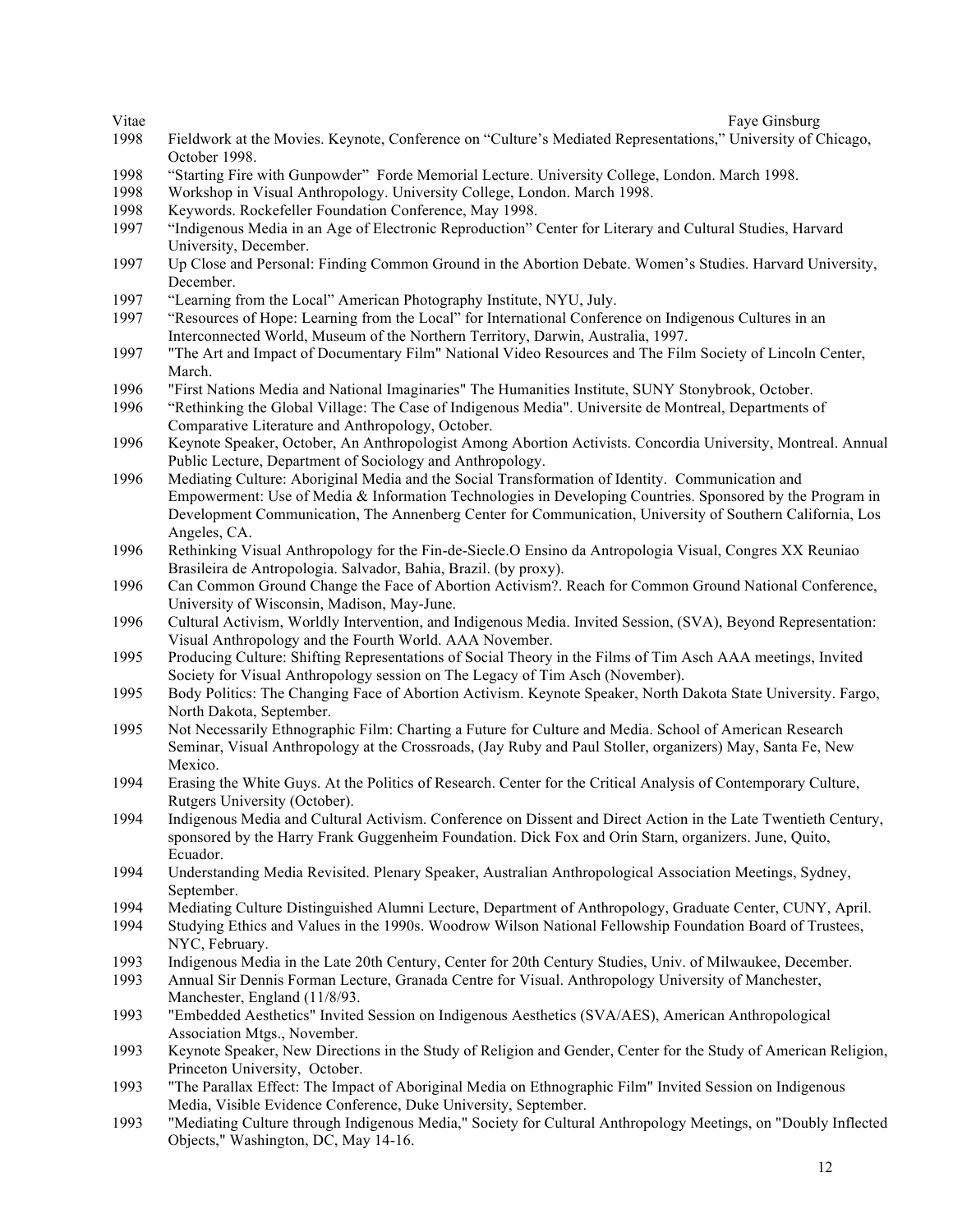- 1993 "Aboriginal Media and Social Transformation," University of Chicago, April.
- 1993 "Aboriginal Media and the Australian Imaginary, " Invited Speaker, University of California, Santa Cruz, February.
- 1992 "Indigenous Identity in the Age of Electronic Reproduction," American Anthropological Association (AAA) Meetings: Session on Self and Self, Making, December.
- 1992 "Indigenous Media: The Australian Case" at "Illuminations" an international conference on indigenous media, McGill University, Montreal, Quebec, October.
- 1992 "Indigenous Media in Comparative Perspective," Department of Anthropology, Australian National University, Canberra, April 22.
- 1992 "Australian Aboriginal Television," Lecture Series on New Cinemas, Temple University, February 18.
- 1991 Introduction and Organizer, "Television and the Mediation of Culture: British Ethnographic Film," American Anthropological Association (AAA) Meetings, Chicago.
- 1991 "Multicultural Media," Media Alternatives Project Conference, New York University, September 1991.
- 1991 Race and Class in NYC, NY Historical Society.
- 1991 Keynote Speaker, Women's History Month, LeMoyne College, Syracuse, NY.
- 1991 Keynote Speaker, Women's History Month, University of Northern, Iowa.
- 1990 "Station Identification: Indigenous Media in Australia," AAA Meetings, New Orleans.
- 1990 Plenary Session, on "The Politics of Reproduction" American Anthropological Association Meetings, New Orleans.
- 1990 Aboriginal Television and the Reproduction of Identity," Conference on Film & Ethnography, Granada Centre for Visual Anthropology, University of Manchester, U.K., September.
- 1990 "Nurturing Female Power: Contradictions in American Gender Identity" for panel on "Feminism, Ethnography, and U.S. Gender Strategies in the Postmodern Period," at the 1990 Berkshire Conference on the History of Women, Rutgers University.
- 1990 "Bad Girls, Madonnas, and Welfare Clients: The Emerging 'Problem Pregnancy Industry'" "Reproductive Rights in the 1990's," inaugurating the Women's Studies Program, Johns Hopkins University, 1/ 25, 1990.
- 1989 "The Faustian Contract: Dilemmas of Aboriginal Television," Conference on Film and Representations of Culture, Humanities Research Centre, Australian National University, Canberra, September.
- 1988 "Free Association: Self-Definition and Social Action in America," Invited Session on Culture and Self: Self-Narrative sponsored by the Society for Cultural Anthropology, American Anthropological Association Meetings (AAA), Phoenix, November.
- 1988 "Abortion Activists and Moral Reform Movements," Women and Society Seminar, Columbia University, November.
- 1988 "Domesticating the State," Conference on Public Policies and Gender Politics, Social Science Research Council, New York, September.
- 1988 Invited Speaker for Conference on "Ethique and Television," 4eme Manifestation International de Video, Montbeliard France, September.
- 1987 "The Contradictions of Nurturance in American Women's Movements," Invited Session: The Plural Meanings of Feminism, Society for Cultural Anthropology, AAA Mtgs., Chicago, November.1987 "Right-Wing Women and American Fundamentalism," Pembroke Center Invited Roundtable on Gender and Religious Fundamentalism, Brown University, Providence, Rhode Island, May 20.
- 1987 "The Word Made Flesh," Invited Session: Ascription and Achievement of Gender, American Ethnological Society, San Antonio, Texas, April.
- 1987 "The Abortion Controversy in American Culture," Invited Presentation for Women's Studies and Department of Anthropology, Rice University, Houston, Texas, March.
- 1986 "Gender Disembodied: The Reformulation of Femininity in the Right-to-Life Movement," Invited Session: Representations of American Femininity, Society for Cultural Anthropology, AAA Mtngs., Philadelphia, December.
- 1986 "Politics, Women and Right-Wing Media," Conference on Women, Culture and Public Media, Hunter College, November 7-9.
- 1986 Guest Speaker, World Ethnographic Film Retrospective, Nippon A-V, Tokyo, Japan, November.
- 1986 "Anthropology on Television," International Symposium, "Ethnographic Film: Cinematographic Theory and New Dimensions," National Museum of Ethnology, Osaka, Japan, October.
- 1986 "The Symbolic Function of Abortion in Activist's Life Stories," Invited paper for Conference on Autobiographies, Biographies and Life Histories of Women: Interdisciplinary Perspectives, Center for Advanced Feminist Studies, University of Minnesota, May 23-25.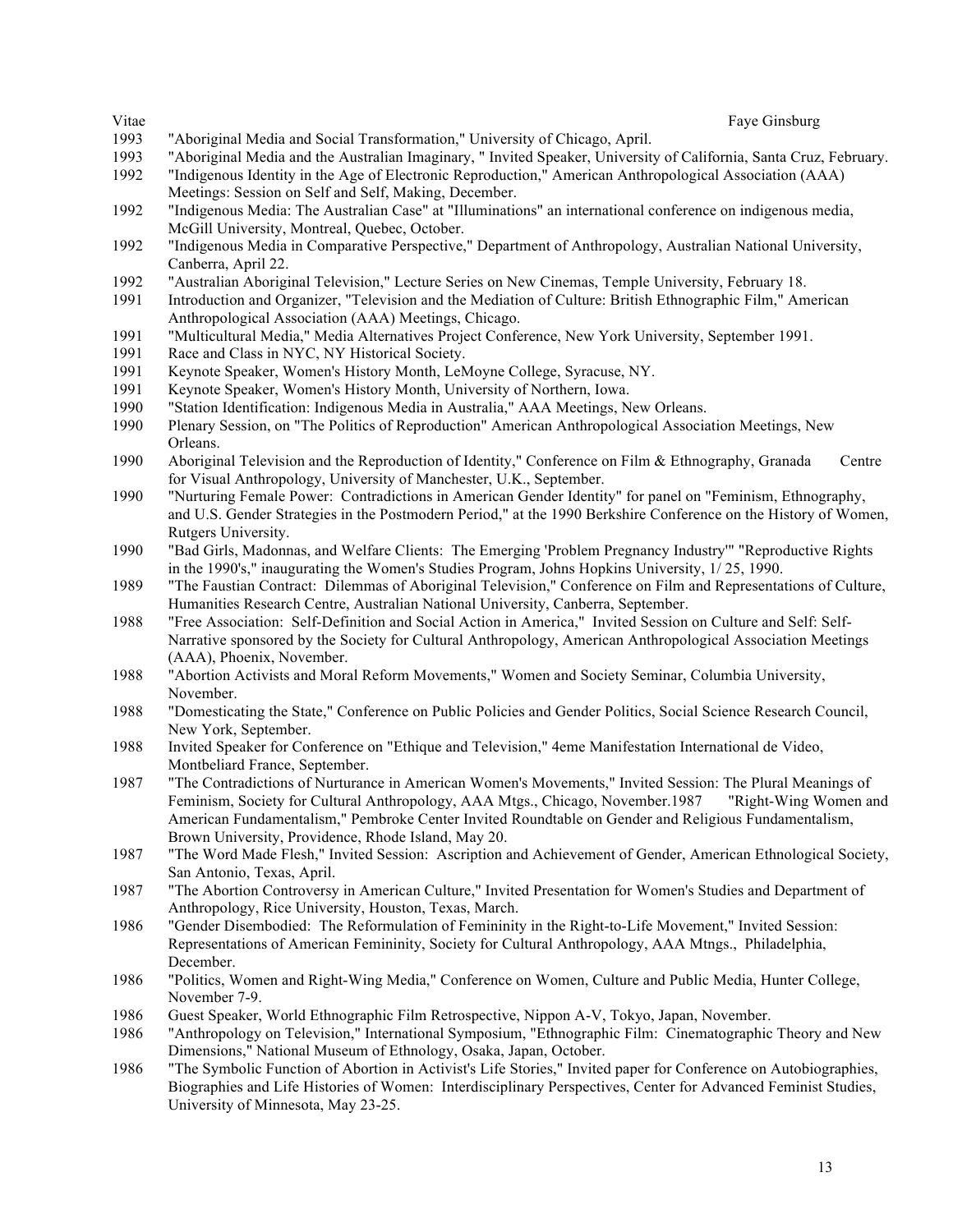Vitae Faye Ginsburg Faye Ginsburg Faye Ginsburg Faye Ginsburg Faye Ginsburg Faye Ginsburg Faye Ginsburg Faye Ginsburg Faye Ginsburg Faye Ginsburg Faye Ginsburg Faye Ginsburg Faye Ginsburg Faye Ginsburg Faye Ginsburg Faye G

- 1986 "Procreation Stories: Reproduction, Nurturance and Generation in Life Narratives of Abortion Activists," Invited Session on Contested Domains: Reproduction, Sexuality, Family and Gender," AES Meetings, Wrightsville Beach, N.C., April.
- 1985 "Anthropology on Television," Invited Session, Society for Visual Anthropology, AAA, Washington, D.C., 1985 "Will Violence Split the Right-to-Life Movement?" Conference on Violence and Terrorism, The Harry Guggenheim Foundation, N.Y., March.

#### **NON-ACADEMIC POSITIONS**

- 1981 Associate Documentary Producer, WCCO-TV (CBS), Minneapolis, MN. June 26
- 1980 Research Associate, Russell-Sage Foundation.
- 1977 Director, Public Education Program, The Jewish Museum.

#### **CURATOR**

2014 Positive Exposure photography exhibit on living with genetic difference, with Rick Guidotti. At the Medical Sciences Building Gallery, NYU Langone Medical Center, May 14-June 30

#### **DOCUMENTARY PRODUCTIONS**

- 1988 Visions of Dreamtime. 15 minutes, color. Documentary on Australian Aboriginal painters for exhibition at The Asia Society.
- 1982 Prairie Storm. 60 minutes, color. Documentary on a battle over an abortion clinic in Fargo, N.D. WCCO-TV (CBS), Minneapolis: 4/26/82.
- 1981 Farewell to Freedom. 60 minutes, color. Documentary on the history and displacement on the Laotian Hmong, following one refugee family. Broadcast WCCO-TV: 9/15/81.
- 1980 In Praise of Camp Mooween. 20 minutes, black and white. Documentary on all-male camp reunions that celebrate memories of camp and boyhood. Broadcast WOR-TV (NY): 9/20/80.
- 1980 In Her Hands: Women and Ritual. 20 minutes, black and white. Documentary on the role of ritual in the lives of several generations of Syrian Jewish women. Broadcast WNYC: 6/20/80.

#### **CONFERENCES, SYMPOSIA, and SCREENINGS**

| 2015 | Discussant: "Exit Zero" by Chris Walley. April 17 Postindustrial Landscapes. Society for the                                                                                                                                                                                |
|------|-----------------------------------------------------------------------------------------------------------------------------------------------------------------------------------------------------------------------------------------------------------------------------|
|      | Anthropology of North America. John Jay College.                                                                                                                                                                                                                            |
| 2014 | AAA, Global Social Media & Global Social Anthropology, Discussant, organizer by Danny<br>Miller, December 4                                                                                                                                                                 |
| 2014 | Organizer and presenter, Culture Labs, featuring talks by filmmakers showcasing new work on<br>and off screen. Margaret Mead Film Festival, American Museum of Natural History. November.<br>November                                                                       |
|      | Organizer/Moderator. A Tribute to Robert Gardner, Margaret Mead Film Festival, American<br>Museum of Natural History. November.                                                                                                                                             |
|      | Organizer/Moderator. The Darkside, with Warwick Thornton. Margaret Mead Film Festival,<br>American Museum of Natural History. November.                                                                                                                                     |
| 2014 | The Stuart Hall Project. Continuing Unfinished Conversations. Post screening discussion of John<br>Akomfrah's The Stuart Hall Project with Baroness Lola Young. Voice and Matter Conference.<br>Roskilde University (Denmark); Malmö University (Sweden); Orecomm. Sept. 20 |
| 2014 | Enabling Performance/Performing Disability Working Group and Teach-In. for <i>Encuentro 2014</i> :<br><i>Choreographing Social Movements in the Americas, Montreal, Canada, June 22-28<sup>th</sup>/</i>                                                                    |
| 2013 | Reverse Shots: Australia's Black History On Screen<br>Visible Evidence XX, August 12, Stockholm, Sweden, for Panel on Visualizing History and<br>Nation: Documentary's Engagement with National Pasts (Louise Spence, Organizer)                                            |
| 2013 | Organizer/Moderator, Screening & Discussion, Who Cares about Kelsey? With Dan Habib, April<br>2013                                                                                                                                                                          |
| 2013 | Organizer, Special Screening of "The Sapphires", Q & A with director Wayne Blair, Skirball<br>Center for Performing Arts, March 3                                                                                                                                           |
| 2013 | Organizer, International Conference, Rouch After Rouch: Reframing a Legacy, Feb1, NYU                                                                                                                                                                                       |
| 2012 | Organizer, Moderator. George Stoney Tribute: How the Myth was Made, Dec 1<br>and                                                                                                                                                                                            |
|      | Organizer, Moderator. Through Navajo Eyes. Dec 2<br>BOTH: Margaret Mead Film & Video Festival, AMNH, Nov 29-Dec 2                                                                                                                                                           |
| 2012 | Commentator, New Talent Films, Beeld voor Beeld Film Festival, May 30, 2012. Amsterdam                                                                                                                                                                                      |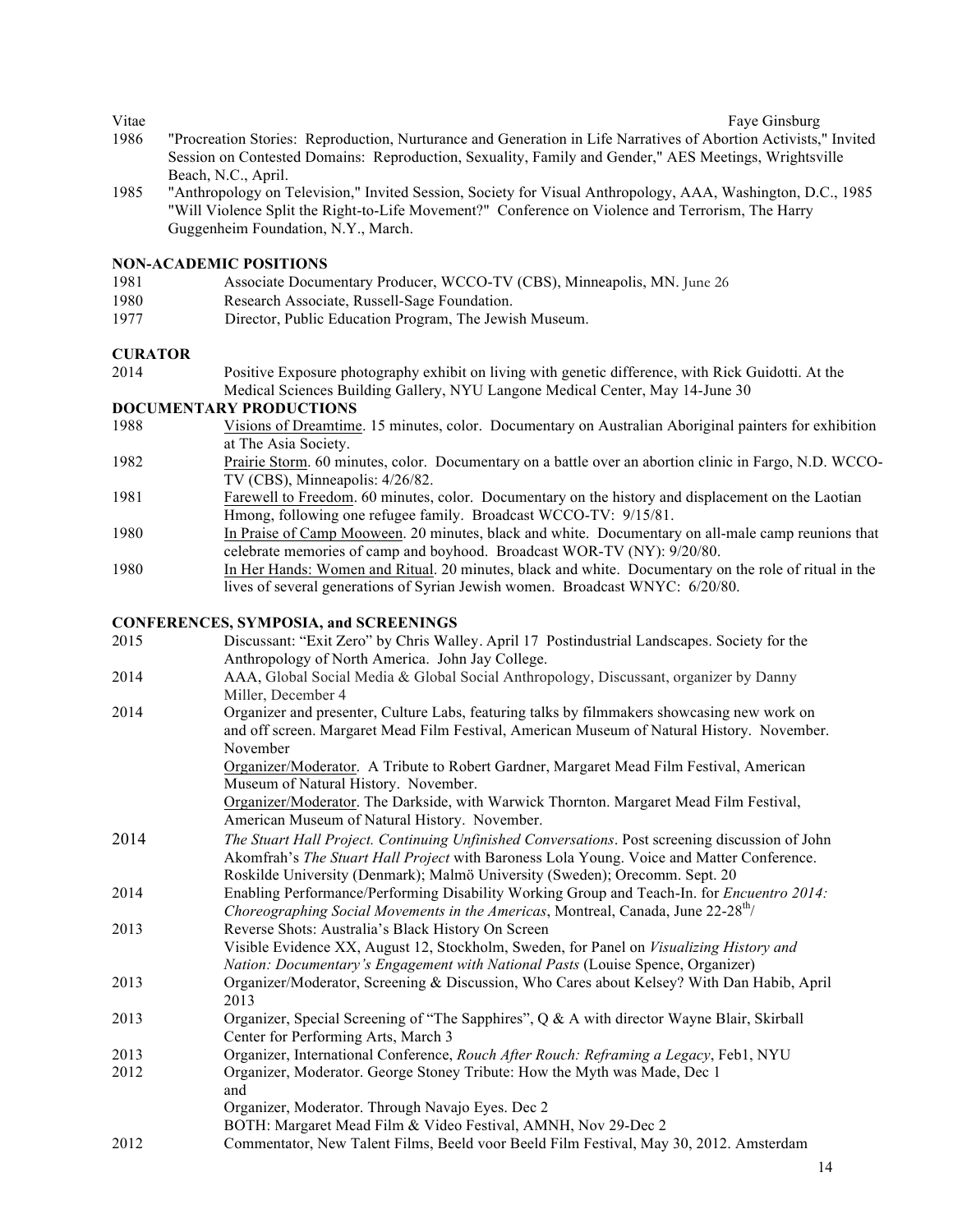| Vitae     | Faye Ginsburg                                                                                              |        |
|-----------|------------------------------------------------------------------------------------------------------------|--------|
| 2012      | Co-Organizer with Angela Zito, "Religion in the Digital Age: Media, Performance and                        |        |
|           | "Spectacular Activism", June 25-26, 2012, Luce Foundation funding, collaborative event with                |        |
|           | <b>Mediating Religion Network</b>                                                                          |        |
| 2012      | Speaker, "Australia's Indigenous New Wave." Conference: The Artist as Ethnographer, Musee                  |        |
|           | du Quai Branly, Paris, May 26-28, 2012                                                                     |        |
| 2012      | Discussant: Children Limited, Orphan Film Symposium 8: Made to Persuade, Museum of the                     |        |
|           | Moving Image, April 13, 2012                                                                               |        |
| 2012      | Speaker/Participant, with Rayna Rapp. "Visual Fields, Public Culture, and the Atypical Mind in             |        |
|           | the 21st Century" Peals Symposium on Medical and Scientific Understandings of Childhood                    |        |
|           | Difference: Framings, Representations and Imaginaries Symposium, Feb 23-24, 2012. Newcastle                |        |
|           | University, UK                                                                                             |        |
| 2011      | AAA Meetings, Montreal, Seeing Counter-Publics in Australia Visualizing History,                           |        |
|           |                                                                                                            |        |
|           | Visualizing Nation, Roundtable, Society for Visual Anthropology, Nov 19.                                   |        |
| 2011      | AAA Meetings, Montreal, Discussant, Double panel "Documentary Futures, Society for Visual                  |        |
|           | Anthropology, Nov 16                                                                                       |        |
| 2011      | Organizer and Speaker: How Do We Look? 35 Years of the Margaret Mead Film Festival.                        |        |
|           | At the American Museum of Natural History, Nov. 13                                                         |        |
| 2011      | Organized and introduced screening of the Australian indigenous feature film, Here I Am at                 |        |
|           | the National Museum of the American Indian, NYC. Discussion with Filmmaker Beck Cole,                      |        |
|           | Cinematographer Warwick Thornton and Producer Kath Shelper, Oct 13.                                        |        |
| 2011      | Organizer, NYU Culture & Media @ 25: Past, Present, Future, Sept 9-10, 2011                                |        |
| 2011      | Looking Off Screen: The Work of Documentary in the 21 <sup>st</sup> Cent., Visible Evidence Conference18,  |        |
|           | NYU, August 11-14.                                                                                         |        |
| 2011      | Screening and Discussion, On Hostile Ground, NYU, Mach 9                                                   |        |
| 2011      | Last American Freak Show, Screening & Discussion, in collaboration with Reelabilities: NY                  |        |
|           | Disabilities Film Festival, February 4                                                                     |        |
| 2010      | Screening Disabilities : Interocular Fields, Public Culture, and the Atypical Mind in the 21 <sup>st</sup> |        |
|           | Century, with Rayna Rapp, for Presidential Session: The Global Circulation of Public Culture               |        |
|           | AAA Meetings, New Orleans, Dec.                                                                            |        |
| 2010      | Discussant, Crafting Media: Ethnographies of Media in the Making, AAA Mtgs, NOLA, Dec                      |        |
| 2010      | Organizer/Moderator, Panel, The Observer Observed, Margaret Mead Film Festival, AMNH, November             |        |
| 2010      | Organizing committee, Gala launch for American theatrical opening of Aboriginal feature film, Samson       |        |
| and       | Delilah, Brooklyn Academy of Music, with Warwick Thornton (filmmaker) and Kath Shelper, Sept.              |        |
| 2010      | Digital Religion: Transforming Knowledge and Practice, International conference, co-organizer with         |        |
| Angela    | Zito, funded by Luce Foundation, Center for Religion and Media, March 25-26                                |        |
| 2009      | Curator, New Indigenous Cinema from Australia, Screenings and Discussion of work of Beck Cole and          |        |
| 2009      | Organizer, Invitational Screening and Discussion with filmmaker Warwick Thornton of feature film           |        |
| 2008-2010 | Co_Organizer, disTHis monthly Screening Series, with Lawrence Carter Long, Disabilities Network of NYC     |        |
| 2008      | Co-Organizer (with Rayna Rapp and Lisa Fleisher), workshop with educators and academics                    |        |
|           | Rethinking Transition in the 21 <sup>st</sup> Century: The After-Life of Special Education 6/26, 1-4, NYU  |        |
|           | Sponsored by the Council for the Study of Disability, NYU                                                  |        |
| 2007      | Co-organizer, Signs of Crisis: Religious Conflict, Human Rights and the New Documentary in Southern        |        |
|           | Asia May 17-19, NYU School of Law, Center for Global Justice and Human Rights, and the Asia Society        |        |
| 2006      | Co-Organizer, Body Counts/Bodies Count, May 3-4, Center for Religion and Media, NYU                        |        |
| 2005-06   | Co-Organizer (with Rayna Rapp), Working Group on Bodies, Beliefs and Bioethics,                            |        |
|           | Center for Religion and Media, NYU                                                                         |        |
| 2005      | Organizer and Moderator, Cultural Property and Cultural Rights: On and Off Screen. One-Day                 |        |
|           |                                                                                                            |        |
|           | Symposium with Indigenous Film Directors, National Museum of the American Indian, NYC                      |        |
| 2005      | Co-Curator, First Nations First Features: A Showcase of World Indigenous Film and Media, May 12-           |        |
|           | 23, 2005. Exhibited over two weeks at MoMA, NYC; and National Museum of the American Indian,               |        |
|           | Washington D.C. [Co-curated with Sally Berger (MoMA); Elizabeth Weatherford (NMAI), Pegi Vail              |        |
| 2004      | Co-Organizer, "Religious Witness: The Intimate, The Everyday, the World", Three day conference,            |        |
|           | May 6-8, Center for Religion and Media, NYU                                                                |        |
| 2003      | Co-Organizer, "War, Religion and Spectacles of Suffering". Two day workshop. December, Center for          | Religi |
|           | and Media, NYU                                                                                             |        |
| 2003      | Discussant, Organizer and Chair, Panel: American Evangelicals on a World Stage: Media,                     |        |
|           | <i>Culture, and Politics</i> ; July 14 <sup>th</sup> Moderator, Screening, July 14th:                      |        |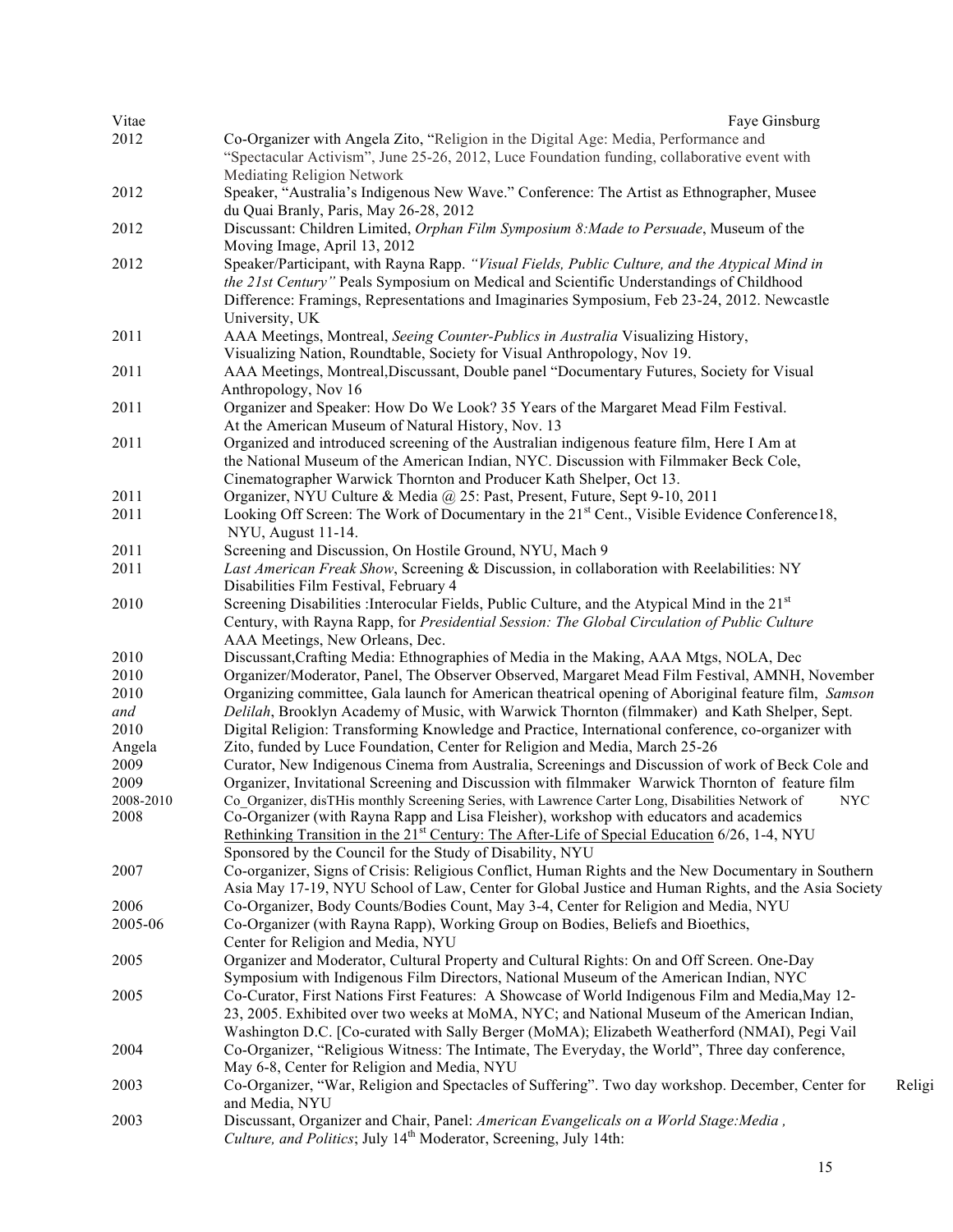| Vitae     | Faye Ginsburg                                                                                         |
|-----------|-------------------------------------------------------------------------------------------------------|
|           | at International Conference/ Encuentro: Spectacles of Religiosity, co-organized with Hemispheric      |
|           | Institute of Performance and Politics, The Center for Religion and Media                              |
| 2003      | AAA Meetings, December 2004, Chicago, Discussant:                                                     |
|           | 1) Reproduction Revisited;                                                                            |
|           | 2) STEPS for the Future: HIV/AIDS and the emergence of media activism in Southern Africa;             |
| 2002      | Organizer/Moderator, Crossing Tracks: Indigenous Films from Australia, Panel, The Asia Society, 10/19 |
| 2002      | Organizer/ Moderator, Understanding Religious Violence, Installation, Pres. John Sexton, NYU, 9/26/02 |
| 2002      | Discussant, Money Power: Cultural Dimensions of Capitalism. AAA, New Orleans                          |
| 2001      | Organizer, The Work of Culture in a Century of Media, Presidential Panel, AAA, Washington             |
| 2001      | Co-organizer (with Rayna Rapp and Gelya Frank) Rewriting Disability: Social Worlds, Silences,         |
|           | Rescriptings, AES Meetings, May, AAA Meetings, November                                               |
| 2001      | Co-organizer (with Barbara Abrash, Toby Miller). The Transformation of Public Media in a              |
|           | Transnational Era. International Conference, (funded by Ford Foundation)                              |
| 2000      | Co-Organizer (with Jeff Himpele) Double session on Visual Anthropology in the Public Sphere:          |
|           | Intersections of Media, Culture, and Ethnography, Invited by: AES, SVA, SCAfor AAA 2000               |
| 2000      | Co-organizer, Reframing Disability, Screenings and Discussion at the Mead Festival., November         |
| 2000      | Organizer, Jean Rouch, Chronicles of African Modernity. Major week-long retrospective and symposia    |
|           | with Jean Rouch, Manthia Diawara, Jean Paul Colleyn, Steve Feld, Paul Stoller, at NYU                 |
| 1998      | Organizer, Changing Foundations of Knowledge. Conference for the Consortium of Humanities Centers     |
|           | and Institutes, New York University, December 11-13.                                                  |
| 1998      | Discussant, Cultural Studies meets Cultural Anthropology. AAA, December.                              |
| 1998      | Organizer and Chair, Sand to Celluloid: Indigenous Media from Australia. With the Margaret Mead Film  |
|           | Festival, November.                                                                                   |
| 1996      | Organizer and Chair, The Truth of the Matter: Conference on New Work in Ethnographic Film. Held in    |
|           | conjunction with the Margaret Mead Film Festival at the American Museum of Natural History,           |
|           | November.                                                                                             |
| 1996      | Organizer and Moderator, Panel, "Generations and Media Countercultures." for Conference on "Media     |
|           | Generations: Age, Agency, and Technology" co-sponsored with The New Museum, American Studies,         |
|           | Law and Society, October.                                                                             |
| 1996      | Steering Committee, Conference: Networking the Humanities: Technology, Communities, &                 |
|           | Globalization. Annual Conference for the Consortium of Humanities Centers and Institutes, October.    |
| 1995      | Organizer, "Collective Possibilities," Two-day conference in conjunction with the Margaret Mead Film  |
|           | Festival, American Museum of Natural History.                                                         |
| 1994      | Co-organizer," The Ties that Bind: Re/Viewing Kin and Community", Two day conference in conjunction   |
|           | with the Margaret Mead Film Festival.                                                                 |
| 1993      | Co-organizer, "Indigenous Aesthetics," Invited Session for American Anthropological Association,      |
|           | November.                                                                                             |
| 1993      | Director, "Revisions/Revisits/Realities," Three day international conference on new directions in     |
|           | ethnographic film, NYU in conjunction with The Margaret Mead Film Festival, American Museum of        |
|           | Natural History, NYC, October.                                                                        |
| 1992      | Co-Organizer, "Representing Native Americans" conference, April 2-4, New York University Law          |
|           | School.                                                                                               |
| 1992      | Co-Organizer, film and lecture series, "Envisioning Native Americans: New Perspectives in Film and    |
|           | Video," February - March, New York University Law School.                                             |
| 1991      | Co-Organizer, International Conference on the Politics of Reproduction, Wenner-Gren Foundation        |
|           | (November).                                                                                           |
| 1991      | Co-Director, Film Festival, "Alternate Visions: Community, Media and American Culture" (May 11)       |
|           | with NY city Lore at NYU.                                                                             |
| 1991      | Co-chair and organizer, "The Politics of Reproduction," Plenary Session, American Anthropological     |
|           | Association Meetings, New Orleans.                                                                    |
| 1990      | Co-Director, Conference and Film Festival "The State of Representation: Representation and the State" |
|           | New York, University, October 27-28, 1990.                                                            |
| 1990      | Co-Director, "Constructing America: A Festival of Films on American Culture," with City Lore, May 5,  |
|           | 1990 at New York.                                                                                     |
| 1989-1993 | Co-Director Monthly Colloquium Series for the Study of History and Culture in Film, New York          |
|           | University.                                                                                           |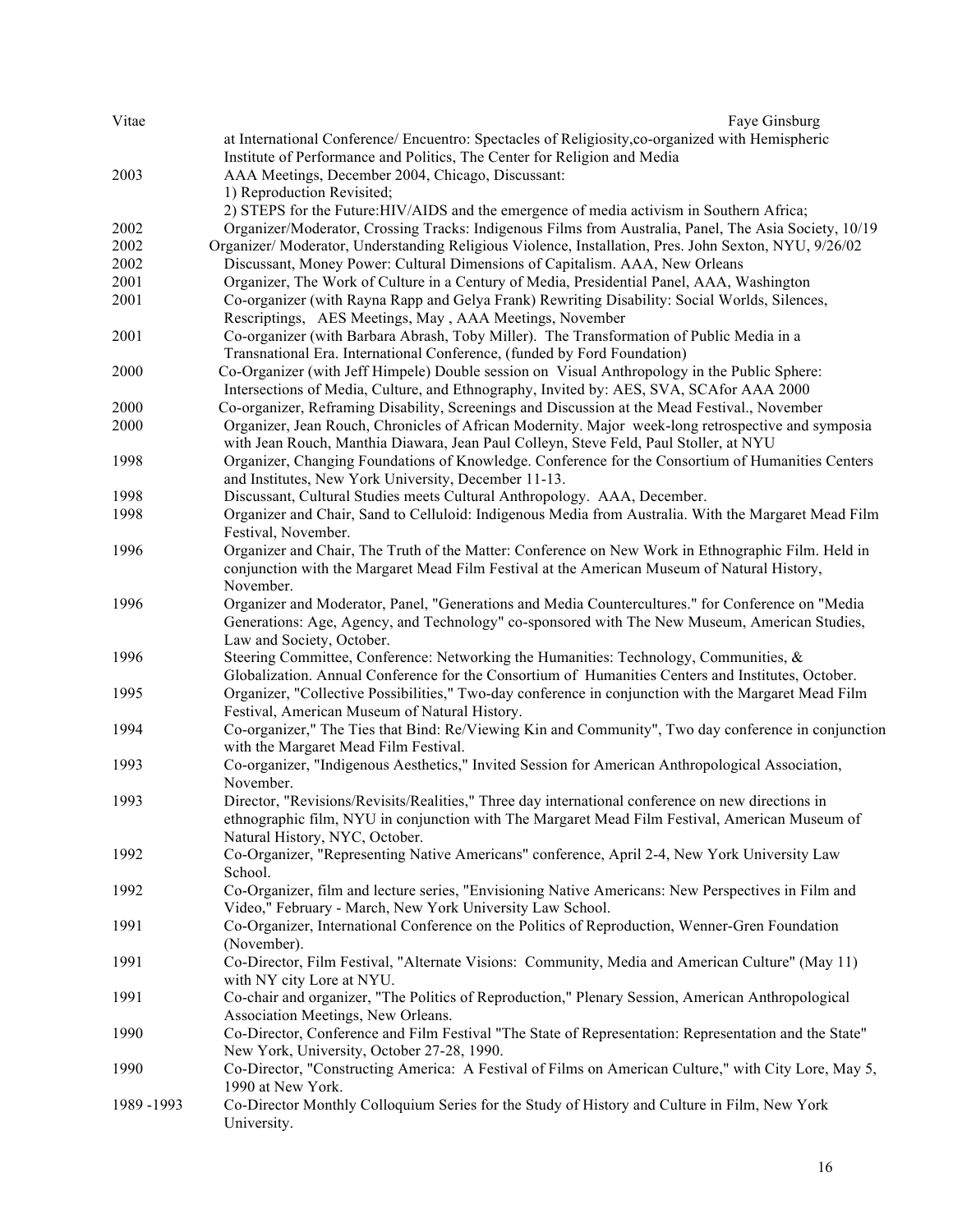| Vitae     | Faye Ginsburg                                                                                      |
|-----------|----------------------------------------------------------------------------------------------------|
| 1989      | Organizer and Chair, "Not Necessarily Ethnographic Film: New Approaches to Visual Anthropology"    |
|           | Invited Session for the Society for Visual Anthropology, AAA meetings, Washington, DC, December.   |
| 1989      | Workshop Leader, "Gender and the Organization of Culture," for Annual Meeting of the Society for   |
|           | Cultural Anthropology, May.                                                                        |
| 1988      | Director, "Generation to Generation: A Two-day Symposium on New Technologies and Cultural Film     |
|           | Archives," New York University and the YIVO Institute for Jewish Research, December 11, 12.        |
| 1987/1988 | Director, Week long Symposium on Ethnographic Film at New York University with the Margaret Mead   |
|           | Film Festival, American Museum of Natural History.                                                 |
| 1986      | Session Organizer: "Contested Domains: Reproduction, Sexuality, Family and Gender in America," for |
|           | Annual AES Meetings on The Culture and Politics of Human Reproduction, AES Meetings, Wrightsville  |
|           | Beach, N.C. April.                                                                                 |
| 1985-1988 | Co-Director, Seminar on American Culture, New York Institute for the Humanities.                   |
| 1984      | Director, Conference: Food and Culture on the Lower Eastside (NYSCA and the New York Council for   |
|           | the Humanities).                                                                                   |
| 1977      | Director, Mideast Film Festival, The Bleecker Street Cinema.                                       |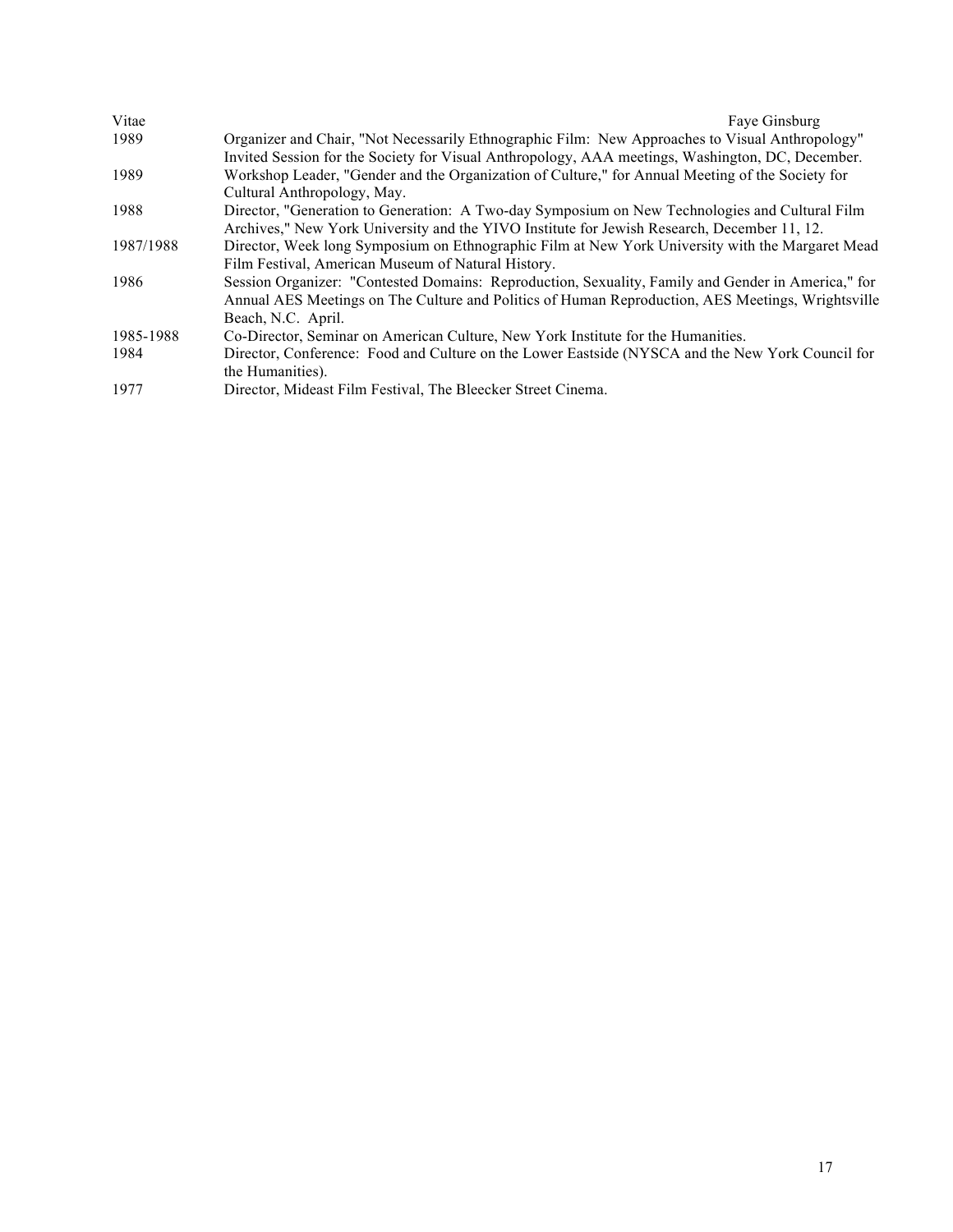| Vitae                       | Faye Ginsburg<br>PROFESSIONAL ACTIVITIES and SERVICE                                                                      |
|-----------------------------|---------------------------------------------------------------------------------------------------------------------------|
| 2015                        | Planning Committee for postdoctoral initiative: Luce Initiative on Religion and International<br>Affairs and ACLS. May 11 |
| 2015                        | DEPARTMENTAL REVIEW COMMITTEE, Integrated Media Arts, Hunter College, May 7                                               |
| 2014                        | Honorary Committee and Speaker, Tribute to Barbara Kirshenblatt-Gimblett, Workmen's Circle,<br>December 13                |
| $2014 -$                    | Reviewer, Fejos Postdoctoral Fellowship, Wenner Gren Foundation, October                                                  |
| $2014 -$                    | Advisory Board, Anthropologies of American Medicine: Culture, Power, Practice, NYU,                                       |
| 2014                        | Advisory board, http://filmplatform.net/                                                                                  |
| $2013 -$                    | <b>Editorial Board, Film Quarterly</b>                                                                                    |
| $2013 -$                    | Anthropological Advisor, Margaret Mead Film Festival                                                                      |
| $2012 -$                    | Editorial Board, Anthropology Quarterly                                                                                   |
| 2012-                       | Editorial Board, Cultural Anthropology                                                                                    |
| $2012 -$                    | Editorial Board, Visual Anthropology Review                                                                               |
| $2012 -$                    | Advisory Board, Intel Academic Science & Technology Centers, with UC Irvine                                               |
| $2011 -$                    | Advisor, Including Samuel Project on disabilities and inclusion.                                                          |
| $2010 - 11$                 | Advisory Board, Visible Evidence Conference, 2011, NYU                                                                    |
| $2010$ - present            | Mediating Religions International Network, Advisory Board                                                                 |
| 2010                        | Ad Hoc Promotion Committee, Rachel Heiman, New School for Social Research                                                 |
| $2009 - 10$                 | Evaluator, Dissertation and Film Grants, Memorial Foundation for Jewish Culture                                           |
| $2009$ – present            | Advisory Board, Reelabilities: NY Disabilities Film Festival                                                              |
| 2008-2010                   | Co-Organizer, disThis Screening Series, with Lawrence Carter-Long, Disabilities Network of NYC                            |
| 2008-Present                | Organizer/Founder, Transition Pilot Program, with NYU, Cooke Center Academy/Winston                                       |
|                             | Preparatory School                                                                                                        |
| 2009                        | Task Force, Including Samuel Summit (on inclusion), May 2009<br>Task Force on Disabilities, United Jewish Appeal          |
| $2009$ - present<br>2008-09 | Advisor, Catholic University in Peru, MA in Visual Anthropology, Dr. Gisela Canepa                                        |
| 2008-present                | International Advisory Bd, Dynamics of World Cinema: Transnational Channels of Global Film                                |
|                             | Distribution, Research Project, University of St. Andrews                                                                 |
| $2008$ - present            | International Academic Advisory Committee of the US Studies Centre, University of Sydney.                                 |
| $2008 - 2013$               | Advisory Board, World Art (Dan Rycroft, editor) Univ. of East Anglia, Norwich                                             |
| $2008$ - present            | Advisory Board, Reel-Abilities NY Disabilities Film Festival, 9/21-23, 2008, January 2010                                 |
| 2008                        | Presenter, Jewish Cultural Achievement Award in scholarship, the National Foundation for Jewish                           |
|                             | Culture in scholarship for Barbara Kirshenblatt-Gimblett, Center for Jewish History, June 12 <sup>th</sup> .              |
| $2008$ - present            | Advisor, Invitation to Dance, documentary film, Simi Linton                                                               |
| 2007-present                | Founding member and current Co-Director, NYU Council for the Study of Disability                                          |
| 2013                        | PhD THESIS EXTERNAL EXAMINER: Maya Haviland, Side by Side? Practices of Collaborative                                     |
|                             | Ethnography Through Creative Arts, Dept of Anthropology, Australian National University                                   |
| 2012                        | DEPARTMENTAL REVIEW COMMITTEE. Department of Anthropology, Univ. of British Columbia,                                     |
|                             | Vancouver                                                                                                                 |
| 2011                        | DEPARTMENTAL REVIEW COMMITTEE, Department of Anthropology, Princeton University                                           |
| 2011                        | PhD THESIS, EXTERNAL EXAMINER                                                                                             |
|                             | Verena Thomas, University of Technology, Sydney                                                                           |
|                             | Yumi Piksa: Community Responsive Filmmaking as Research Practice in Highlands Papua New Guinea                            |
|                             | Jennifer Ashley (Brown, Anthropology)                                                                                     |
|                             | Televising Exclusion: Democracy, Activism, and Urban Politics in Chile (May)<br>Tom Murray (MacQuarie, Australia)         |
|                             | In my Father's Country:                                                                                                   |
| 2010                        | THESIS, EXTERNAL EXAMINER Maria Victoria Guglietti, Carleton University, Dept. of Cultural                                |
|                             | Mediations, Ottawa, Canada "Imagining Drumbytes and Logging in Powwow:                                                    |
|                             | A History of Community Imagination in Canadian-Based Aboriginal New Media Art."                                           |
| 2009                        | THESIS: Frank Rijavec, Sovereign Voices, PhD Media Studies, Murdoch University, Perth, Australia                          |
| 2006-present                | Editorial Board, Journal of Material Culture                                                                              |
| 2006                        | Advisory Board, Silverdocs Documentary Festival, Beyond Belief program                                                    |
| $2005 - 2009$               | Advisor, Praying with Lior, documentary, Ilana Trachtman                                                                  |
| $2004 - 2010$               | Advisor, William Gedney film, Appalshop, Elizabeth Barret and Judi Jennings (NEH)                                         |
| $2004 - 2007$               | Editorial Board, American Ethnologist                                                                                     |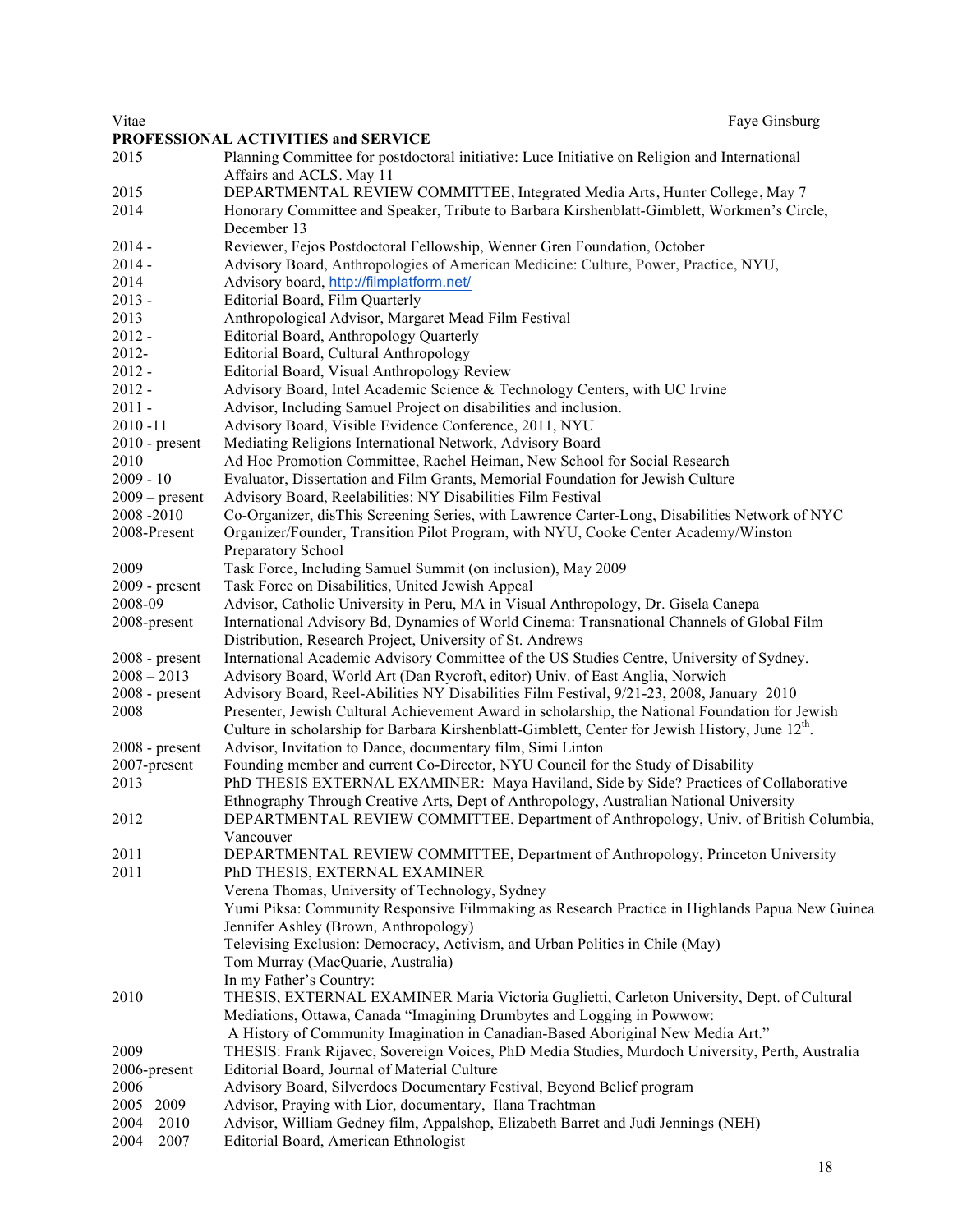| Vitae                  | Faye Ginsburg                                                                                                                                         |
|------------------------|-------------------------------------------------------------------------------------------------------------------------------------------------------|
| $2004 - present$       | Editorial Board, Anthropological Quarterly                                                                                                            |
| $2003$ – present       | Editorial Board, Cultural Anthropology                                                                                                                |
| 2004                   | International Advisory Board for the Media and Film Studies Programme at SOAS, University of London                                                   |
| 2004                   | Collaborator, Dialoguing With Faith: Bringing Religious Communities Into the Bioethical                                                               |
|                        | Conversation (Anne Vallely, Dept. of Religion, University of Ottawa)                                                                                  |
| 2004                   | External Reader, Jennifer Deger, Ph.D. Thesis, "Shimmering Screens: Media, Mimesis, nad a                                                             |
|                        | Vision of Yolngu Modernity", Dept. of Anthropology, Macquarie University, Sydney Australia                                                            |
| 2004                   | External Reader, Juan Salazar, Ph.D. Thesis, "Imperfect Media: The Poetics of Indigenous Media                                                        |
|                        | in Chile", Dept. of Communication and Cultural Studies, University of Western Sydney, Australia                                                       |
| 2004                   | External Evaluator, MA Program in Social Documentation, Dept. of Community Studies,                                                                   |
|                        | University of California at Santa Cruz                                                                                                                |
| 2002-04                | Selection Committee, Fellowship Program, Humanities Center, University of Connecticut                                                                 |
| 2002                   | External Review Committee, Department of Anthropology, University of Southern California                                                              |
| $2002 -$               | Consultant to Working Group, "Signs of Crisis; The Political Life of Images in Southern Asia." Harvard                                                |
| 2001                   | Reader, Charlotte Newcombe Dissertation Fellowships, Woodrow Wilson Foundation                                                                        |
|                        |                                                                                                                                                       |
| 2000                   | Screening Committee, for Program on Disabilities, for Mead Festival 2000                                                                              |
| 2000                   | Advisor, Planning Committee, Women Studies and Disability Studies Conference, Temple University                                                       |
| 1999 - 2010            | Editorial Board, Television and New Media (quarterly journal/Sage)                                                                                    |
| 1998-2000              | Advisory Panel, SSRC Committee on the Arts.                                                                                                           |
| 1995-present           | Series Editor (with Michael Renov and Jane Gaines), "Visible Evidence: New Work in Documentary Film                                                   |
|                        | and Culture and Media"; University of Minnesota Press                                                                                                 |
| 1998-2010              | Advisory Board, NYU Press.                                                                                                                            |
| 1998-2000              | Advisor, On Hostile Ground, Film Project on abortion violence, Liz Mermin and Jenny Raskin                                                            |
| 1998-2000              | Advisor, Women Without Children, (Film Project), Susan Mogul.                                                                                         |
| 1998                   | Advisor, The World En Route: Investigating Ethnography, Lecture Series at the New Museum, 1997-98.                                                    |
| 1997-2000              | Editorial Board, Government and Culture: Studies in Culture and Media Policy. Australian Key Centre for                                               |
|                        | Culture and Media Policy.                                                                                                                             |
| 1995-2005              | Steering Committee, Consortium of Humanities Centers and Institutes.                                                                                  |
| 1996-2001              | Editorial Board, Cultural Anthropology.                                                                                                               |
| 1996-1999              | Advisory Board, Common Ground Network for Life & Choice                                                                                               |
| 1996                   | American Studies Association, Wise-Susman Prize Committee                                                                                             |
|                        | 1994-96 Advisor/ The Hasidism Film Project (NEH).                                                                                                     |
| 1994                   | National Endowment for the Humanities Dissertation Awards Panel (Anthropology), Washington D.C.,                                                      |
|                        | February.                                                                                                                                             |
| 1993-1996              | Advisory Board, Television Trust for the Environment, Indigenous Peoples Programs.                                                                    |
| 1993, 89, 88           | Rockefeller Foundation National Nominating Committee, Intercultural Film/Video Fellowships.                                                           |
| 1993                   | Media Advisory Committee, Late Editions (series), George Marcus, editor, University of Chicago Press.                                                 |
| 1993-2003              | Board, Commission on Visual Anthropology, International Union of Anthropological and Ethnological                                                     |
|                        | Sciences.                                                                                                                                             |
| 1993-present           | Editorial Board, Explorations in Visual Anthropology (Book series) Gordon and Breach.                                                                 |
| 1992-present           | Advisory Board, Margaret Mead Film Festival, American Museum of Natural History                                                                       |
| 1990-93, and           |                                                                                                                                                       |
| 1999-2003              | Board member, Society for Visual Anthropology.                                                                                                        |
| 1989-present           | Board member, Anthropological Film Research Institute.                                                                                                |
| 1988-2000              | Fellow, New York Institute for the Humanities.                                                                                                        |
| 1988-1991              | Panelist, Film and Media, New York State Council on the Arts.                                                                                         |
| 1988-1993              | Trustee, Nominating Committee, International Film Seminars.                                                                                           |
| 1988-1990              | Board, Anthropos Film Festival, (American Film Institute).                                                                                            |
| 1988-1993              | National Archive of Jewish Broadcasting, The Jewish Museum, Advisory Board.                                                                           |
| 1988                   | Jury Committee, Bilan du Film Ethnographique, Musee de L'Homme, Paris, France, March 14-19,                                                           |
| 1987/1988              | Robert Flaherty Film Seminar, August, Wells College.                                                                                                  |
| 1989                   | Advisor, Hudson Valley Farmers Oral History/Photo Project.                                                                                            |
| 1987-1989              | Board member, New York Film and Video Council.                                                                                                        |
| 1987-1989              |                                                                                                                                                       |
|                        | Film Review Editor, Visual Anthropology.                                                                                                              |
| 1987/1988<br>1987-1990 | Judge, Anthropos Festival, American Film Institute, L.A.<br>Screening Committee, Woodrow Wilson National Fellowship Foundation Dissertation Awards in |
|                        | Women's Studies.                                                                                                                                      |
|                        |                                                                                                                                                       |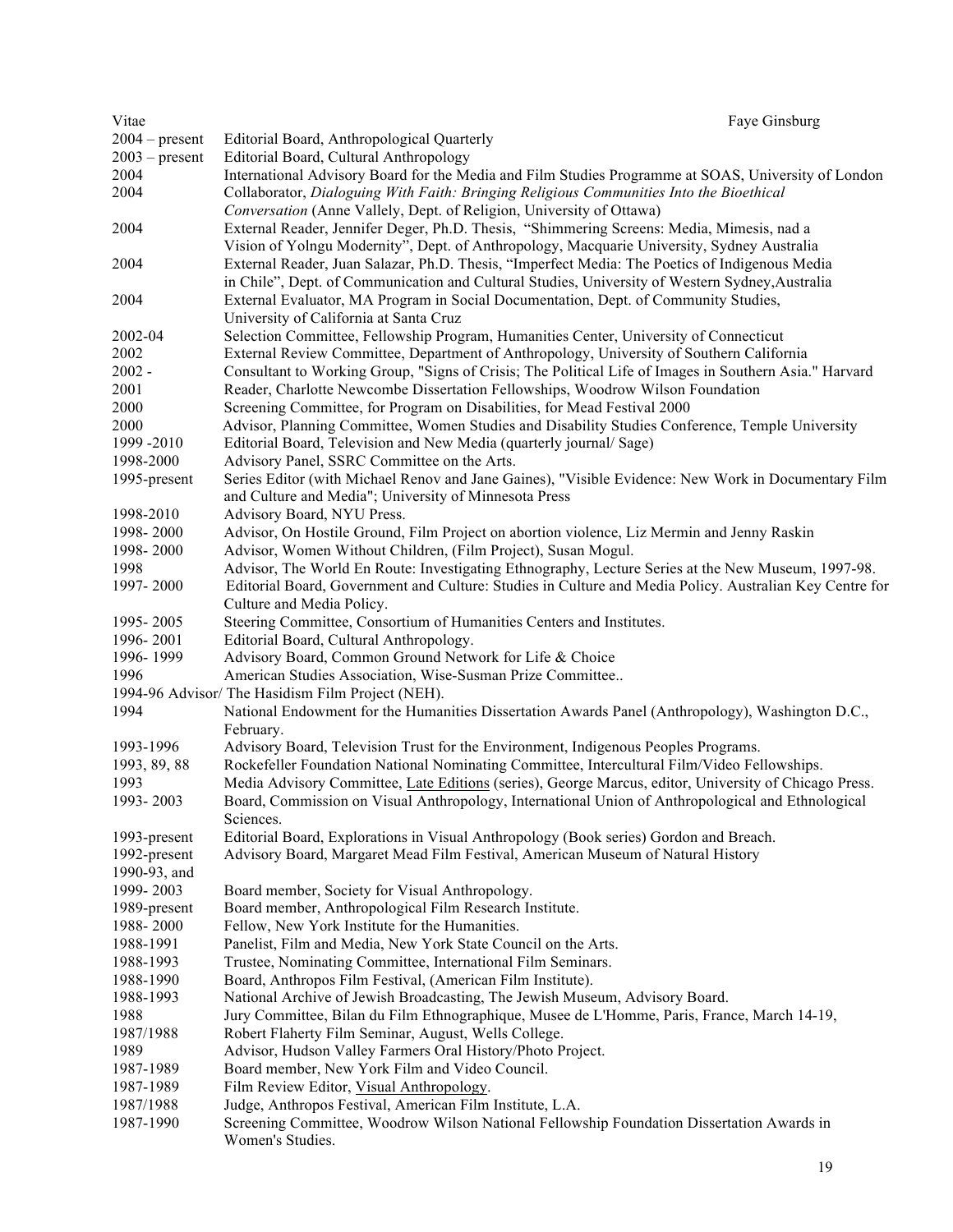Vitae Faye Ginsburg

**Reviewer**: American Anthropologist, American Ethnologist, Anthropological Quarterly, Cultural Anthropology, Visual Anthropology Review, Visual Anthropology, Feminist Studies, Medical Anthropology Quarterly, Signs, Journal of Sport & Social Issues, Identities, Television and New Media, etc.

Presses: California, Chicago, Duke, Harvard, Stanford, Routledge, Minnesota, NYU, etc.

Foundations: Guggenheim, National Science Foundation, National Endowment for the Humanities, Wenner-Gren, Charlotte Newcombe, Memorial Foundation for Jewish Culture, Rockefeller Foundation, etc..

#### **UNIVERSITY ACTIVITIES and SERVICE**

| $2015 -$         | <b>Bronfman Center Advisory Committee</b>                                                       |
|------------------|-------------------------------------------------------------------------------------------------|
| $2015 -$         | <b>Skirball Academic Advisory Committee</b>                                                     |
| 2013-14          | Search Committee, Cinema Studies                                                                |
| 2013-14          | Search Committee, Museum Studies                                                                |
| $2013 -$         | <b>Grey Art Gallery Advisory Committee</b>                                                      |
| 2012-14          | <b>University Promotion and Tenure</b>                                                          |
| 2012-14          | University Policy and Planning (Co-Chair, 2013-14)                                              |
| 2012-13          | Member, Search Committee for Undergraduate Dean of Faculty of Arts and Sciences                 |
| 2012             | Organizing Committee, George Stoney Memorial, Tisch School of the Arts                          |
| 2012             | Advisory Committee, NYU Sydney                                                                  |
| $2012 -$         | Advisory Committee, Skirball Center, Programming on Australia Visions and Voices Program        |
|                  | and Disability Programming                                                                      |
| 2011             | Member, Search Committee for Graduate Dean of Faculty of Arts and Sciences                      |
| 2010             | Member, Committee to Evaluate Postdoctoral and Research Appointments                            |
| 2009-10          | Member, Search Committee, Film Production, Abu Dhabi                                            |
| 2009-11          | Member, Search Committee for Dean of Faculty of Arts and Sciences                               |
| 2009             | Faculty advisory committee, External Review of Adminstrative Infrastructure for Research at NYU |
| $2008$ - present | Member, Native Studies Forum                                                                    |
| 2008             | Promotion committee (Full Professor), Jane Stone, Dept. of Journalism, NYU                      |
| $2007 - present$ | Co-Director, Council for the Study of Disability                                                |
| $2006$ – present | Steering Committee, Student Award Committee, Council on Media and Culture                       |
| 2006             | <b>ICAS Fellows Selection committee</b>                                                         |
| 2005             | Bobst Library 21 <sup>st</sup> Century Committee                                                |
| 2003-present     | Founder and Co-Director, Center for Religion and Media                                          |
| 2003-07          | Faculty Advisory Board, NYU Press                                                               |
| 2002             | Organizer, Panel on Understanding Religious Violence, Installation of Pres. John Sexton, Sept.  |
| 2002-04          | Promotion Committee, Chris Choy (Film School)                                                   |
| 2002-03          | Tenure Committee, Deborah Willis (Photography + Imaging)                                        |
| 2002-03          | Tenure Committee, Anna McCarthy (Cinema Studies)                                                |
| 2001-2004        | Religious Studies Advisory Committee                                                            |
| 2001-2004        | Africana Studies Advisory Committee                                                             |
| 2001-2003        | American Studies Advisory Committee                                                             |
| 2001-02          | Search Committee, Anthropology, Expressive Culture                                              |
| 2001             | Presenter, Dean's Day, "Researching Media Worlds"                                               |
| 2000             | Presenter, Board of Overseers of NYU, May 4                                                     |
| 1999-2000        | Search Committee, American Studies position in urban ethnography, member                        |
| 1999-2000        | Search Committee, Museum Studies Director, member                                               |
| 1997-2002        | Steering Committee, Center for the Study of the Privatization of Culture (Yudice)               |
| 1998-2000        | Advisory Committee, Institute for the Study of the Production of Knowledge (Poovey)             |
| 1997-200         | Advisory Committee, International Center for Advanced Studies                                   |
| 1995-1997        | Gender Studies Search Committee                                                                 |
| 1995-97          | Dean's Promotion and Tenure Committee.                                                          |
| 1992-96          | Search Committees, American Studies.                                                            |
| 1993-present     | Founder and Director, Center for Media, Culture, and History                                    |
| 1995-96          | Committee on Research and Development in Multimedia Technology.                                 |
| 1995-96          | Religious Studies Committee.                                                                    |
| 1993-95          | Advisory Committee, Gay and Lesbian Studies.                                                    |
| 1992-93          | American Studies Search Committee.                                                              |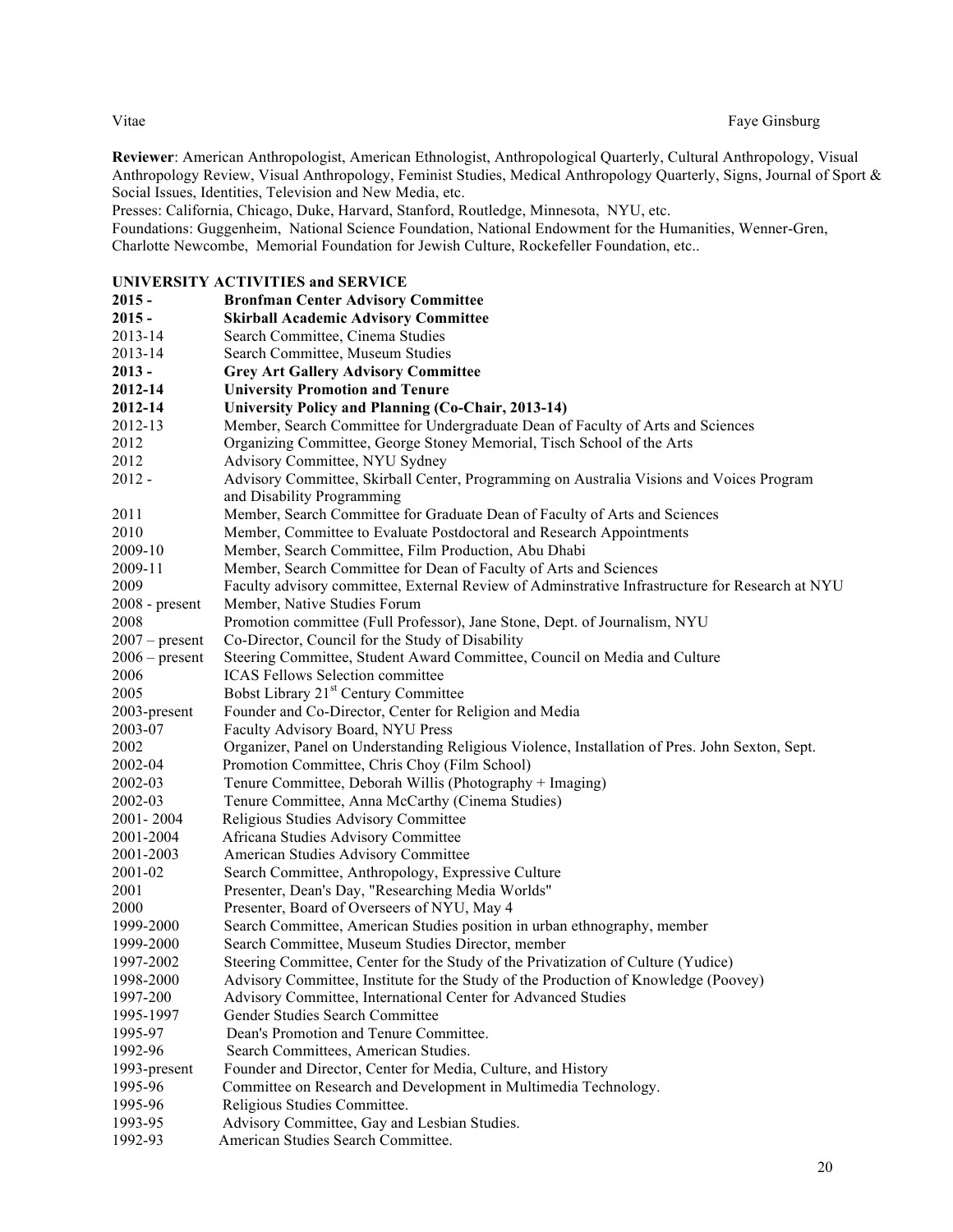| Vitae     |                                                                         | Faye Ginsburg |
|-----------|-------------------------------------------------------------------------|---------------|
| 1992-93   | Cinema Studies Search Committee.                                        |               |
| 1992-1996 | Steering Committee, American Studies.                                   |               |
| 1992-1995 | Dean's Advisory Committee on Research on Gender.                        |               |
| 1989-1993 | Co-Organizer, NYU Humanities Colloquium on Media, Culture, and History. |               |
| 1989-1994 | Committee on Theory and Culture.                                        |               |

#### **DEPARTMENTAL ACTIVITIES & SERVICE**

| 2012-13      | Chair, Third-Year Review Committee, Professor Noelle Stout               |
|--------------|--------------------------------------------------------------------------|
| 2010-11      | Colloquium Organizer                                                     |
| 2010         | Promotion Committee for Pam Crabtree                                     |
| 2008-09      | Chair, Third Year Review committee, Professor Haidy Geismar              |
| 2007-08      | Chair, Third Year review committee, Professor Tejaswini Ganti            |
| 2007-08      | Chair, Search Committee, Position in Culture and Media                   |
| 2005-06      | Laboratory/Computer Committee                                            |
| 2005-06      | Graduate Studies Committee                                               |
| 2005-06      | Member, Search Committee, Museum Studies                                 |
| 2005         | Member, Tenure Committee, Arlene Davila                                  |
| 2004-05      | Weiner Awards                                                            |
| 2004-05      | Chair, Search Committee, Culture and Media                               |
| 2002         | Chair, Search Committee, Culture and Media                               |
| 2002-03      | Chair, Tenure Committee, Bruce Grant                                     |
| 2001-02      | Colloquium Organizer                                                     |
| 2001-02      | Search Committee, Expressive Culture                                     |
| 1999-2000    | Head, Search Committee, Medical/Science Studies                          |
| 1997-98      | Head, Search Committee, Culture & Media                                  |
| 1993-present | Admissions Committee, Anthropology                                       |
| 1996-97      | Promotion and Tenure Committee                                           |
| 1996-97      | Search Committee, Expressive Culture                                     |
| 1994-96      | Search Committee, Latin American Studies                                 |
|              | Curriculum Committee, Anthropology                                       |
| 1992-93      | Anthropology Search Committee (Head)                                     |
| 1986-present | Founding and Ongoing Director, Certificate Program in Culture and Media. |

#### **COMMUNITY SERVICE**

| $2012$ - present | Arts and Special Education                                                            |
|------------------|---------------------------------------------------------------------------------------|
| $2012$ - present | Media Advisor, Lower East Side Girls Club                                             |
| $2012$ - present | President, Dysautonomia Foundation                                                    |
| $2011$ -present  | Daniel's Music Foundation, Volunteer                                                  |
| $2009$ - present | Cooke Center Academy Skills Transition Program, Advisory Committee                    |
| $2005$ - present | Medical Residents Educator, Project DOCC, NYU Medical Center                          |
| $2002 - 2010$    | Board of Directors, Fearless Theater Company, New York City                           |
| $2001$ - present | Vice President, Familial Dysautonomia Foundation (Executive Committee, 2004-present)  |
| $2000 - 2007$    | Make-A-Wish Ambassador at Large                                                       |
| $1998 - 2001$    | Parent Representative, Advisory Board, Preschool Special Education for New York State |

#### **PROFESSIONAL SOCIETIES**

Academy for the Humanities and Sciences, City University of New York, Member. American Anthropological Association, Member. American Ethnological Society, Member. American Studies Association, Member. Association of Independent Video and Filmmakers, Member. Consortion for Humanities Centers and Institutes (Steering Committee) New York Film and Video Council, Member (Board 1987-1989). Society for Cultural Anthropology, Member. (Editorial Board, 1996 – 200, 2006 - ) Society for Feminist Anthropology, Member. Society for Visual Anthropology, Member (Board, 1990-1993).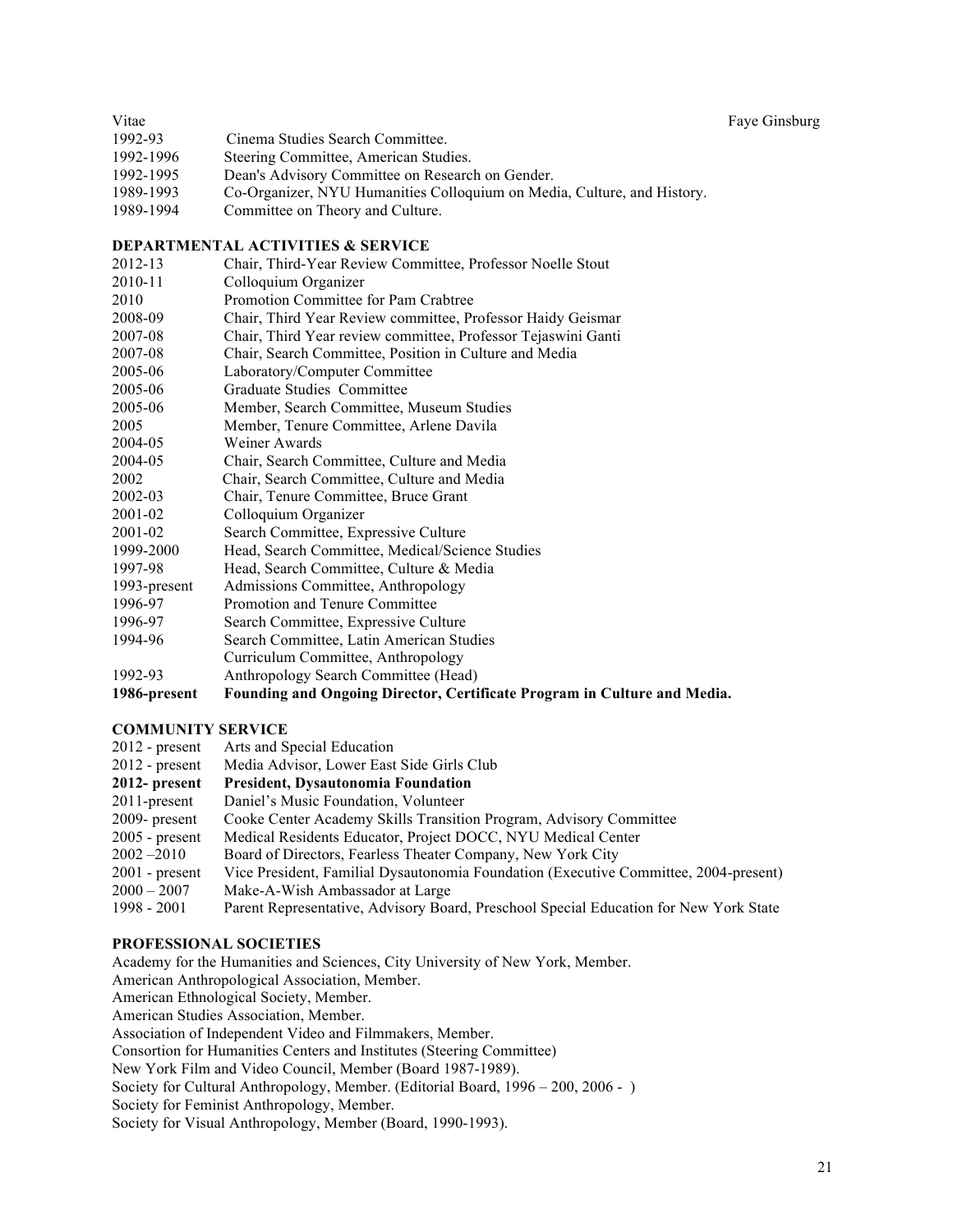Fulbright Supervisor 2009-10 Kazuyo Minamide (Japan), Etami Borjan (Croatia) 2007 Samia Gaudie (Australia) Endeavour Fellowship Supervisor 2013 Dr. Suzi Hutchings, Indigenous Knowledge and Hip Hop Swiss Science Foundation Supervisor 2012/13 - Laura Coppens 2015 MA Jacqueline Hazen, Primary Advisor Ngapartji, Ngapartji: Media-Making as Collaboraitve Processes in Australia PhD Amalia Cordova, co-supervisor, Cinema Studies *Nomadic/Sporadic: The Pathways of Circulation of Indigenous Video in Latin America* Jenn Heuson, co-supervisor, Media, Culture and Communication *Sounding Western: Aural Sovereignty in a Sacred Land* Tilotamma Karlekar, co-supervisor, Media, Culture and Communication *The Documentary Debates: Censorship, Protest, And Film Festival Publics In Contemporary India* Eugenia Kisin co-supervisor *Unsettled Aesthetics: First Nations Art and Actos of Sovereignty on the Northwest Coast.* Laura Murray, Columbia University, Department of Anthropology/Public Health, Outside reader *Not Fooling Around: The Politics of Sex Worker Activism in Brazil* Hyejin Nah, Core Committee *Metalinguistic Sovereignty of a Virtual Nation: Innovating Urban Mapuche* 2014: MA Christi Mladic *Picturing Evidence: The Use of Photographs in Everyday Life in Cusco, Peru* Leili Sreberny-Mohammadi *Articulating the Modern, Contesting the Contemporary: Iranian Visual Arts in NYC*  Jackie Sutton, SCA *The Ghosts of Steel Point: An Interdisciplinary Project in Bridgeport, Ct.*  Tyler Zoanni *On the Secular Gaze: Documenting Ecstatic Religion* PhD Dwai Bannerjee *Concealments and Conciliations: The Emergent Politics of Cancer in India* Jamie Berthe, co-supervisor, MCC, Steinhardt *An Art of Ambivalence: On Jean ROuch, African Cinema, and the Complexities of the (Post)Colonial Encounter* Yasmin Moll (primary supervisor with Michael Gilsenan) *Producing Islam: Television and Dawa in Contemporary Egypt.* Intan Paramaditha (Cinema Studies, Core Committee) *The Wild Child's Desire: Cinema, Sexual Politics, and the Experimental Nation in Post-Authoritarian Indonesia* Chantal White *Broadcasting the Voices of Pluralism in Québec: Language Ideology and Choice in Montreal's Haitian Radioscape* Gottlieb, Owen, Core Committee, Program in Digital Media Design, Steinhardt *Game Design For Fostering Interest And Curiosity In Jewish History: A Mobile, Design-Based Research Study* Rozanna Lilley, External examiner *Experiences of School choice and Change for Mothers of Students Diagnosed with Autism* Macquarie University, Children and Families Research Centre.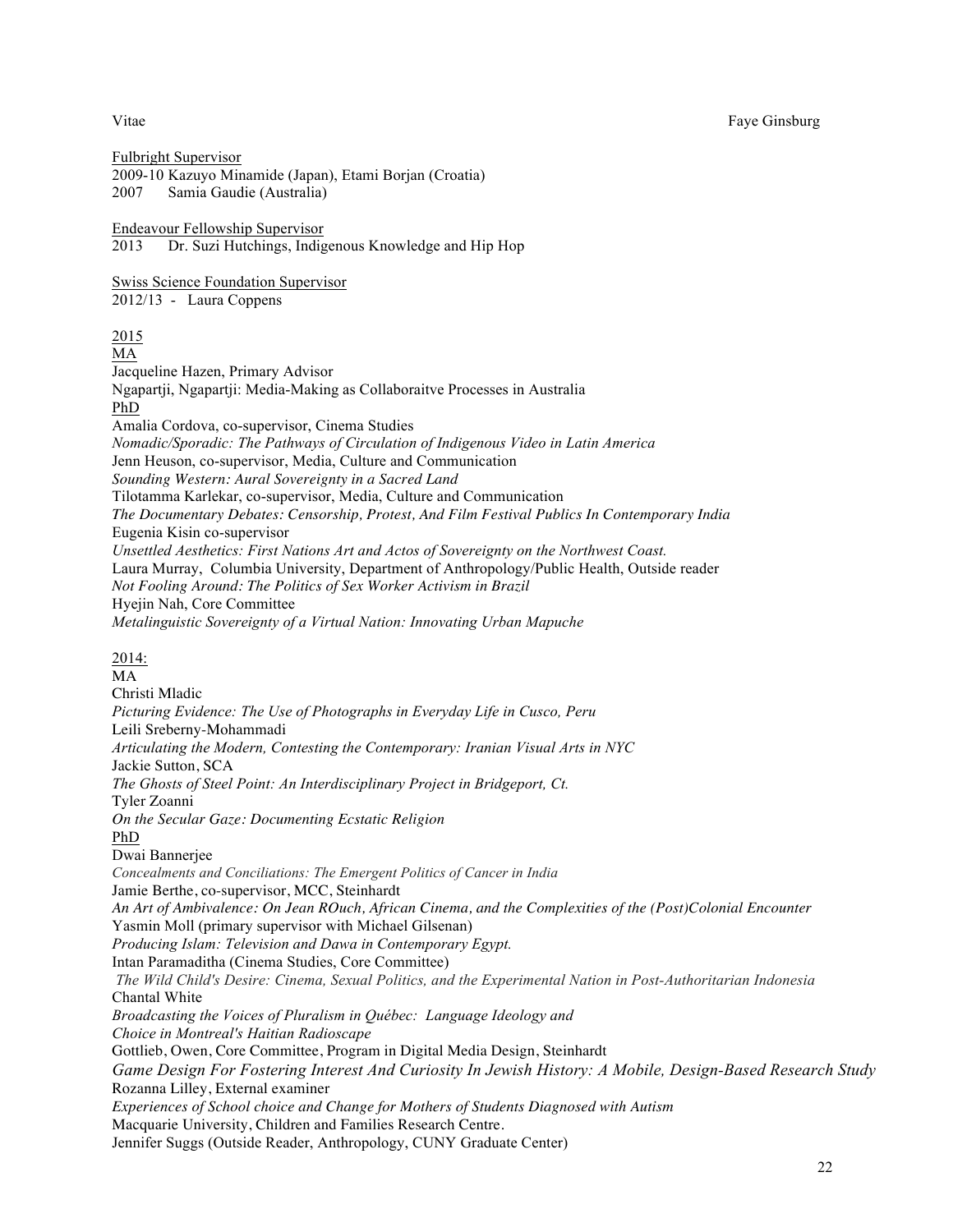Vitae Faye Ginsburg and The Faye Ginsburg and The Faye Ginsburg and The Faye Ginsburg and The Faye Ginsburg and The Faye Ginsburg and The Faye Ginsburg and The Faye Ginsburg and The Faye Ginsburg and The Faye Ginsburg and *Coming of Age in Neoliberal New York: The Lower East Side Girls Club*

#### 2013:

PhD Alison Cool *Translating Twins: Twin research and the production of genetic and economic knowledge in the Swedish welfare state* Tate LeFevre *Creating Kanaky: Indigeneity, youth, and the cultural politics of the possible* Pilar Rau *Aesthetics and Sacrifice: Pentecostalism, Tourist Art and the Capitalist Promised Land* Naomi Angel (Media, Culture and Communication) *Before Truth:Memory, History and Nation in the Context of Truth and Reconciliation in Canada* Helen Polson (Performance Studies) *The Dance is in your Body and not in your Crutches: Technique, Technology, and Agency in Disability Movement Performance.*

#### 2013

MA Theses Teresa Montoya, Anthropology Hudson McFann, Gallatin Madeleine Pryor, Gallatin *Documenting the Documenters.* 

#### 2012

MA Theses Cara Ryan (Draper) American Catholics Meeting Islam: Solidarity, Partnerships and Resistance Samantha Waite (Draper) Isuma TV: Indigenizing the Internet

#### PhD

Wazhmah Osman (Steinhardt) (Primary Supervisor) Thinking Outside the Box: Television, Gender and the Afghan Culture Wars Sabra Thorner (Primary supervisor with Fred Myers) Indigenizing Photography: Archives, Activism, and New Visual Media in Contemporary Australia Chris Fraga

#### 2011

MA Thesis Narges Bajoghli (Primary) The Revolutionary Guards, the *Basij*, and the Contested Legacies of War in Iran Ernesto de Carvalho (primary) Bending Timelines: Indigenous Video and Historical Re-Imaginations in the Video nas Aldeias Project Eddie Whitewolf (Cinema Studies/Primary) Masculinity and its Discontents in Feature Films by Native American Directors Chris Eyre, Randy Redroad, & Sterlin Harjo

#### Phd Theses

Nur Imali Ibrahim "Producing Believers, Contesting Islam: Conservative and Liberal Muslim Students in Indonesia (April) Rachel Lears (Primary/ Co-chair) "Between Two Monsters" (Sept.) External Jennifer Ashley (Brown, Anthropology) Televising Exclusion: Democracy, Activism, and Urban Politics in Chile (May) Tom Murray (Macquarie University, Australia) In My Father's Country: Documentary and Voice Verena Thomas, University of Technology, Sydney Yumi Piksa: Community Responsive Filmmaking as Research Practice in Highlands Papua New Guinea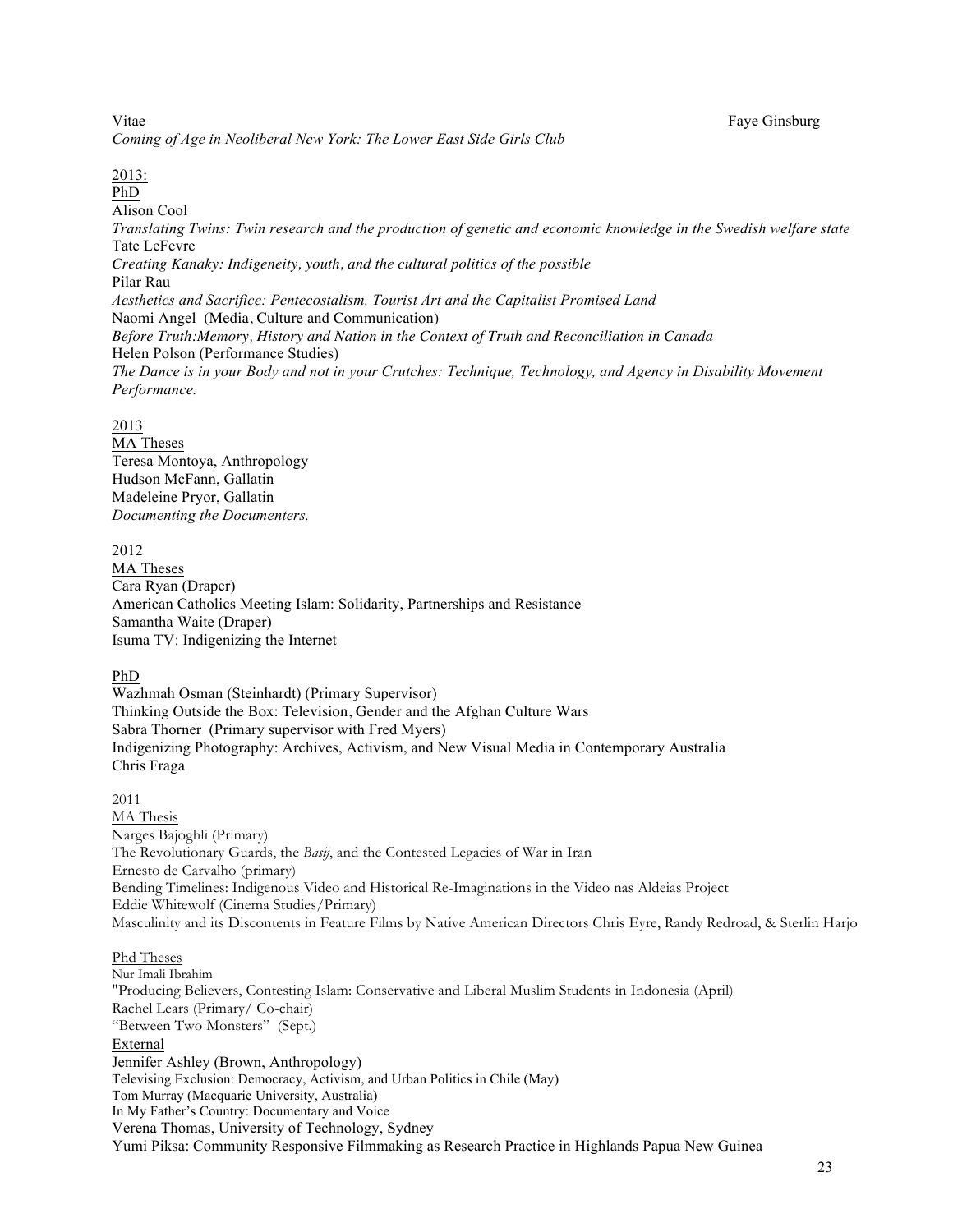2010 MA Thesis (second reader) Joseph Crescente Visual Anthropology as a Continuation of "Russian" Anthropology: Soviet and Post-Soviet Interpretations. Kristine Stolakis, Senior Thesis Supervisor, Anthropology *The Politics of Rewriting History: Native Americans, Film, and We Shall Remain* Christine Mladic, MA Thesis, CLACS *Social Practices of Vernacular Photography and the Articulation of Indigenous Identity in Peru*

#### PhD Theses

Anya Bernstein, Core *Religious Bodies Politic: Rituals of Soevereignty in Buryat Buddhism* Lucas Bessire, Core *Behold the Black Caiman: Contesting Modernity and Becoming Ayoreo in the Contemporary Gram Chaco* Alex Huerta, Core *Tenderness that Becomes Desire: Vedettes in XXI century Lima* Stephanie Sadre-Orafai *Casting "Difference: Visual Anxiety and the New York Fashion Industry* Ayako Takamori, Chair *Native Foreigners: Japanese Americans in Japan* Deborah Matzner, Co-Chair *Mediating Women: Producing Commercial Satellite Programming and Documentary Film in Mumbai* Emily Cohen, Core *Bodies At War: An Ethnography on Landmines and Rehabilitation in Colombia* Panagiotis Rekoutis, Core (external), Dept. of Occupational Therapy, NYU *Parents of Young Children with Autism Spectrum Disorders: Their Experiences and Perceptions of Occupational Therapy in the Context of Family Centered Services* EXTERNAL EXAMINER Maria Victoria Guglietti, Carleton University, Dept. of Cultural Mediations, Ottawa, Canada "*Imagining Drumbytes and Logging in Powwow: A History of Community Imagination in Canadian-Based Aboriginal New Media Art."*

#### 2009

Jason Fox (Gallatin MA) *Revising Structural Ethnography: The Cases of Mark LaPore and Laura Waddington."* Frank Rijavec *Sovereign Voices (Murdoch University)* Naomi Schiller, (Anthropology, Chair) *"'Don't Watch Television, Make it!' Community Media, the State, and Popular Politics in Caracas, Venezuela."* Winner, NYU Outstanding Dissertation Award, 2009 Lisa Stefanoff, (Anthro, Co-Chair) *© CAAMA Productions: Listening, revelation and cultural intimacy at the Central Australian Aboriginal Media Association.* Vivek Bald (American Studies, Core) *Hands Across the Water: Indian Sailors, Peddlers, and Radicals in the United States, 1880-1965*

#### 2008

Jennifer Duffy (American Studies), Core, *Who's Your Paddy? Racial Expectations and the Yonkers Irish* Mariel Rose (American Studies), Core, May *The Mountain South Encounters the Global South: Work, Neoliberalism, and Mexican Immigration in Western North Carolina, May* Nicole Wolf, Europa-Universitat Viadrina Frankfurt (Oder), *Making it Real: Documentary and Other Cinematic Experiments by Women Filmmakers in India, May* Cultural Studies Faculty (Kulturwissenschaftliche Fakultaet)/Dept. for Comparative Social and Cultural Anthropology, 1st Supervisor: Prof. Dr. Werner Schiffauer/ 2nd Supervisor: Prof. Dr. Faye Ginsburg